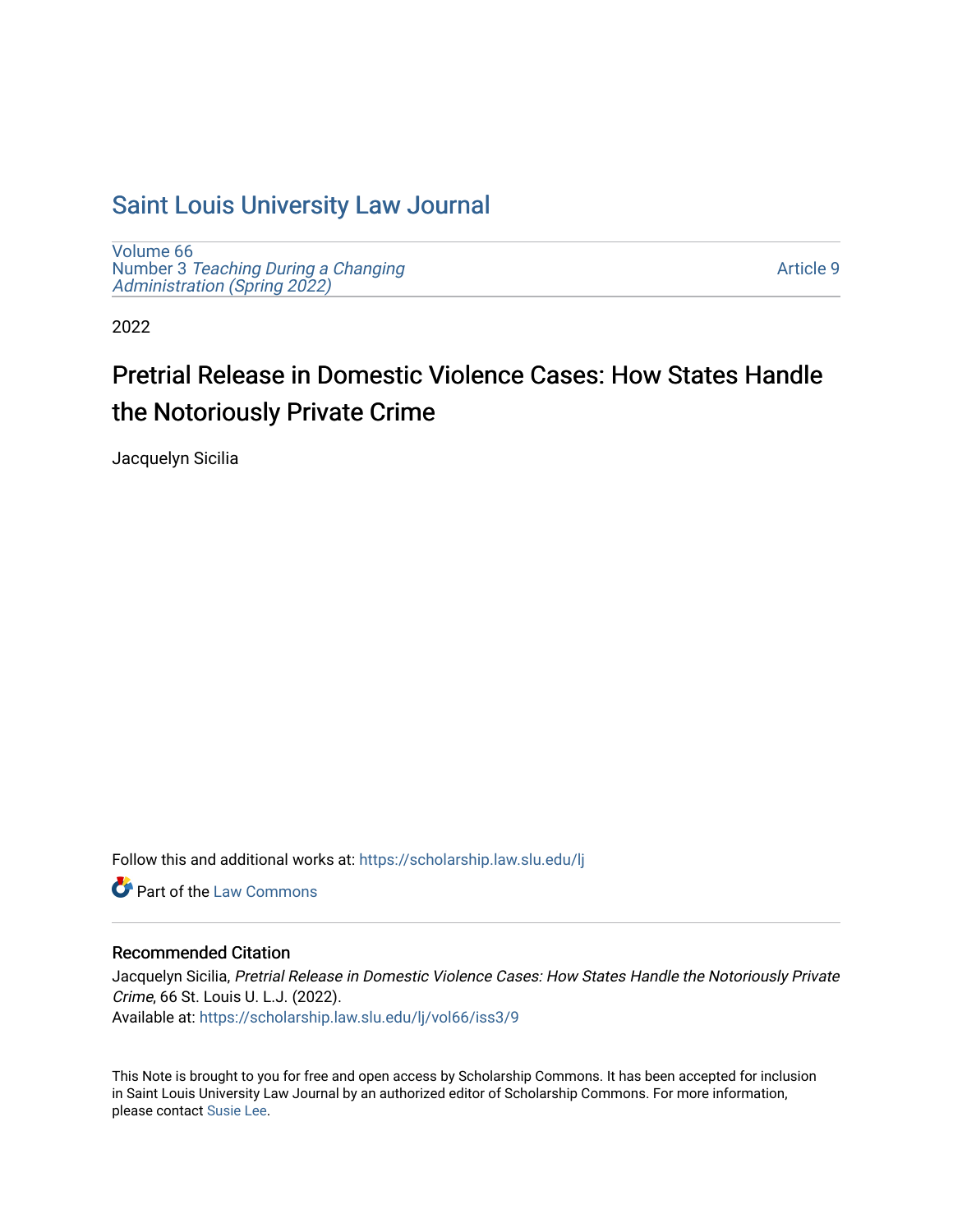# **PRETRIAL RELEASE IN DOMESTIC VIOLENCE CASES: HOW STATES HANDLE THE NOTORIOUSLY PRIVATE CRIME**

### ABSTRACT

*Domestic violence has plagued society for years. However, until 1994, domestic violence was not federally criminalized. Today, domestic violence affects over ten million Americans per year. Because of the criminal justice system's slow reaction to domestic violence, how the criminal justice system handles domestic violence cases is far from ideal. Pretrial release in domestic violence cases is one area of domestic violence that is ripe for research, guidance, and change. Pretrial release brings to light a unique balance; defendants are presumed to be innocent, but at the same time, the fact of arrest may point to an ongoing risk of harm to victims if defendants are released pretrial. With little known about which pretrial conditions are successful in nondomestic violence cases, the answer of how to strike the necessary balance is even more challenging. This Note examines the different approaches states use to assign pretrial release conditions to domestic-violence defendants who are granted pretrial release and proposes a model statute to address—and effectively account for—the risk of re-abuse and the rights of criminal defendants in pretrial release.*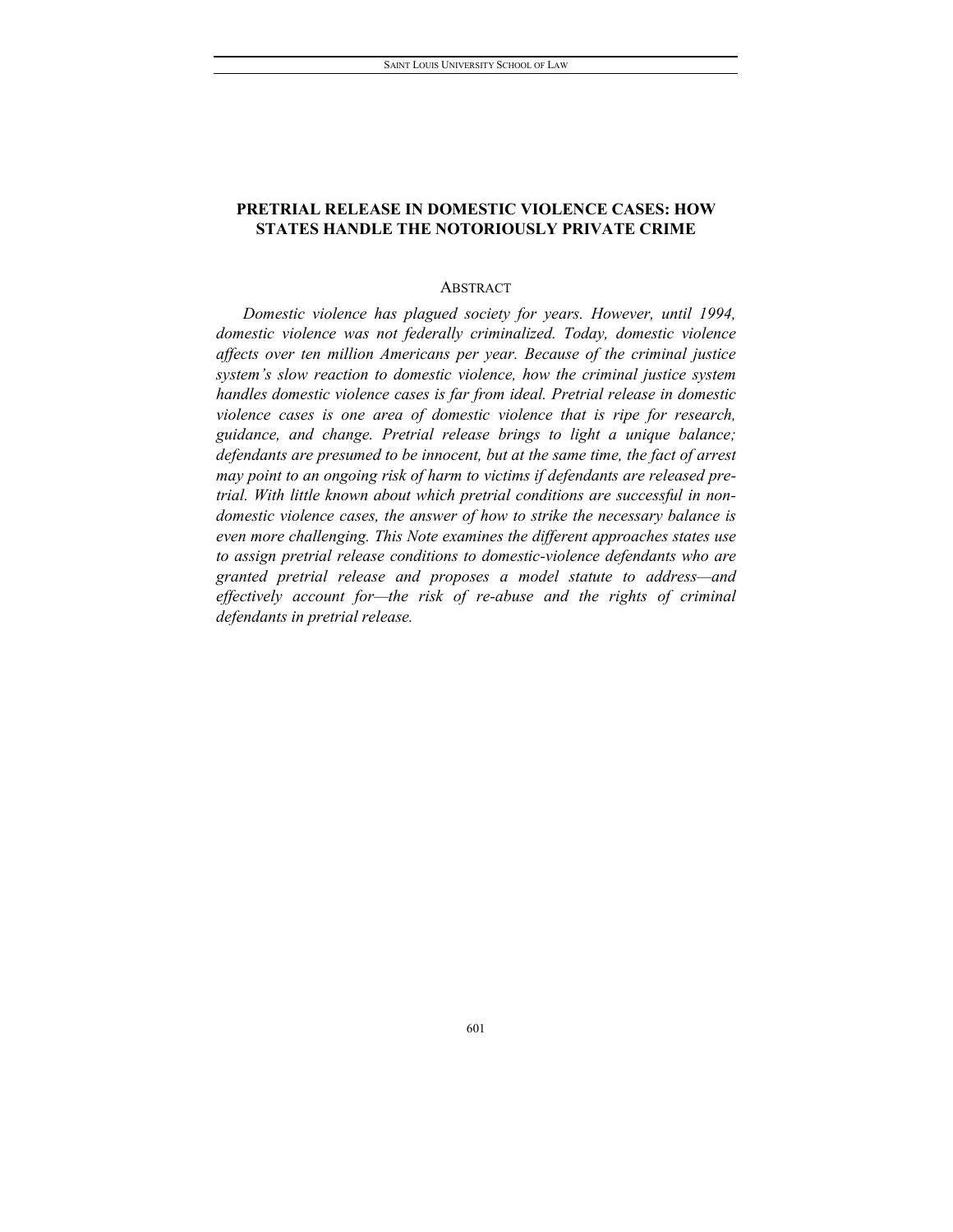### **INTRODUCTION**

In a single year, more than ten million adults experience domestic violence ("DV") in the United States.<sup>[1](#page-2-0)</sup> Assuming each of those ten million adults has only one such experience in that year, an incident of DV occurs every three seconds[.2](#page-2-1) Yet, because domestic abusers tend to repeat the violence, these horrifying numbers likely downplay the true extent of the problem.<sup>[3](#page-2-2)</sup> The criminal justice system has been relatively slow in addressing the problem and is only now waking up to the real harms of DV. Now that the criminal justice system is taking an active role in what was historically thought of as a private matter, more individuals are arrested for DV. Once an arrest is made, states are forced to confront a reoccurring issue of what to do with those charged with DV *before*  trial. The defendant may be held in pretrial detention or released with conditions. Pretrial release brings to light a unique balance; defendants are presumed to be innocent, but at the same time, the fact of arrest may point to an ongoing risk of harm to victims if defendants are released. States have taken a less-than-uniform approach on how to strike this balance. This Note examines the different approaches states use to assign conditions to DV defendants who are granted pretrial release and proposes a model statute to address—and effectively account for—the risk of re-abuse and the rights of criminal defendants in pretrial release.

Part I of this Note will give a brief historical background of DV and how the history has led to our current pretrial release system for DV cases. Part II will discuss the difficulties in assigning pretrial release conditions. Further, it will assess the balance a judge has to strike in protecting a victim while also respecting a defendant's constitutional rights. Part III will examine how states currently attempt to strike that balance. States employ a variety of pretrial release statutes. Some states rely on mandatory conditions while others use discretionary conditions. Part IV analyzes the empirical success and legal challenges of pretrial release conditions in DV. Taking into consideration the statistical and legal success of the conditions, a proposed model statute to address pretrial release in DV cases is given. The recommended model statute will allow for the best protection for victims, lowest rates of recidivism, and highest rate of appearance for the defendants.

<span id="page-2-0"></span><sup>1</sup>*. Domestic Violence*, NAT'L COAL. AGAINST DOMESTIC VIOLENCE (2020), https://assets .speakcdn.com/assets/2497/domestic\_violence-2020080709350855.pdf?1596828650457.

<sup>2</sup>*. Id*.

<span id="page-2-2"></span><span id="page-2-1"></span><sup>3</sup>*. Id.*; NAT'L INST. OF JUST., PRACTICAL IMPLICATIONS OF CURRENT DOMESTIC VIOLENCE RESEARCH: FOR LAW ENFORCEMENT, PROSECUTORS, AND JUDGES 5 (2009), https://www.ncjrs .gov/pdffiles1/nij/225722.pdf [hereinafter PRACTICAL IMPLICATIONS].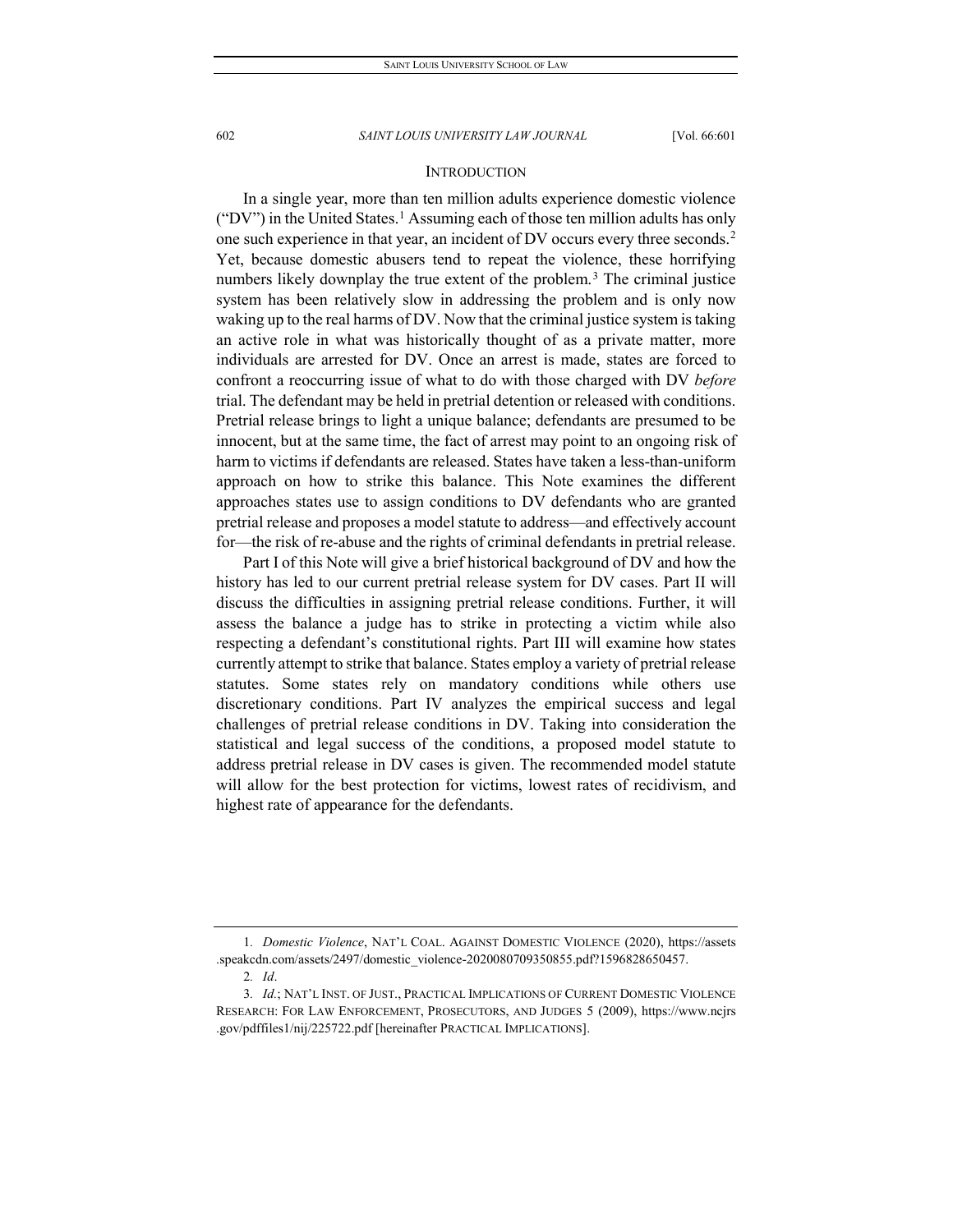# I. THE DARK HISTORY OF DOMESTIC VIOLENCE IN THE UNITED STATES & HOW IT INFORMS OUR VIEW OF VICTIMS' INTERESTS

Historically, DV was handled as a private matter.<sup>[4](#page-3-0)</sup> This school of thought stemmed from the idea of romantic paternalism; men were the protectors of the home and family while women were to remain the domestic caretakers.<sup>[5](#page-3-1)</sup> Men were considered the head of the household and maintained it through control.<sup>[6](#page-3-2)</sup> Judge Powhattan Ellis of the Mississippi Supreme Court illustrated the thenwidespread position on DV:

Family broils and dissentions cannot be investigated before tribunals of the country, without casting a shade over the character of those who are unfortunately engaged in the controversy. To screen from public reproach those who may be thus unhappily situated, let the husband be permitted to exercise the right to moderate chastisement, in cases of great emergency, and use salutary restraints in every case of misbehavior, without being subjected to vexatious prosecutions, resulting in the mutual discredit and shame of all parties concerned. $<sup>7</sup>$  $<sup>7</sup>$  $<sup>7</sup>$ </sup>

Unsurprisingly, many women fought tirelessly against these antiquated ideals inspiring several states to enact legislation criminalizing DV.[8](#page-3-4) Congress furthered this progress by federally criminalizing DV through the passage of the Violence Against Women Act in 1994[.9](#page-3-5)

Even with more resources available to victims, local law enforcement remained hesitant to interfere with these matters.<sup>[10](#page-3-6)</sup> Private citizens were even suing law enforcement for not getting involved in private matters within the home.<sup>[11](#page-3-7)</sup> The hesitancy to interfere, however, is slowly dissipating due to policies such as mandatory arrest and no-drop prosecution.<sup>12</sup> Mandatory arrest policies require police to arrest a suspect if there is probable cause the suspect committed

<span id="page-3-0"></span><sup>4.</sup> Suraji R. Wagage, *When Consequences are Life and Death: Pretrial Detention for Domestic Violence Offenders*, 7 DREXEL L. REV. 195, 203 (2014).

<span id="page-3-1"></span><sup>5.</sup> Jennifer L. Brinkley, *The Failure of Amanda's Law in Kentucky: Creating Best Practices for Legislatures Passing Domestic Violence Statutes*, 38 QUINNIPIAC L. REV. 41, 52 (2019).

<sup>6</sup>*. Id.* at 53.

<span id="page-3-3"></span><span id="page-3-2"></span><sup>7.</sup> Bradley v. State, 1 Miss. 156, 158 (1824); *see also* Joyner v. Joyner, 59 N.C. 322, 324 (1862) (acquitting a husband on charges of domestic violence for wife's failure to show the violence was not caused by her own behavior).

<sup>8.</sup> Brinkley, *supra* note 5, at 57–58.

<span id="page-3-8"></span><span id="page-3-7"></span><span id="page-3-6"></span><span id="page-3-5"></span><span id="page-3-4"></span><sup>9</sup>*. See generally* Violence Against Women Act ("VAWA"), Pub. L. No. 103-322, 42 U.S.C. §§ 13925–14045d (1994) (granting added protections and resources to women affected by violence).

<sup>10.</sup> Brinkley, *supra* note 5, at 59.

<sup>11.</sup> Wagage, *supra* note 4, at 204.

<sup>12</sup>*. Id.* at 203–04.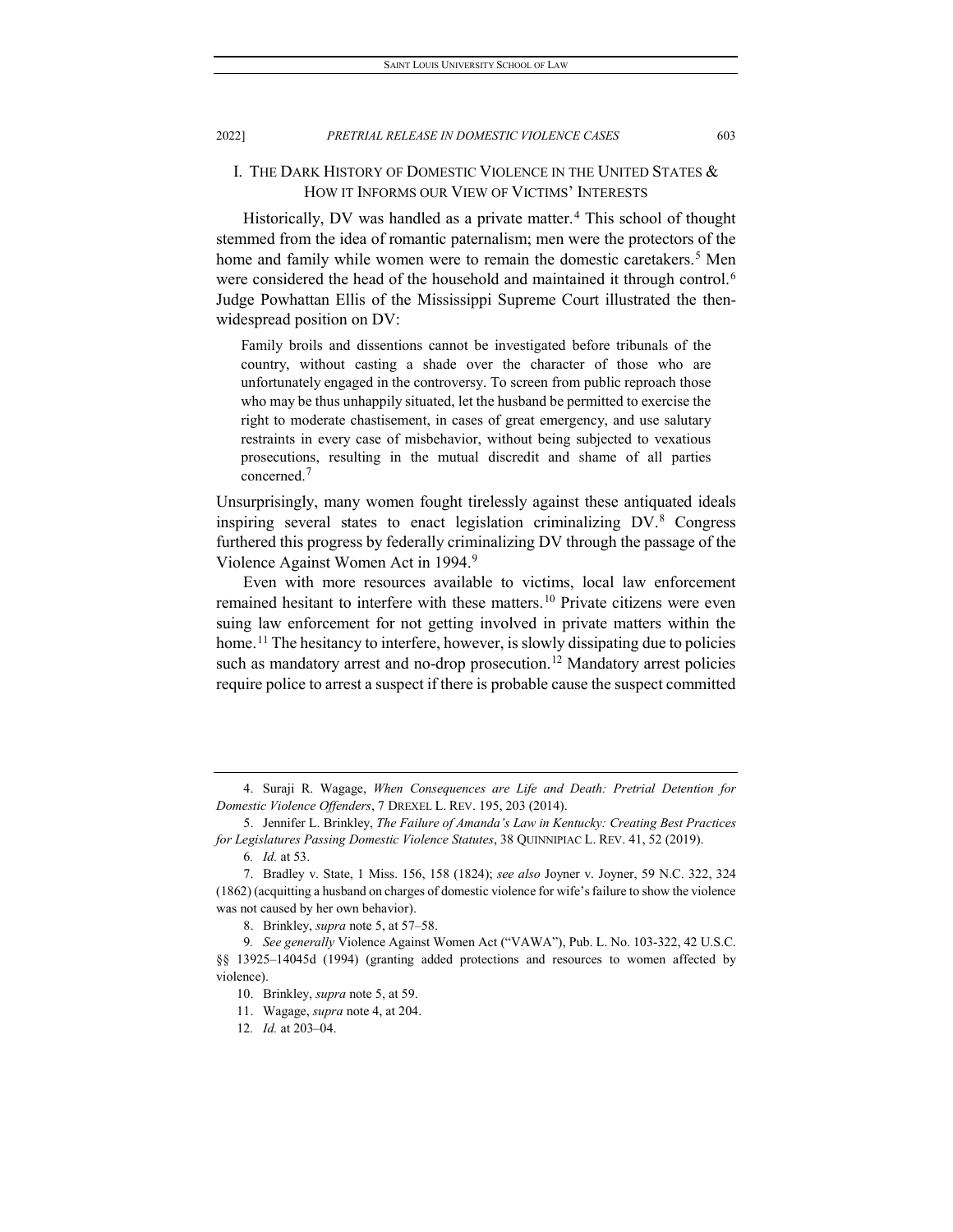$DV$ <sup>[13](#page-4-0)</sup> While there is still some criticism about mandatory arrest policies,  $14$  they are still widely used and have helped shift the public's perception of DV from a private matter to a crime. [15](#page-4-2) Like mandatory arrest policies, no-drop prosecutions have helped the public understand the state's interest in protecting victims of DV.<sup>[16](#page-4-3)</sup> No-drop prosecution policies require prosecutors to pursue DV cases regardless of the victim's wishes.[17](#page-4-4) Like mandatory arrest policies, no-drop prosecution policies come with pros and cons but continue to transform the public's perception of  $DV^{18}$  $DV^{18}$  $DV^{18}$ . The picture today is a far cry from the traditional perception of seeing DV as a private matter. But there are still gaps in the legal response to the problem, which are the focus of this Note. One of the major gaps is the issue of pretrial release.

In general, the defendant in a DV case may be released on conditional bail or held in pretrial detention.<sup>[19](#page-4-6)</sup> Bail statutes in most states allow for pretrial detention if "no condition or combination of conditions will reasonably assure the appearance of the [defendant] as required and the safety of any other person and the community."[20](#page-4-7) These statutes inevitably apply to DV offenders because they are arrested for, at the very least, putting people in fear for their safety.<sup>[21](#page-4-8)</sup> These statutes, consequently, lead to a high pretrial detention population.<sup>[22](#page-4-9)</sup> The pretrial detention rate in the U.S., in general, is higher than any European or Asian country.[23](#page-4-10) In fact, pretrial detainees account for an astounding ninety-five percent of the increase in jail population in the past twenty years. [24](#page-4-11) These high pretrial detention rates are not cheap.[25](#page-4-12) The total annual cost of pretrial detention is estimated to be fourteen billion dollars.<sup>[26](#page-4-13)</sup>

<span id="page-4-7"></span><span id="page-4-6"></span><span id="page-4-5"></span><span id="page-4-4"></span>20*. Id.* at 212 (citing DAVID N. ADAIR, JR., FED. JUD. CTR., THE BAIL REFORM ACT OF 1984 1 (1993)).

<sup>13</sup>*. Id.* at 204.

<span id="page-4-3"></span><span id="page-4-2"></span><span id="page-4-1"></span><span id="page-4-0"></span><sup>14</sup>*. Id.* at 205–06 (explaining drawbacks of mandatory arrest policies such as an increase victim arrest in due to the initial event or a false complaint by the abuser and limited police discretion).

<sup>15</sup>*. Id.* at 206.

<sup>16</sup>*. See* Wagage, *supra* note 4, at 206–08.

<sup>17</sup>*. Id.* at 206.

<sup>18</sup>*. See id.* at 206–08.

<sup>19</sup>*. Id.* at 211.

<sup>21</sup>*. See* Wagage, *supra* note 4, at 212.

<sup>22</sup>*. See id*.

<span id="page-4-13"></span><span id="page-4-12"></span><span id="page-4-11"></span><span id="page-4-10"></span><span id="page-4-9"></span><span id="page-4-8"></span><sup>23.</sup> Megan Stevenson & Sandra G. Mayson, *Bail Reform: New Directions for Pretrial Detention and Release*, PENN LAW: LEGAL SCHOLARSHIP REPOSITORY 2 (2017), https://scholar ship.law.upenn.edu/faculty\_scholarship/1745.

<sup>24</sup>*. Id*. at 2.

<sup>25</sup>*. Id*.

<sup>26</sup>*. Id*.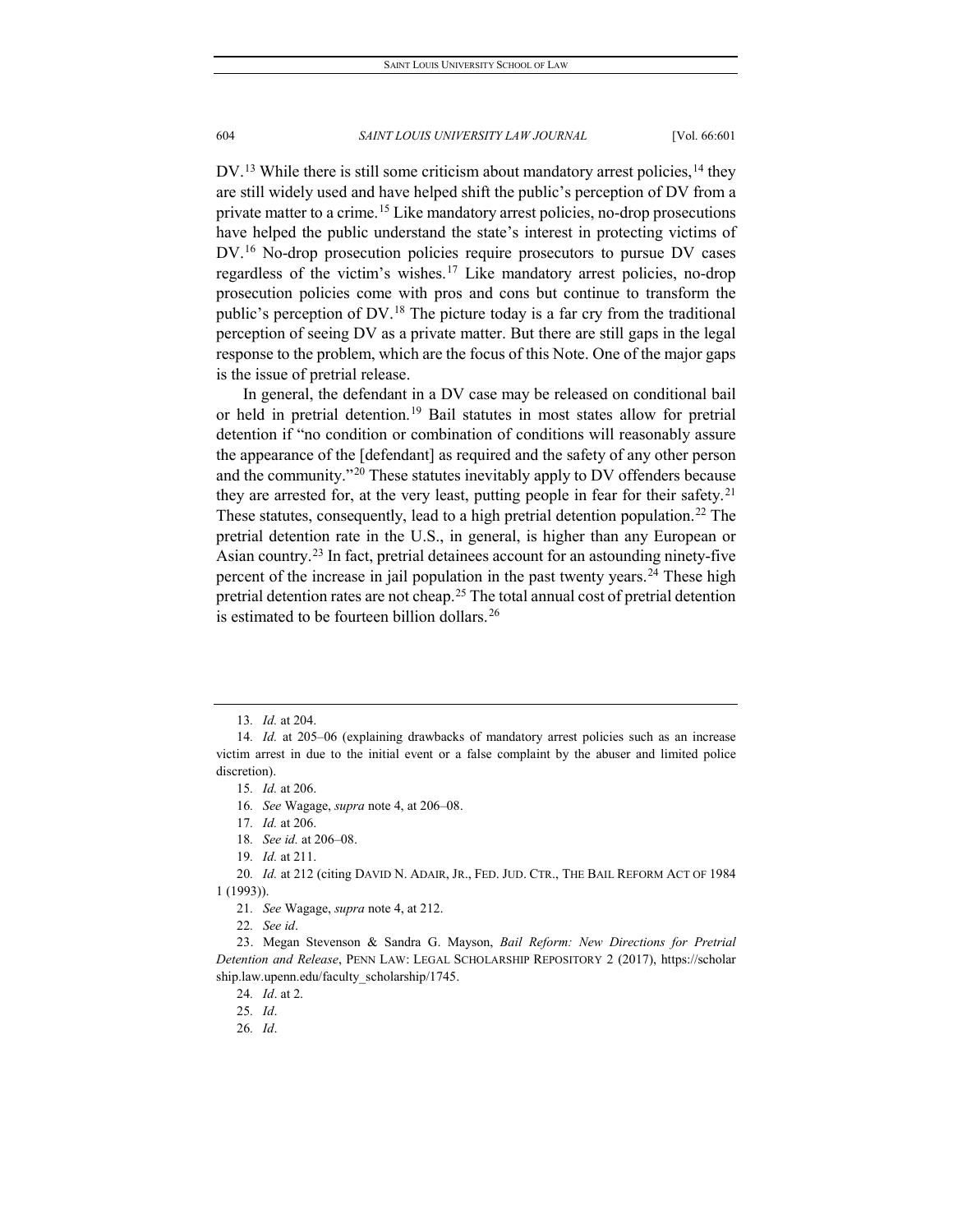Despite this enormous cost, tax payers are still required to foot the bill for, what some have called, a racist and discriminatory bail system.<sup>[27](#page-5-0)</sup> The majority of those detained have been, and continue to be, individuals from racial minorities and low-income communities.<sup>[28](#page-5-1)</sup> Black Americans are more likely to be detained for a larger part of their sentence than white Americans.<sup>[29](#page-5-2)</sup> Because DV historically impacts Black communities at a higher rate than white communities, Black defendants charged with DV have even more of a reason to push for reform than white defendants charged with DV.<sup>[30](#page-5-3)</sup> Moreover, the cash bail system keeps those from low-income communities from being released.<sup>[31](#page-5-4)</sup> The "\$2 billion-per-year-for-profit bond industry" keeps those who cannot afford bail detained and releases those who can.<sup>[32](#page-5-5)</sup> Those who cannot afford bail account for about half a million pretrial detainees.<sup>[33](#page-5-6)</sup> For those who are detained, they suffer considerable negative effects: increased rates of conviction, disruptions in personal relationships, enhanced propensity for future crime, loss of housing, and forfeiture of income.<sup>[34](#page-5-7)</sup> Further, detainees are subject to insufficient medical care and dangerous living conditions. [35](#page-5-8) Especially in the era of Covid-19, needlessly subjecting detainees to less-than-safe health conditions is less than optimal.<sup>[36](#page-5-9)</sup> The current issues with pretrial detention do not suggest an abolishment of pretrial detention, but rather, some much-needed reform.

31. Sherman, *supra* note 28.

33*. Id*.

<span id="page-5-7"></span><span id="page-5-6"></span>34. Paul Heaton et al., *The Downstream Consequence of Misdemeanor Pretrial Detention*, 69 STAN. L. REV. 711, 741, 760; Wykstra, *supra* note 32.

35. Wykstra, *supra* note 32.

<span id="page-5-0"></span><sup>27.</sup> The social concerns of the bail system regarding racism and discriminatory practice plague the entire system, and while this Note will not discuss those implications in detail, they are a relevant part of any discussion on the topic of bail and pretrial detention. For a more comprehensive understanding of these issues, see Michael L. Benson, *The Correlation between Race and Domestic Violence is Confounded with Community Context*, 51 OXFORD J. 326, 327 (2004); Wendy Sawyer, *How Race Impacts Who is Detained*, PRISON POL'Y INITIATIVE (Oct. 9, 2019), https://www.prison policy.org/blog/2019/10/09/pretrial\_race/; Adureh Onyekwere, *How Cash Bail Works*, BRENNAN CTR. FOR JUST. (June 2, 2020), https://www.brennancenter.org/our-work/research-reports/howcash-bail-works.

<span id="page-5-2"></span><span id="page-5-1"></span><sup>28.</sup> Justin Sherman, *The Bail System is Racist and Unjust. It Needs to Be Reformed*, REALCLEAR POL'Y (2018), https://www.realclearpolicy.com/articles/2018/08/17/the\_bail\_system is racist and unjust it needs to be reformed 110764.html.

<sup>29</sup>*. Id*.

<sup>30</sup>*. See* Benson, *supra* note 27, at 327.

<span id="page-5-5"></span><span id="page-5-4"></span><span id="page-5-3"></span><sup>32.</sup> Stephanie Wykstra, *Bail Reform, Which Could Save Millions of Unconvicted People from Jail, Explained*, VOX (Oct. 17, 2018, 7:30 AM), https://www.vox.com/future-perfect/2018/10/17 /17955306/bail-reform-criminal-justice-inequality.

<span id="page-5-9"></span><span id="page-5-8"></span><sup>36</sup>*. Id.*; *see also* Brie A. Williams et al., *Correction Facilities in the Shadow of Covid-19: Unique Challenges and Proposed Solutions*, HEALTH AFF., https://www.healthaffairs.org/do/10 .1377/hblog20200324.784502/full/ (last visited Feb. 15, 2021).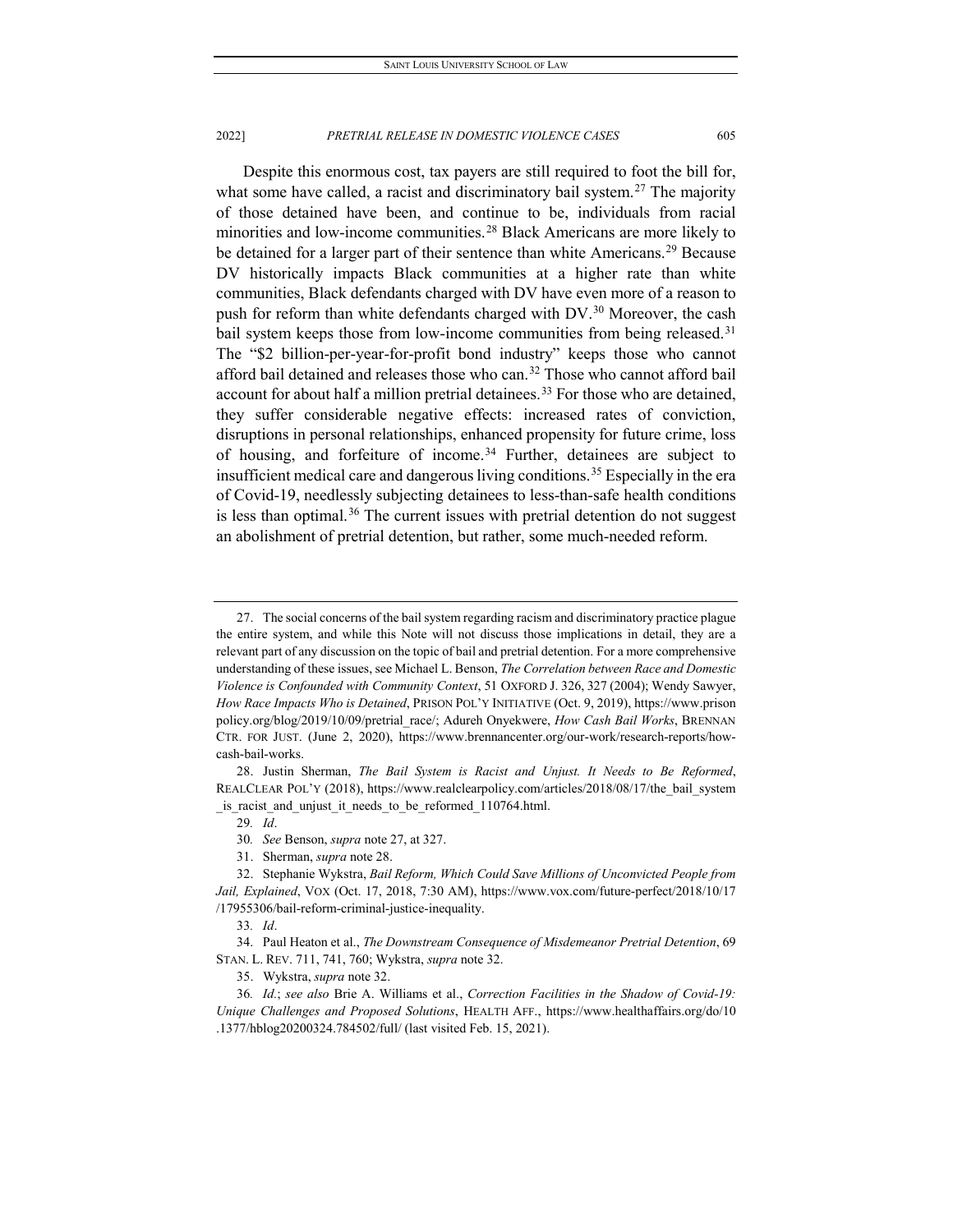While not a perfect solution to the issues of pretrial detention, conditional pretrial release is an alternative option. Those arrested for DV may be released with a "combination of conditions [which] will reasonably assure the appearance of the [defendant] as required and the safety of any other person and the community."[37](#page-6-0) Though states have made an effort to implement reasonable conditions, states have struggled to find a uniform approach on how to handle competing interests: the risk of re-abuse, on one hand, and the defendant's constitutional rights on the other.<sup>[38](#page-6-1)</sup>

#### II. THE BALANCING ACT IN DOMESTIC VIOLENCE CASES

Assigning pretrial release conditions requires a requires a balancing act between protection of victims and constitutional rights of the defendant.<sup>[39](#page-6-2)</sup> The Eighth Amendment of the U.S. Constitution prohibits excessive bail.<sup>[40](#page-6-3)</sup> Moreover, pretrial release conditions have to be developed around the presumptions of innocence to protect the basic principles of due process.<sup>[41](#page-6-4)</sup> The American Bar Association and the National Association of Pretrial Services Agencies implemented standards for setting pretrial conditions which are echoed in many state statutes and rules: "the least restrictive condition(s) of release that will reasonably ensure a defendant's attendance at court proceedings and protect the community, victims, witnesses, or any other person."[42](#page-6-5)

Protecting the community—especially the victim—from repeat DV abuse is the state's main interest in pretrial release. Victims are often scared to report incidents of DV because of the fear of re-abuse.<sup>[43](#page-6-6)</sup> In addition to the fear of reabuse, a lack of reporting comes from a belief that DV is a private matter, a desire to protect the abuser, and a fear law enforcement would not help the situation.<sup>[44](#page-6-7)</sup> Victims' fears are well-founded. Forty-four percent of abusers re-abuse before they are even convicted.<sup>[45](#page-6-8)</sup> In states where no-contact orders are automatically imposed as a pretrial release condition for DV, rearrests for order violations often occur immediately after the defendant's release.<sup>[46](#page-6-9)</sup> Studies have

<sup>37</sup>*. See* ADAIR, *supra* note 20, at 1.

<sup>38</sup>*. See* Stevenson & Mayson, *supra* note 23, at 3.

<span id="page-6-2"></span><span id="page-6-1"></span><span id="page-6-0"></span><sup>39.</sup> Jane M. Sandusky, BATTERED WOMEN'S JUST. PROJ., PRETRIAL RELEASE CONDITIONS IN DOMESTIC VIOLENCE CASES: ISSUES AND CONTEXT 5 (2006) [hereinafter BATTERED WOMEN'S JUST. PROJ.].

<sup>40</sup>*. Id*.

<span id="page-6-4"></span><span id="page-6-3"></span><sup>41</sup>*. Id.* (citing NAT'L ASS'N OF PRETRIAL SERVS. AGENCIES, STANDARDS ON PRETRIAL RELEASE 33 (2020) [hereinafter NAT'L ASS'N OF PRETRIAL SERVS.]).

<span id="page-6-9"></span><span id="page-6-8"></span><span id="page-6-7"></span><span id="page-6-6"></span><span id="page-6-5"></span><sup>42.</sup> NAT'L ASS'N OF PRETRIAL SERVS., *supra* note 41, at 19; STANDARDS FOR CRIMINAL JUSTICE: PRETRIAL RELEASE § 10-1.2 (AM. BAR. ASS'N 2007).

<sup>43.</sup> PRACTICAL IMPLICATIONS, *supra* note 3, at 39.

<sup>44</sup>*. Id.* at 5.

<sup>45</sup>*. Id.* at 40.

<sup>46</sup>*. Id.* at 21.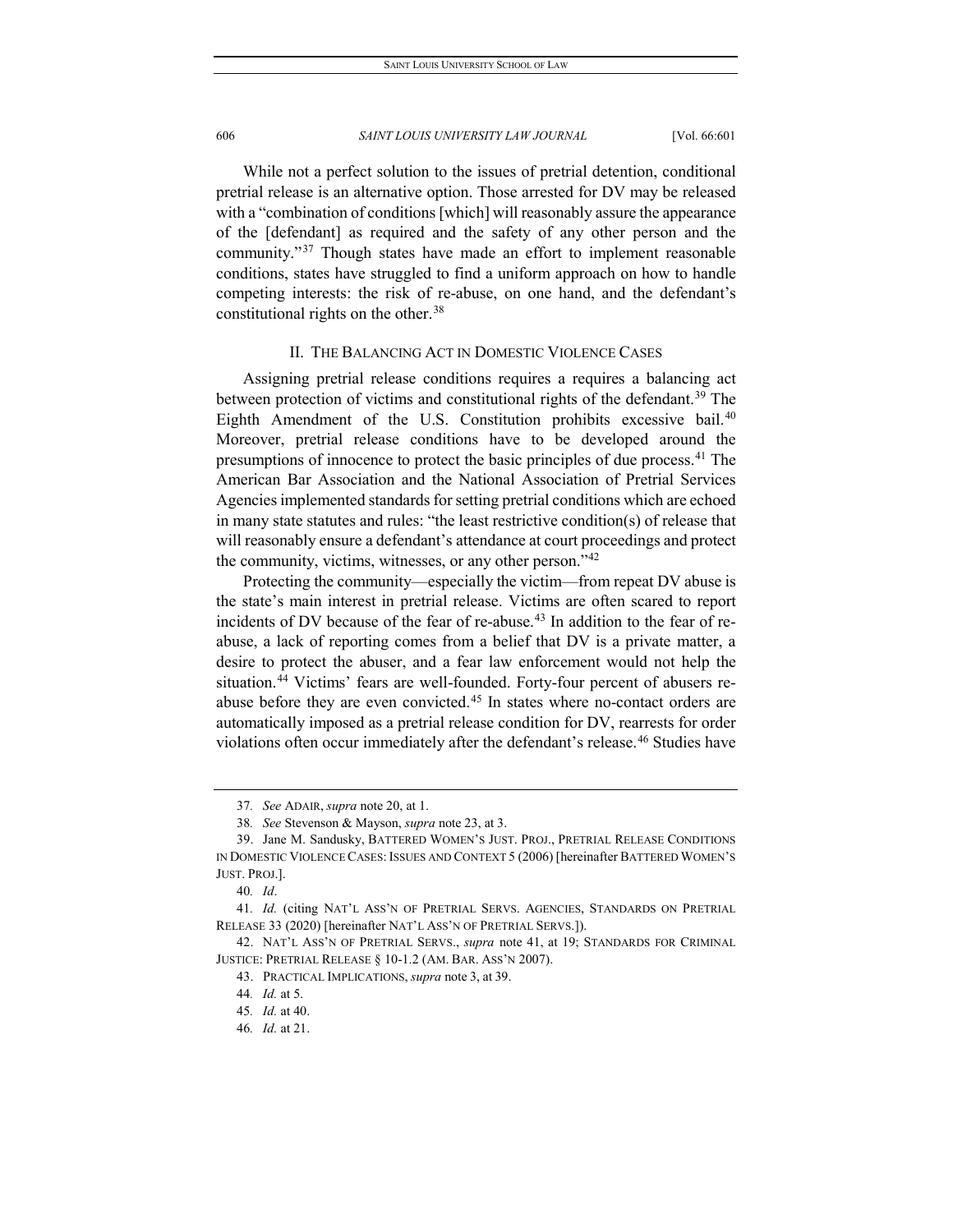found that between twenty-seven and fifty percent of defendants live with their victims at the time of a DV incident, so access to victims for re-abuse is ample.<sup>[47](#page-7-0)</sup>

The risk of re-abuse is real in part because victims are often economically dependent on those who abuse them. Theoretically, limiting contact to the defendant would prevent re-abuse; however, limiting contact could also interfere with any economic reliance the victim had on the defendant. In one study focusing on the relationship between dependency and women-DV victims, psychologists suggested a woman's economic and emotional dependency increases the risk of abuse.<sup>[48](#page-7-1)</sup> A woman who relies on her abuser for economic stability is also less likely to terminate an abusive relationship, thereby making re-abuse and abuser intimidation more likely.<sup>[49](#page-7-2)</sup> Risk of re-abuse is even higher in victims who are unemployed, economically disadvantaged, and living in poorly-resourced neighborhoods.<sup>[50](#page-7-3)</sup> A National Institute of Justice study found one third of DV victims feared reporting because they relied on the defendant for housing.<sup>[51](#page-7-4)</sup> A victim who relies on a defendant to help with bills, parenting, and housing seemingly cannot escape the pattern of abuse without added resources. Thus, to properly address the state's interests in pretrial release of DV defendants, there needs to be conditions that address both the actual abuse and the underlying causes of re-abuse.

While protecting a victim and the community is extremely important, protecting a DV defendant's right to due process is also necessary—and required by the Constitution. The cornerstone of our criminal justice system is that one is presumed innocent until proven guilty.<sup>[52](#page-7-5)</sup> This framework protects a defendant from undue burden until sufficient evidence demonstrates guilt beyond a reasonable doubt. However, common conditions of pretrial release or probation, such as living restrictions and no-contact orders, place a significant burden on defendants. While it makes sense to restrict a defendant from the place and person where DV occurs, it raises serious due process issues.<sup>[53](#page-7-6)</sup> The Fifth and Fourteenth Amendments expressly protect defendants from punishment before being convicted, but defendants argue pretrial release conditions appear to expressly ignore that right.<sup>[54](#page-7-7)</sup> Furthermore, the Eighth Amendment protects from

<sup>47</sup>*. Id.* at 56.

<span id="page-7-1"></span><span id="page-7-0"></span><sup>48.</sup> Robert F. Bornstein, *The Complex Relationship Between Dependency and Domestic Violence: Converging Psychological Factors and Social Forces*, 61 AM. PSYCH. ASS'N 595, 601 (2006).

<sup>49</sup>*. Id.* at 599.

<span id="page-7-4"></span><span id="page-7-3"></span><span id="page-7-2"></span><sup>50.</sup> Megan L. Evans et al., *A Pandemic within a Pandemic—Intimate Partner Violence during COVID-19*, 383 NEW ENG. J. MED. 2302, 2302 (2020).

<sup>51.</sup> PRACTICAL IMPLICATIONS, *supra* note 3, at 39.

<sup>52</sup>*. See* U.S. CONST. amends. V, XIV.

<span id="page-7-7"></span><span id="page-7-6"></span><span id="page-7-5"></span><sup>53.</sup> U.S. CONST. amend. V ("No person shall . . . be deprived of life, liberty, or property, without due process of law . . . ."); *see infra* Part IV.B.

<sup>54.</sup> U.S. CONST. amends. V, XIV; *see infra* Part IV.B.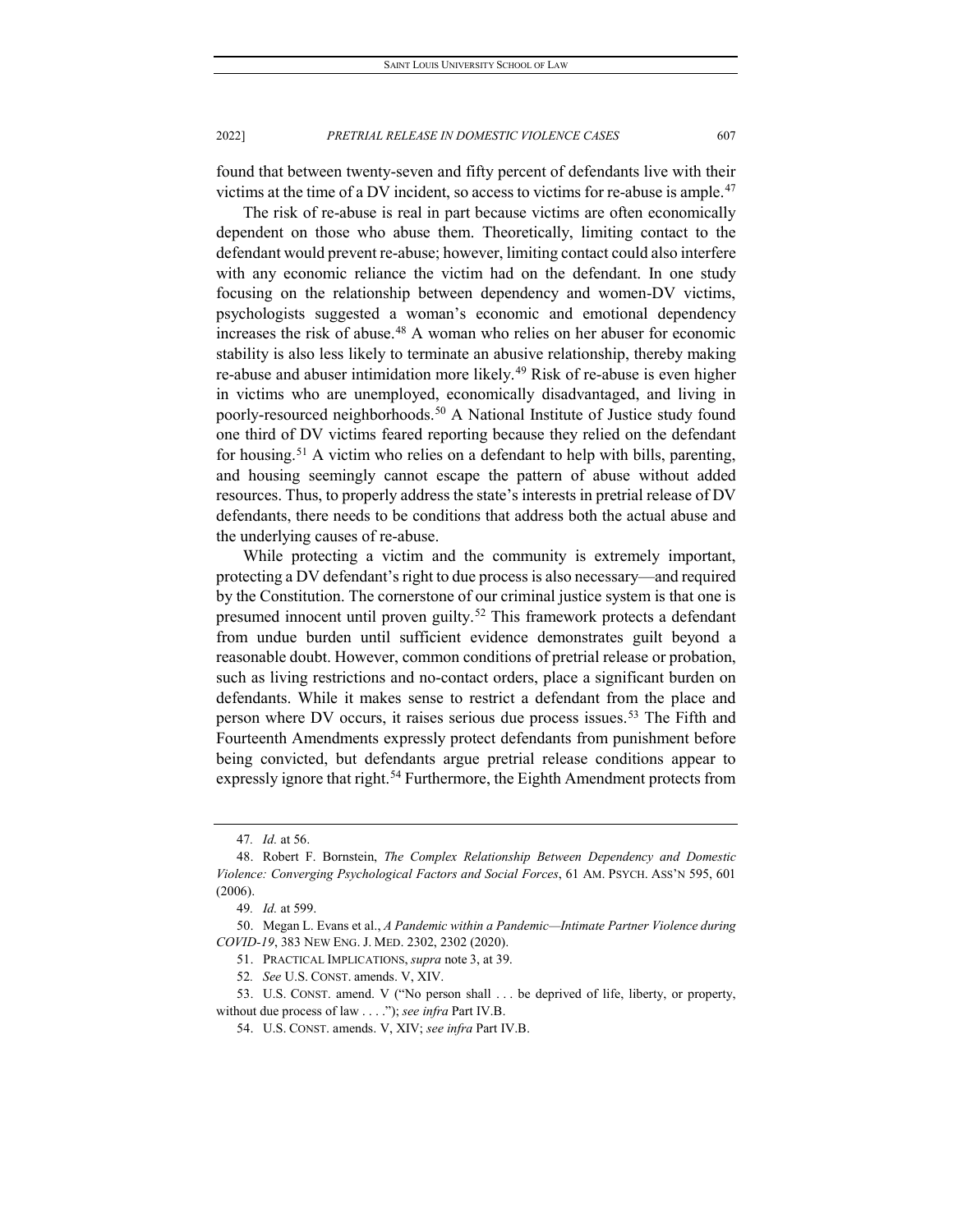excessive bail, but many low-income individuals are forced to find alternative housing or pay for electronic monitoring, which might be considered "excessive."<sup>[55](#page-8-0)</sup> DV occurs more frequently in low-income communities.<sup>[56](#page-8-1)</sup> Due to economic instability (and reduced shelter capacity during the pandemic), defendants (who may be subject to protection orders barring them from entering the homes they share with their purported victims) face challenges finding alternative housing arrangements.<sup>[57](#page-8-2)</sup> Aside from the economic ramifications, restricting an individual from speaking to their own family, sleeping in their own home, or going where they want is certainly a restriction of freedom. The question is whether these restrictions can be justified under the law.

Without properly addressing these two competing interests, pretrial release falls short of being an alternative option to pretrial detention in DV cases because there is often a risk to the victim and an undue burden on the defendant. States attempt to balance those interests within their pretrial release statutes.

# III. HOW STATES CURRENTLY ADDRESS PRETRIAL RELEASE IN DOMESTIC VIOLENCE CASES

States attempt to strike the necessary balance between safety and due process in a variety of ways. Some states have specific statutes to handle DV; other states categorize DV as general assault for purposes of bail.<sup>[58](#page-8-3)</sup> Aside from common conditions used in both non-DV and DV cases,  $59$  certain conditions are more readily assigned in DV cases than non-DV cases in an attempt to strike the DV balance. States use two different methods to assign these conditions: mandatory pretrial release conditions or discretionary pretrial release conditions. Statutes with mandatory conditions include a specific condition, which must be placed on a defendant when they are released pre-trial. Discretionary conditions, on the other hand, allow a judge to place conditions on the defendant after assessing what conditions will ensure safety of the community while not violating a defendant's rights.<sup>[60](#page-8-5)</sup> Most states employ a combination of these methods. Appendix I provides a summary of state statutes based on these conditions. Statutes with mandatory conditions are usually accompanied by a

<sup>55.</sup> U.S. CONST. amend. VIII; *see infra* Part IV.A.

<span id="page-8-2"></span><span id="page-8-1"></span><span id="page-8-0"></span><sup>56.</sup> Evans, *supra* note 50, at 2302; Amy E. Bonomi et al., (2014) Intimate Partner Violence and Neighborhood Income: A Longitudinal Analysis. Violence Against Women 20:42-58.

<sup>57.</sup> Evans, *supra* note 50, at 2302.

<sup>58.</sup> Wagage, *supra* note 4, at 215.

<span id="page-8-4"></span><span id="page-8-3"></span><sup>59</sup>*. See* BATTERED WOMEN'S JUST. PROJ., *supra* note 39, at 7 (listing common pretrial release conditions for non-DV cases: not committing a crime, attendance at court proceedings, maintain employment or seeking employment, comply with curfew, no possession of a firearm, report to pretrial services regularly, obtain "medical, psychological, or psychiatric treatment," and remain in custody of a third party).

<span id="page-8-5"></span><sup>60</sup>*. See id.* at 5–6 (detailing considerations for the court before pretrial release conditions are assigned).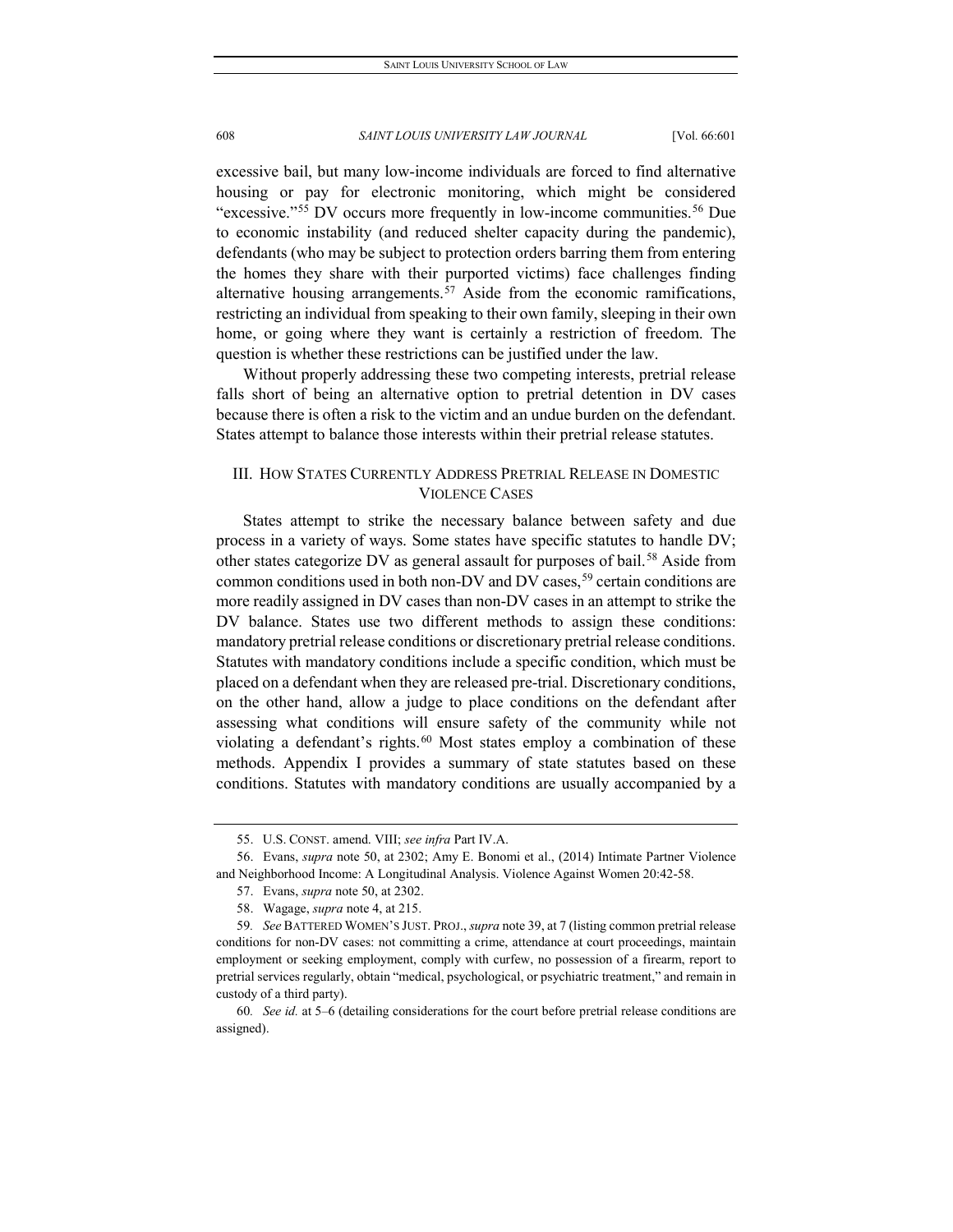provision allowing a judge to place additional conditions at her discretion. For states without mandatory conditions, the judge simply relies on discretionary conditions. Likewise, statutes with mandatory conditions are often accompanied by a provision allowing a victim to waive a mandatory condition. Conditions common to DV cases include temporary holds, restrictions on returning to shared residence or employment, no-contact orders, and enrollment of counseling.

#### *A. Temporary Holds*

One common condition is a temporary hold prior to releasing the defendant after arrest.<sup>[61](#page-9-0)</sup> These temporary holds are often called "cooling-off" periods.<sup>[62](#page-9-1)</sup> Some states write temporary holds into their statutes as an added condition that a judge may impose, whereas in other states, temporary holds are required before pretrial release is even considered. Because forty-four percent of DV defendants re-abuse prior to their conviction,<sup>[63](#page-9-2)</sup> the period following the initial arrest for DV can be particularly sensitive.<sup>[64](#page-9-3)</sup> The cooling-off period allows delayed release of defendants whom may be dangerous to their victims.<sup>[65](#page-9-4)</sup> The period also gives a victim time to collect belongings from their home, secure a place to stay, or find DV resources if the defendant will be returning to a home shared with the victim.[66](#page-9-5) Currently, Alabama, Indiana, Massachusetts, Nevada, and Tennessee have statutes that implement a mandatory cooling-off period.<sup>[67](#page-9-6)</sup> In Indiana, the DV defendant cannot be released until at least eight hours after the arrest.<sup>[68](#page-9-7)</sup> In Massachusetts, an individual arrested for DV "shall not be allowed to post bail within six hours" of arrest.<sup>[69](#page-9-8)</sup> In Nevada, an individual arrested for domestic battery must not be released sooner than twelve hours.<sup>[70](#page-9-9)</sup>

Some states take a slightly more lenient approach, allowing the judge to first consider the threat level to the victim before enforcing a temporary hold. In Alabama, an individual arrested for DV may not be released until twenty-four

<span id="page-9-2"></span><span id="page-9-1"></span><span id="page-9-0"></span><sup>61.</sup> CONN. COAL. AGAINST DOMESTIC VIOLENCE, TEMPORARY HOLDS FOLLOWING AN ARREST: GIVING VICTIMS TIME TO FIND SAFETY 2 (2015) [hereinafter CONN. COAL. AGAINST DOMESTIC VIOLENCE].

<sup>62</sup>*. Id*.

<sup>63.</sup> PRACTICAL IMPLICATIONS, *supra* note 3, at 40.

<sup>64.</sup> CONN. COAL. AGAINST DOMESTIC VIOLENCE, *supra* note 61, at 2.

<sup>65</sup>*. Id*.

<sup>66</sup>*. Id*.

<span id="page-9-9"></span><span id="page-9-8"></span><span id="page-9-7"></span><span id="page-9-6"></span><span id="page-9-5"></span><span id="page-9-4"></span><span id="page-9-3"></span><sup>67.</sup> ALA. CODE § 15-13-190(a) (2019); IND. CODE § 35-33-8-6.5 (2021); CONN. COAL. AGAINST DOMESTIC VIOLENCE, *supra* note 61, at 2.

<sup>68.</sup> IND. CODE § 35-33-8-6.5 (2021).

<sup>69.</sup> CONN. COAL. AGAINST DOMESTIC VIOLENCE, *supra* note 61, at 2.

<sup>70.</sup> NEV. REV. STAT. § 178.484(7) (2020).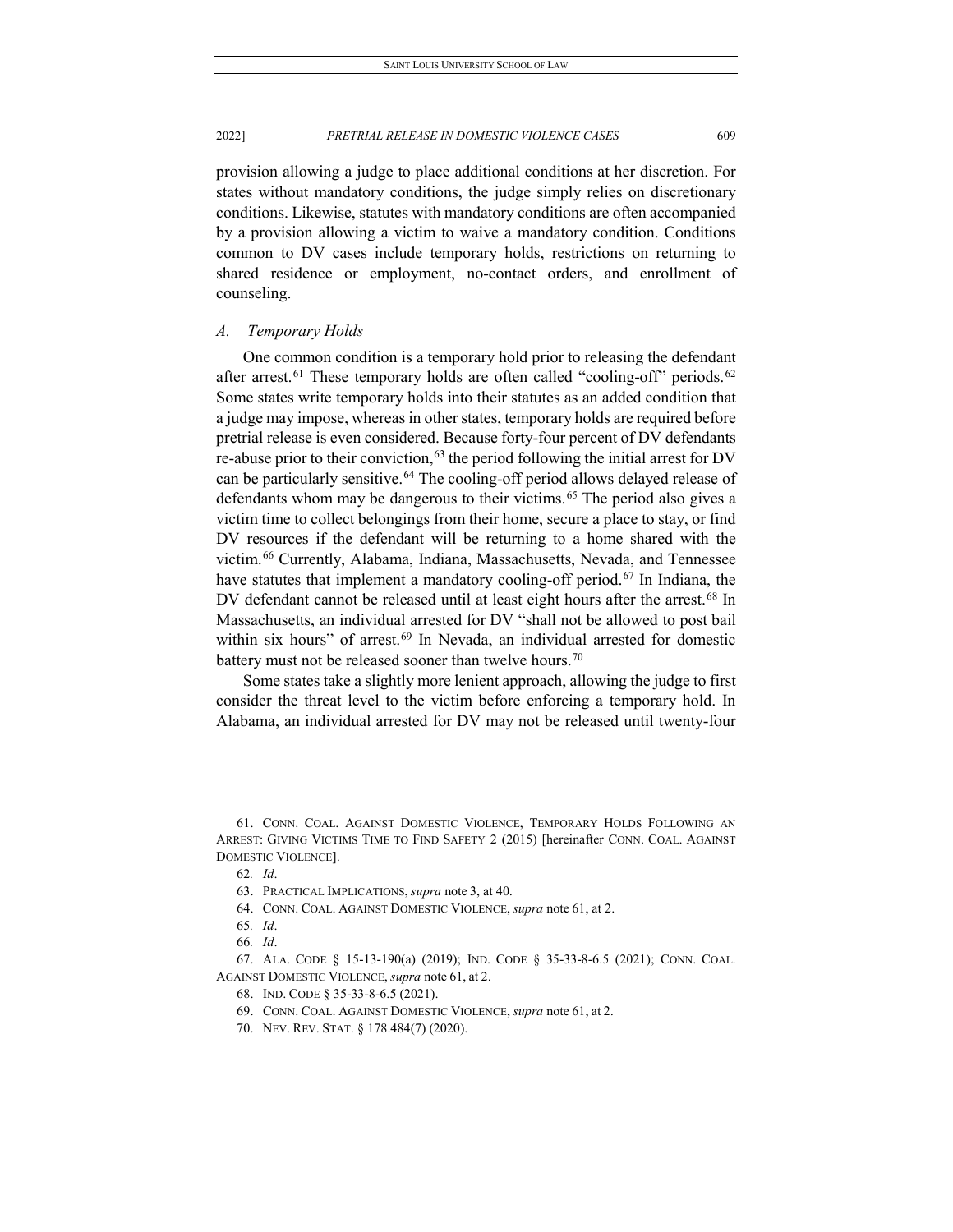hours after an arrest or an appearance in front of a judge, whichever is sooner.<sup>[71](#page-10-0)</sup> During the hold, the judge is instructed to assess if the defendant is a threat to the victim or the public and if the defendant will appear in court.<sup>[72](#page-10-1)</sup> The same is true in North Carolina, except a forty-eight hour hold is allowed.[73](#page-10-2) Notably, Tennessee enforces a mandatory twelve-hour hold only after the defendant is deemed to be a threat to the victim.<sup>[74](#page-10-3)</sup> These special provisions allow a judge slight discretion to make a case-specific analysis, rather than blindly assigning conditions without regard to the defendant.<sup>[75](#page-10-4)</sup> On the other hand, states without a mandatory temporary hold often implement a hold as a discretionary condition.[76](#page-10-5) The more liberal use of discretion allows a judge to consider a defendant's employment, financial status, family, criminal history, and the victim's desire for the hold to continue.

#### *B. Restricted from Returning to Shared Residence or Employment*

Another condition commonly imposed is a restriction on returning to one's residence or place of employment if shared with the victim. States presumably use this condition as an attempt to mitigate the danger of re-abuse. One state in particular, Alaska, places a mandatory twenty-day restriction on DV defendants after pretrial release.<sup>[77](#page-10-6)</sup> In Alaska, if there is a protective order against the defendant, the judge is required to prohibit return to the "residence or place of employment of the victim" unless:

(1) 20 days have elapsed following the date the person was arrested; (2) the victim or petitioner consents to the person's return to the residence or place of employment; (3) the person does not have a prior conviction for an offense under AS 11.41 that is a crime involving domestic violence; and (4) the court finds by clear and convincing evidence that the return to the residence or place of employment does not pose a danger to the victim or petitioner.<sup>[78](#page-10-7)</sup>

Louisiana and West Virginia place a similar restriction on defendants—although with no set timeframe given.<sup>[79](#page-10-8)</sup> If the court determines the defendant poses a risk

78*. Id*.

<span id="page-10-1"></span><span id="page-10-0"></span><sup>71.</sup> ALA. CODE § 15-13-190(a) (2019); *see also* MISS. CODE. ANN. § 99-5-37(2) (2021) (allowing a judge to "impose on the arrested person a holding period not to exceed twenty-four (24) hours from the time of the initial appearance or setting of bail").

<sup>72.</sup> ALA. CODE § 15-13-190(b) (2019).

<sup>73.</sup> N.C. GEN. STAT. § 15A-534.1(a)(1), (b) (2020).

<sup>74.</sup> TENN. CODE ANN. § 40-11-150(h)(1) (2020).

<sup>75</sup>*. See id*.

<span id="page-10-7"></span><span id="page-10-6"></span><span id="page-10-5"></span><span id="page-10-4"></span><span id="page-10-3"></span><span id="page-10-2"></span><sup>76.</sup> ARK. CODE ANN. § 16-81-113(e) (2020); KY. REV. STAT. ANN. § 403.740(1) (West 2021); N.H. REV. STAT. ANN. § 597:2 (VIII) (2018); N.J. STAT. ANN. § 2C:25-26(d) (2013); N.C. GEN. STAT. § 15A-534.1(a)(1) (2020); N.D. R. CRIM. P. 46(a)(5) (2021); UTAH CODE ANN. § 78B-7- 802(2)(a) (LexisNexis 2020).

<sup>77.</sup> ALASKA STAT. § 12.30.027(b) (2020).

<span id="page-10-8"></span><sup>79.</sup> LA. CODE CRIM. PROC. ANN. art. 320(G) (2020); W. VA. CODE § 62-1C-17c (2020).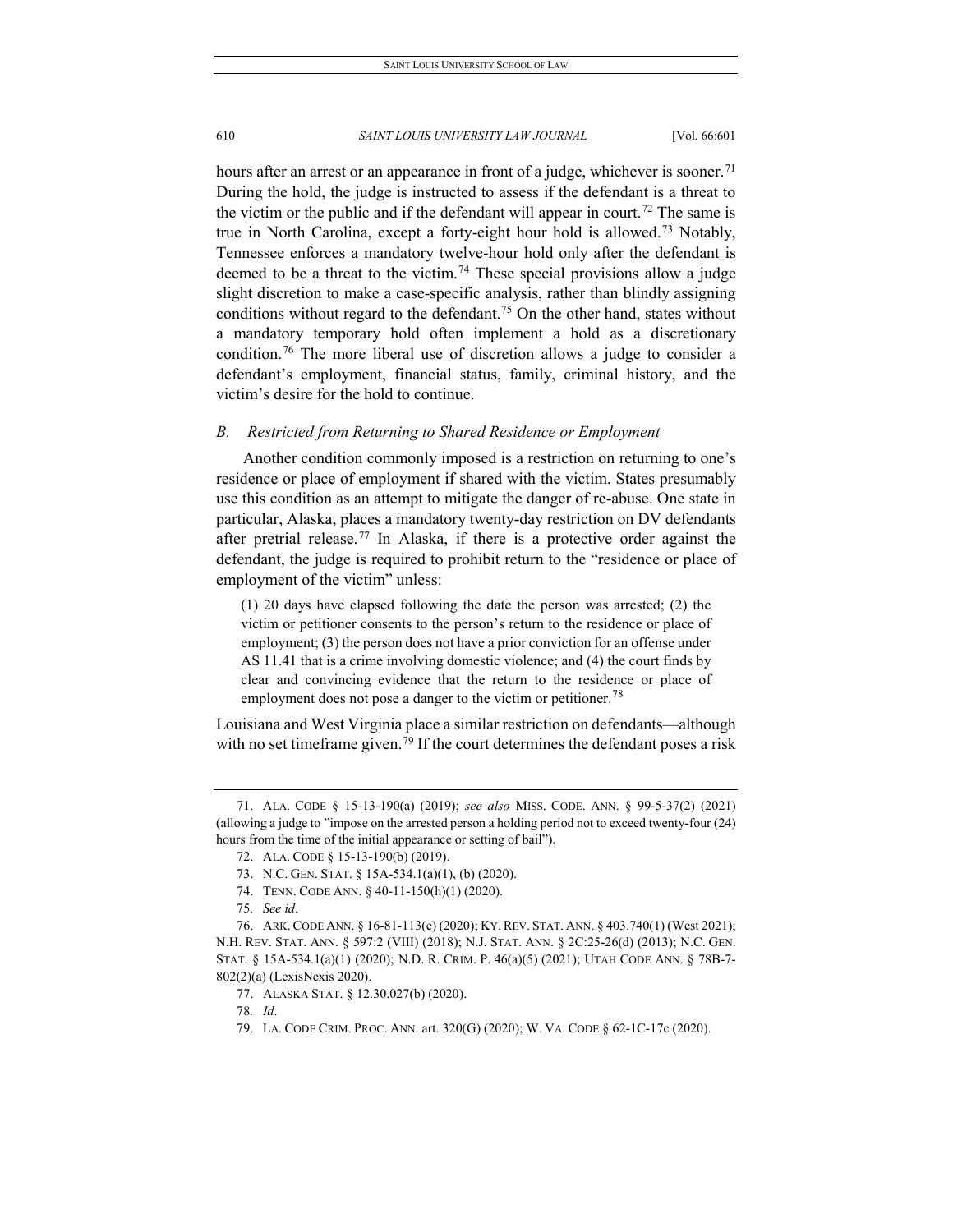to the victim, the court is mandated to prohibit the defendant from going to the victim's residence.<sup>[80](#page-11-0)</sup> Pennsylvania has this same restriction; however, this condition expires at commencement of a pretrial hearing or upon entry or denial of a protection of abuse order, whichever is sooner.<sup>[81](#page-11-1)</sup> Moreover, Wisconsin is one state that does not first require a threat assessment; the state automatically places a seventy-two-hour prohibition on returning to the shared residence.<sup>[82](#page-11-2)</sup> However, Wisconsin does allow the victim to waive this condition.<sup>[83](#page-11-3)</sup>

While this condition is useful in protecting the victim, a mandatory condition of this nature severely burdens the defendant. Most states attempt to reconcile the potential legal ramifications of this burden by making this condition wholly discretionary; $84$  some states allow a limited discretionary component: a threat assessment by the judge or a waiver by the victim.<sup>[85](#page-11-5)</sup> Other states take a more generalized approach and include restrictions on employment or residence as "conditions reasonably necessary for the protection" of the victims.[86](#page-11-6) But the judge's discretion does not change the fact that an individual is being displaced from their home or employment after this condition is applied.

#### *C. No-Contact Orders*

No-contact orders are another tool states use to protect against further conflict.[87](#page-11-7) The no-contact order restricts the defendant's contact with the victim in the case.[88](#page-11-8) Often times, these restrictions can include contact with children, family, and friends.<sup>[89](#page-11-9)</sup> Multiple states have implemented mandatory no-contact orders in their DV statutes: Colorado, Georgia, Louisiana, Rhode Island, South Dakota, and West Virginia. In Colorado, a mandatory protective order is placed in all DV cases.<sup>[90](#page-11-10)</sup> In Georgia, the judge "shall include" a no-contact order as a release condition for offenses involving DV; the defendant cannot have any

<sup>80.</sup> LA. CODE CRIM. PROC. ANN. art. 320(G) (2020); W. VA. CODE § 62-1C-17c (2020).

<sup>81.</sup> 18 PA. CONS. STAT. § 2711(c)(2) (2020).

<sup>82.</sup> WIS. STAT. § 968.075(5)(a)(1) (2021).

<sup>83</sup>*. Id.* § 968.075(5)(c).

<span id="page-11-4"></span><span id="page-11-3"></span><span id="page-11-2"></span><span id="page-11-1"></span><span id="page-11-0"></span><sup>84.</sup> ARK. CODE ANN. § 16-81-113(e) (2020); CONN. GEN. STAT. § 54-63c (2021); KY. REV. STAT. ANN. § 403.740 (West 2021); MONT. CODE ANN. § 46-9-109 (2021); N.J. STAT. ANN. § 2C:25-26a (2013); N.Y. CRIM. PROC. LAW § 530.12(1) (McKinney 2021); N.C. GEN. STAT. § 15A-534.1(a)(2) (2020); OR. REV. STAT. § 135.260(1)(b) (2019); S.C. CODE ANN. § 16-25-120(C), (D)(2) (2021).

<sup>85.</sup> LA. CODE CRIM. PROC. ANN. art. 320(G) (2020); W. VA. CODE § 62-1C-17c (2020)*.*

<sup>86.</sup> MICH. COMP. LAWS ANN. § 765.6b (2018).

<span id="page-11-10"></span><span id="page-11-9"></span><span id="page-11-8"></span><span id="page-11-7"></span><span id="page-11-6"></span><span id="page-11-5"></span><sup>87.</sup> Robert Rhodes, *Criminal No Contact Orders—What Are They?*, RHODES LEGAL GRP., https://rhodeslegalgroup.com/criminal-law/criminal-contact-orders/ (last visited Feb. 16, 2021) [hereinafter RHODES LEGAL GRP.].

<sup>88.</sup> WASH. REV. CODE. § 10.99.040 (2021).

<sup>89.</sup> RHODES LEGAL GRP., *supra* note 87.

<sup>90.</sup> COLO. REV. STAT. § 18-1-1001(1) (2020).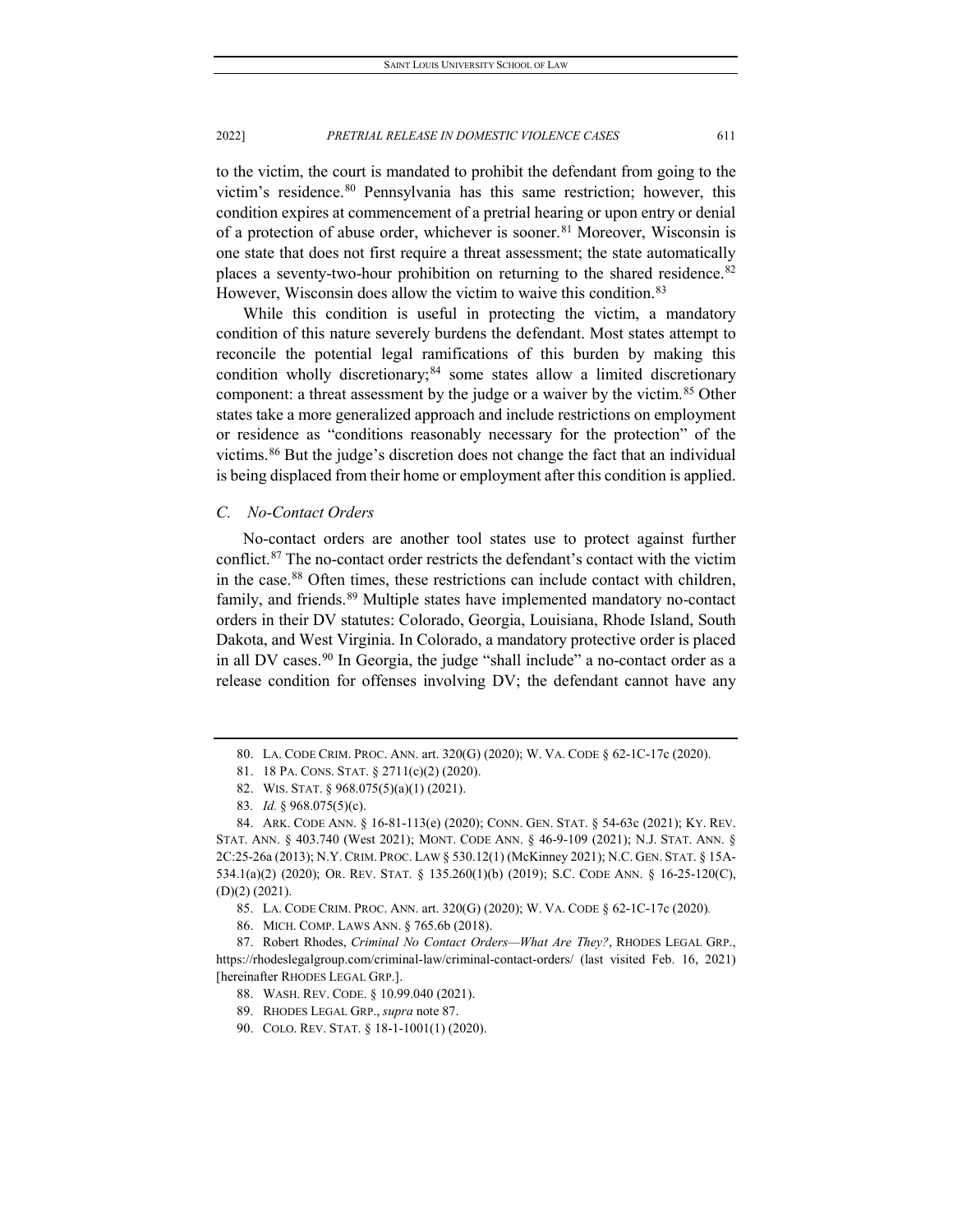contact "of any kind or character with the victim."[91](#page-12-0) In Louisiana and West Virginia, if there is a finding of threat or danger to the victim, the judge shall issue a no-contact order. $92$  In Rhode Island, there is a mandatory no-contact order placed on the DV defendant prior to the arraignment.<sup>[93](#page-12-2)</sup> In South Dakota, a mandatory no-contact order is put in place *in the event* of pretrial release.<sup>[94](#page-12-3)</sup> Furthermore, in Wisconsin's seventy-two-hour cooling-off period, the defendant is not permitted to contact any victim or person involved in the DV incident.<sup>[95](#page-12-4)</sup> Unique to Louisiana and Wisconsin, the victim can waive a mandatory no-contact order.<sup>[96](#page-12-5)</sup> Most states, however, allow a no-contact order to be added as a pretrial release condition. Those statutes that take the discretionary approach either include no-contact orders explicitly or implicitly. If explicitly stated, the condition includes language saying the defendant should "avoid contacting . . . the alleged victim."[97](#page-12-6) If implied, the statute includes a condition that gives the judge the right to issue "any other order or modification of orders required ... to protect the safety of the alleged victim or to ensure the appearance of the person in court."[98](#page-12-7)

Discretionary or mandatory, no-contact orders place a tremendous burden on defendants and victims. Defendants are not only restricted from the victims, but also from their children.<sup>[99](#page-12-8)</sup> The defendants are deprived from parenting their own children which ultimately places a greater burden on the other parent. With a higher risk of abuse in economically and emotionally dependent relationships, the fear of not being able to speak to your significant other might also drive victims to waive a no-contact order when contact is not otherwise safe.<sup>[100](#page-12-9)</sup>

#### *D. Enrollment in Counseling or Treatment*

Another common condition of pretrial release is counseling. Similar to those arrested on drug charges undergoing drug treatment, those arrested for DV

<sup>91.</sup> GA. CODE ANN. § 17-6-1(f)(2) (2020).

<span id="page-12-0"></span><sup>92.</sup> LA. CODE CRIM. PROC. ANN. art. 320(G) (2020); W. VA. CODE § 62-1C-17c (2020).

<sup>93.</sup> 12 R.I. GEN. LAWS § 12-29-4(a)(1) (2021).

<sup>94.</sup> S.D. CODIFIED LAWS § 25-10-23 (2021).

<sup>95.</sup> WIS. STAT. § 968.075(5) (2021).

<sup>96.</sup> LA. CODE CRIM. PROC. ANN. art. 320(G) (2020); WIS. STAT. § 968.075(5) (2021).

<span id="page-12-6"></span><span id="page-12-5"></span><span id="page-12-4"></span><span id="page-12-3"></span><span id="page-12-2"></span><span id="page-12-1"></span><sup>97.</sup> WIS. STAT. § 968.075(5) (2021); *accord* MISS. CODE. ANN. § 99-5-37(2) (2021); N.J. STAT. ANN. § 2C:25-26 10(a) (2021); N.Y. CRIM. PROC. LAW § 530.12 (McKinney 2021); N.C. GEN. STAT. § 15A-534.1(a)(2) (2020); OR. REV. STAT. § 135.260(1)(b) (2019); W. VA. CODE § 6 2-1C-17c (2020).

<span id="page-12-9"></span><span id="page-12-8"></span><span id="page-12-7"></span><sup>98.</sup> ALA. CODE § 15-13-190(b) (2019); *accord* ALASKA STAT. § 12.30.027 (2020); COLO. REV. STAT. § 18-1-1001(3)(f) (2020); KY. REV. STAT. ANN. § 403.740 (West 2021); MICH. COMP. LAWS ANN. § 765.6b (2018); MISS. CODE. ANN. § 99-5-37 (2021).

<sup>99.</sup> RHODES LEGAL GRP., *supra* note 87.

<sup>100</sup>*. See* Bornstein, *supra* note 48, at 601.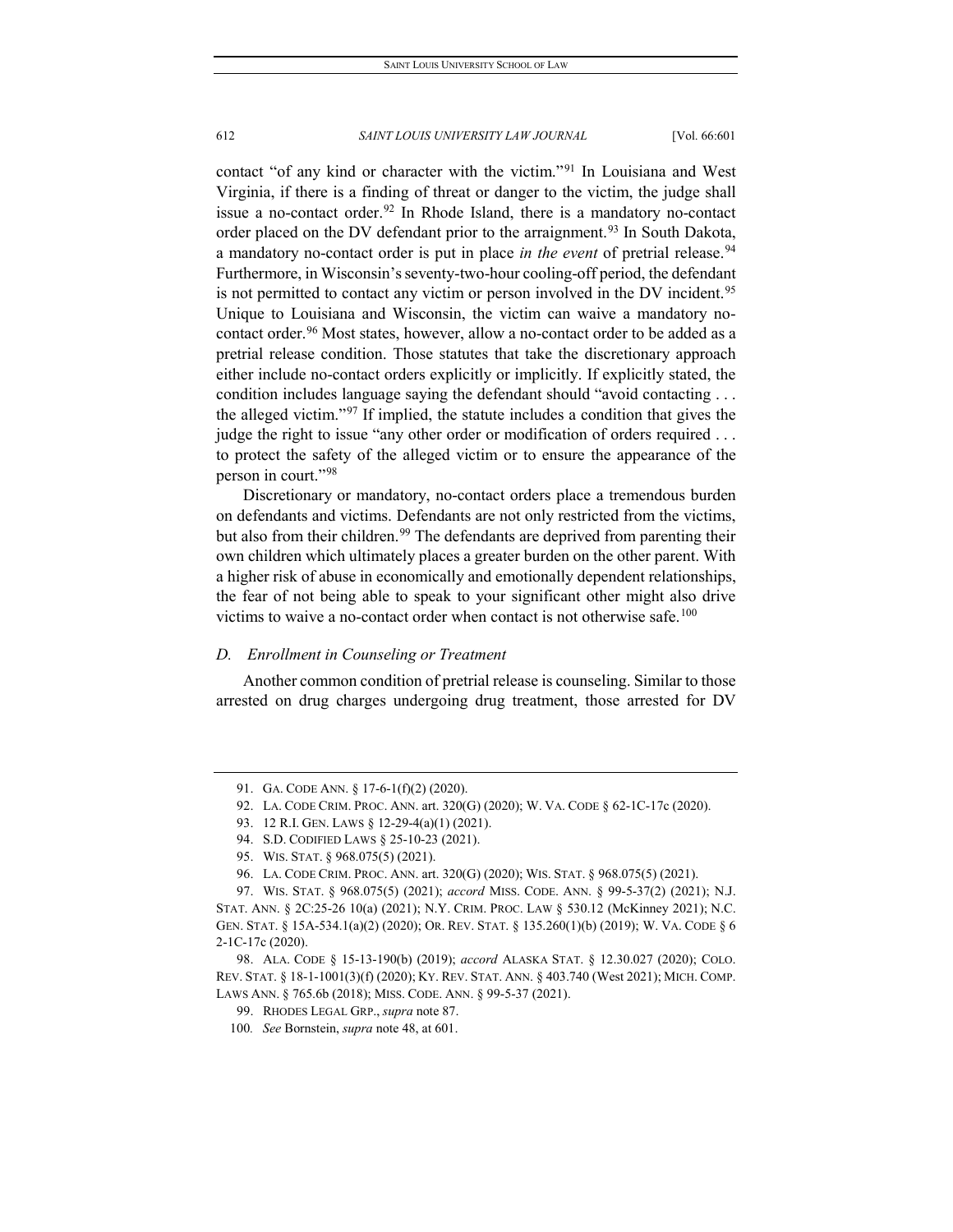undergo counseling as a pretrial release condition.<sup>[101](#page-13-0)</sup> Counseling for those arrested for DV can include anger management treatment, DV treatment, or victim-oriented treatment.<sup>[102](#page-13-1)</sup> A special pretrial services agency often provides the intervention programs for the defendant.<sup>[103](#page-13-2)</sup> Georgia is the only state to impose a mandatory condition of counseling; the state requires enrollment in "[DV] counseling, substance abuse therapy, or other therapeutic" counseling as a pretrial release condition.<sup>[104](#page-13-3)</sup> Most states, however, impose this condition on a discretionary basis. States that use the discretionary approach do so by assigning conditions relevant to the DV case.<sup>105</sup> For example, a defendant with a pattern of DV under the influence of drugs could be instructed to attend a substance abuse program in addition to DV treatment.<sup>[106](#page-13-5)</sup> Even though states allow counseling or treatment as a pretrial condition, most judges limit its use because the condition raises issues with the presumption of innocence.<sup>[107](#page-13-6)</sup>

Temporary holds, restrictions on residence and employment, no-contact orders, and counseling are not an exclusive list of conditions judges impose on DV defendants. There are other conditions a court often imposes in DV cases: electronic monitoring, drug testing, prohibiting drinking, curfews, and prohibiting possession of a firearm.<sup>[108](#page-13-7)</sup> While the conditions themselves are a necessary consideration in finding a balance between victims' and defendants' interests, how the conditions are implemented is equally important. Among the inconsistent conditions and statutes relating to pretrial release conditions in DV cases, one thing is consistent: discretion is necessary.

# IV. HOW SHOULD STATES ADDRESS PRETRIAL RELEASE IN DOMESTIC VIOLENCE CASES

According to the American Bar Association, the goal of bail is to (1) ensure defendants' appearance, (2) prevent obstruction of justice, and (3) prevent other pretrial crime, all while minimizing intrusions to defendants' liberty.[109](#page-13-8) The best possible scenario for pretrial release is one where the conditions placed are

<span id="page-13-0"></span><sup>101.</sup> U.S. CTS., AUTHORITY TO IMPOSE SUBSTANCE USE TESTING AND SUBSTANCE USE DISORDER TREATMENT (updated March 2020), https://www.uscourts.gov/servicesforms/probation-and-pretrial-services/supervision/authority-impose-substance-use-testing-sub stance-use-disorder-treatment [hereinafter SUBSTANCE USE DISORDER TREATMENT].

<span id="page-13-1"></span><sup>102.</sup> Thomas P. George, *Domestic Violence Sentencing Conditions and Recidivism*, WASH. CTR. FOR CT. RSCH., ADMIN. OFF. OF THE CTS. 12 tbl.3 (2010).

<span id="page-13-4"></span><span id="page-13-3"></span><span id="page-13-2"></span><sup>103</sup>*. Pretrial Services—Supervision Unit*, SUPERIOR CT. OF FULTON CNTY., https://www.ful toncourt.org/pretrial/supervision.php (last visited Feb. 17, 2021).

<sup>104.</sup> GA. CODE ANN. § 17-6-1(f)(2) (2020).

<sup>105</sup>*. See* State v. Mahoney, No. 2010-104, 2010 WL 7798871, at \*3 (Vt. Mar. 25, 2010).

<sup>106</sup>*. Id*.

<sup>107.</sup> BATTERED WOMEN'S JUST. PROJ., *supra* note 39, at n.21; *see infra* Part IV.B.

<sup>108</sup>*. See* BATTERED WOMEN'S JUST. PROJ., *supra* note 39, at 7.

<span id="page-13-8"></span><span id="page-13-7"></span><span id="page-13-6"></span><span id="page-13-5"></span><sup>109.</sup> STANDARDS FOR CRIMINAL JUSTICE: PRETRIAL RELEASE § 10-1.2; *see also* Stevenson & Mayson, *supra* note 23, at 4.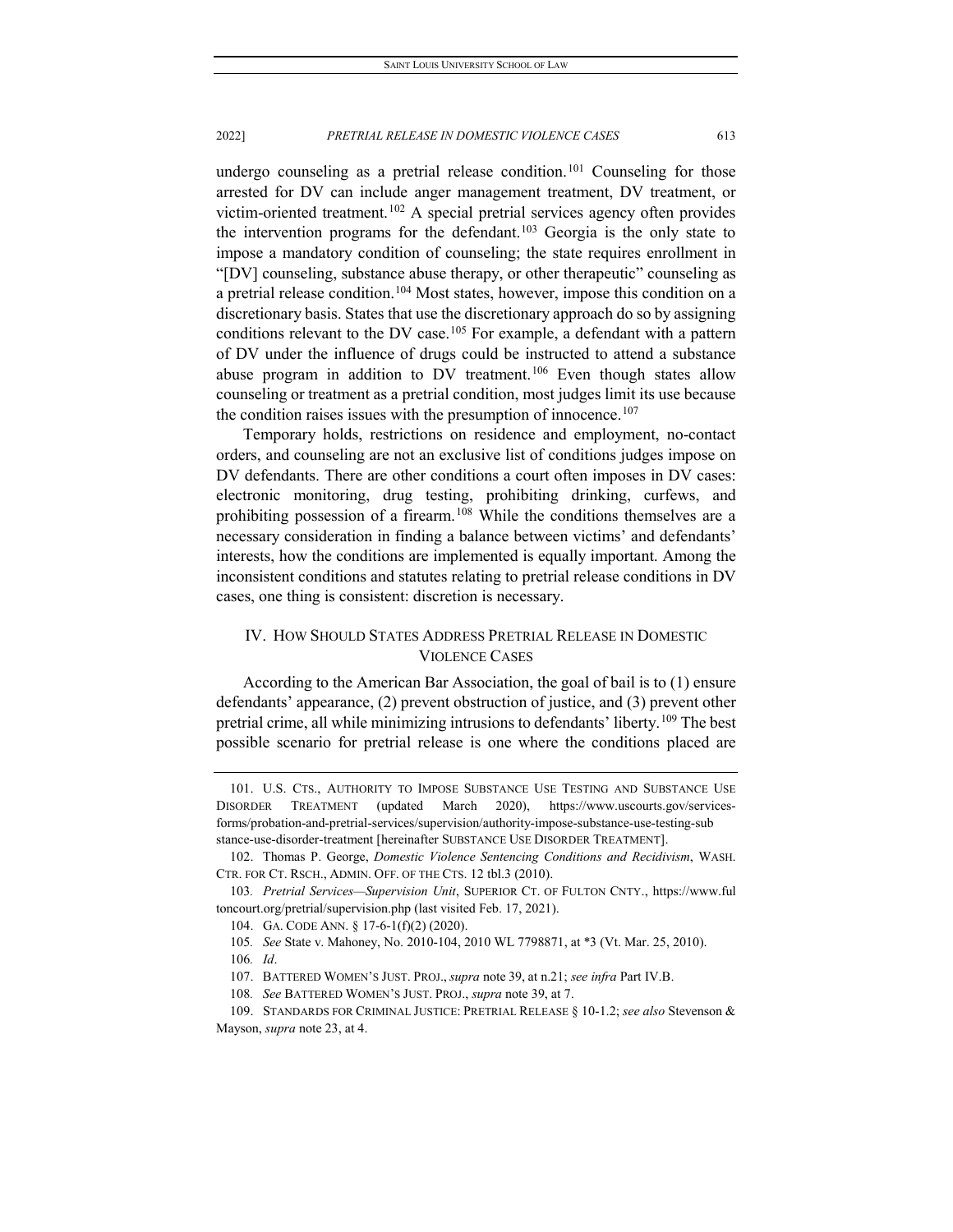specific to the defendant's personal situation and the least restrictive means to protect the general public.<sup>[110](#page-14-0)</sup> But what is "best"?

# *A. Success in Non-DV Pretrial Release*

Empirical data evaluating what works best in DV pretrial release conditions is extremely limited. The data is limited, in part, because DV is a newer crime and jurisdictions are still working to understand it. With a newer crime comes newer conditions—and only recent, aggressively-prosecuted conditions that have not been studied enough are available for analysis. On the other hand, it is difficult to know how to quantify success of pretrial release conditions in such a new crime. Should success be measured by rates of re-abuse, rates of condition violations, or rates of conviction? All of those things, presumably, should be taken into account, but more research is necessary to conclusively say what is successful. Moreover, empirical studies for success in non-DV cases do not provide judges any extra guidance in DV cases. The limited data available highlights that we truly do not know what is successful when it comes to pretrial release conditions.

#### 1. Meetings with Pretrial Officers

Meetings with pretrial officers are one of the most frequently utilized conditions of pretrial release; however, they are generally shown to have no effect on defendants' future criminal activity.<sup>[111](#page-14-1)</sup> While one study did find a positive effect on reappearance, the study did not find any reduction in new criminal activity.[112](#page-14-2) For DV cases, these statistics are concerning; a reduction in new criminal activity is a necessity to protect victims. Moreover, defendants who are under supervision of a pretrial officer show increased re-incarceration rates because defendants are more likely to be arrested for a violation of their pretrial release conditions.<sup>[113](#page-14-3)</sup> For instance, a common pretrial condition is employment; ironically, requiring a defendant to continuously take off work for meetings with a pretrial officer puts the defendant at risk for losing their job. Also, the meetings which are typically held with a pretrial services officer are expensive and time-consuming.<sup>[114](#page-14-4)</sup> The meetings provide almost no deterrent effect and do little to assist in providing the officer with "information necessary to intervene if troubles arrive."[115](#page-14-5)

<span id="page-14-1"></span><span id="page-14-0"></span><sup>110.</sup> Stevenson & Mayson, *supra* note 23, at 20.

<sup>111</sup>*. Id.* at 17.

<span id="page-14-2"></span><sup>112</sup>*. Id.* at 18.

<span id="page-14-3"></span><sup>113</sup>*. Id*.

<span id="page-14-4"></span><sup>114</sup>*. Id.* at 17.

<span id="page-14-5"></span><sup>115.</sup> Stevenson & Mayson, *supra* note 23, at 18.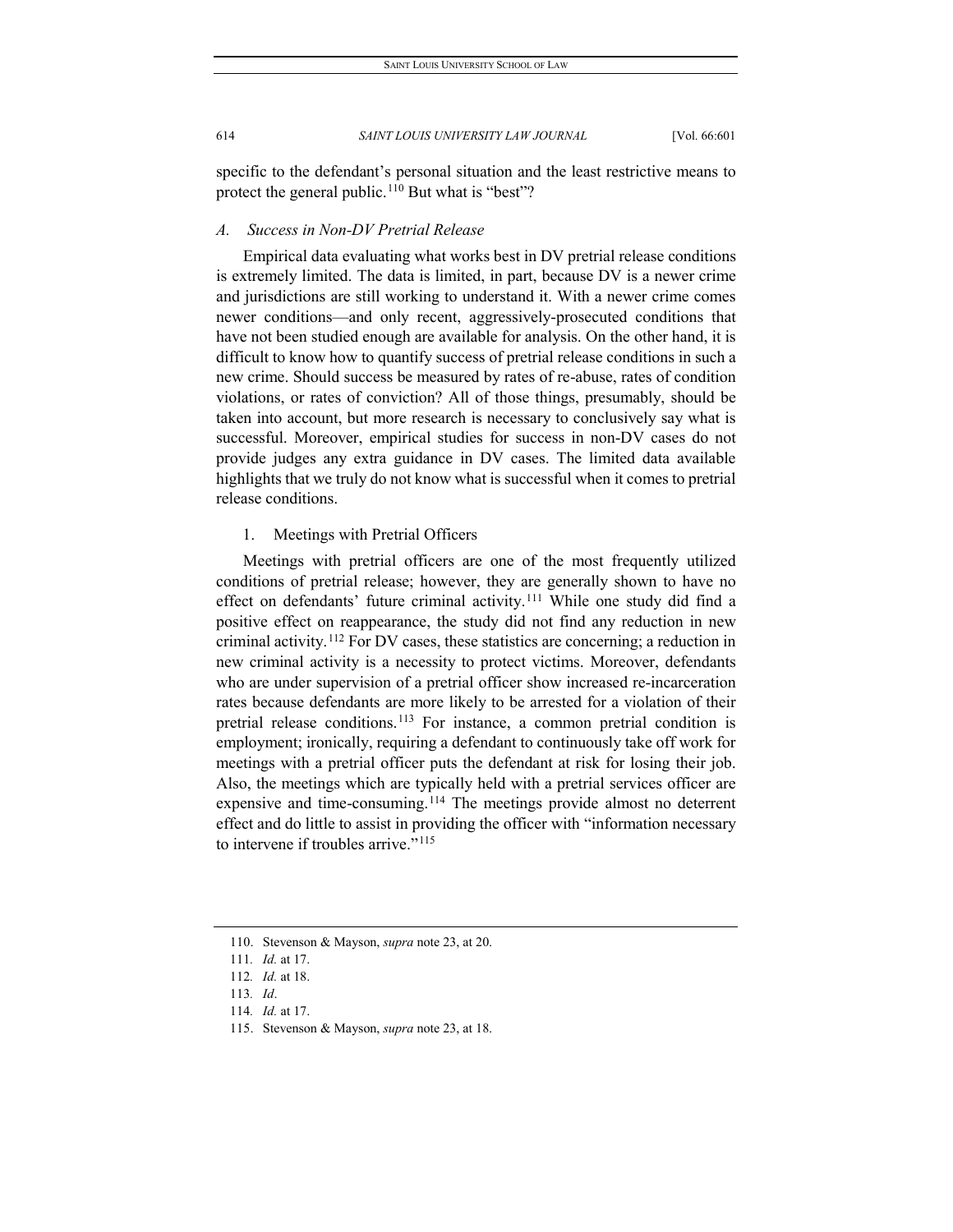2. Drug Testing

Similarly, drug testing is another condition with little empirical data to back up its use. Defendants who have a pattern of DV while under the influence of illegal drugs or who have a pattern of substance abuse are often required to perform regular drug testing while released.<sup>[116](#page-15-0)</sup> Even though substance abuse has been linked to an increased risk of re-abuse, the limited data available on drug testing as a pretrial release condition shows drug testing is ineffective in reducing failure to appear ("FTA") or rearrest.<sup>[117](#page-15-1)</sup> One study did find reduced drug usage and rearrest when drug testing was paired with "swift, certain, and fair" punishments, but its results have yet to be replicated.<sup>[118](#page-15-2)</sup> Drug testing places a sizable burden on a DV defendant to report for testing at any time.<sup>[119](#page-15-3)</sup> The defendant may have to find transportation and childcare to report for testing.<sup>[120](#page-15-4)</sup> Further, the state takes on the financial burden to pay for testing and salaries for those reviewing the results.[121](#page-15-5) Reduced drug use in DV cases post-release is important, but drug testing as a pretrial release condition is ineffective to accomplish this goal.

3. Electronic Monitoring ("EM")

Conversely, EM has shown to be more promising as an effective pretrial release condition.<sup>[122](#page-15-6)</sup> For DV cases, there are two types of EM.<sup>[123](#page-15-7)</sup> One type of EM equips the victim and the police with a transmitter, while the other type equips only the police with a transmitter.<sup>[124](#page-15-8)</sup> EM alone does not physically protect a victim; the monitoring serves as a warning that the defendant is nearby. So, providing a transmitter to both the victim and the police raises EM's effectiveness.<sup>[125](#page-15-9)</sup> Like other pretrial conditions, the research is limited.<sup>[126](#page-15-10)</sup> However, the continued research does show a positive effect on criminal activity.[127](#page-15-11) In a California study, EM was found to reduce criminal activity after

<sup>116</sup>*. See* BATTERED WOMEN'S JUST. PROJ., *supra* note 39, at 13, 16.

<span id="page-15-3"></span><span id="page-15-2"></span><span id="page-15-1"></span><span id="page-15-0"></span><sup>117.</sup> Stevenson & Mayson, *supra* note 23, at 19; *see* Jacquelyn C. Campbell et al., *The Danger Assessment: Validation of a Lethality Risk Assessment Instrument for Intimate Partner Femicide*, 24 J. INTERPERSONAL VIOLENCE 653, 655 tbl.1 (2009).

<sup>118.</sup> Stevenson & Mayson, *supra* note 23, at 19.

<sup>119</sup>*. Id*.

<sup>120</sup>*. See id*.

<sup>121</sup>*. Id*.

<sup>122</sup>*. Id*.

<span id="page-15-7"></span><span id="page-15-6"></span><span id="page-15-5"></span><span id="page-15-4"></span><sup>123.</sup> Edna Erez et al., *Electronic Monitoring of Domestic Violence Cases—A Study of Two Bilateral Programs*, 68 FED. PROB. 1 (2004), https://www.uscourts.gov/sites/default/files/68\_1  $\_3\_0.pdf$ .

<sup>124</sup>*. Id*.

<span id="page-15-11"></span><span id="page-15-10"></span><span id="page-15-9"></span><span id="page-15-8"></span><sup>125</sup>*. Electronic Monitoring of Abusers*, RESEARCHNET, http://criminal-justice.iresearchnet .com/crime/domestic-violence/electronic-monitoring-of-abusers/ (last visited Feb. 12, 2021).

<sup>126.</sup> Stevenson & Mayson, *supra* note 23, at 19.

<sup>127</sup>*. Id*.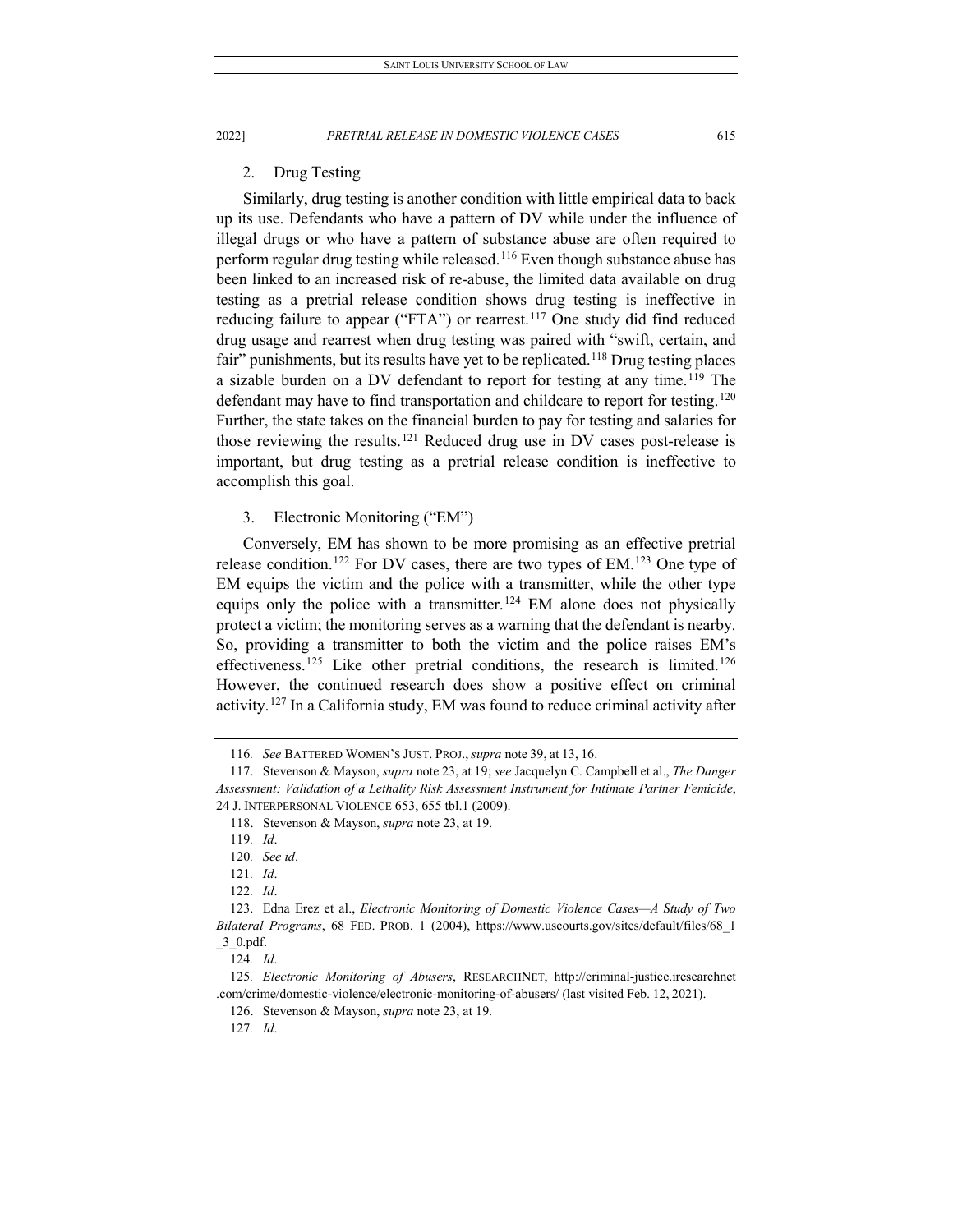release among gang members and sex offenders.<sup>[128](#page-16-0)</sup> In multiple Florida studies, EM aided in the reduction of rearrest on technical violations, reoffending, and voluntary FTA.[129](#page-16-1) While EM is the condition with the most positive statistics, it also happens to be one of the most intrusive and burdensome conditions on the defendant.<sup>130</sup> A study of incarcerated individuals considered EM "only slightly less onerous than incarceration."[131](#page-16-3) The defendant's every move is monitored and often times restricted to certain areas. EM interferes with family relationships and employment.<sup>[132](#page-16-4)</sup> It places "shame and stigma" on a defendant for a crime not yet proven beyond a reasonable doubt. While the state pays for the equipment and the monitoring, the defendant is often charged a fee to be monitored.<sup>[133](#page-16-5)</sup> The success rates of EM has led to its overuse on individuals who are not a threat to the community.[134](#page-16-6) So while successful, EM cannot be used pervasively.

4. The Disproportionate Effect of Pretrial Release Conditions

Not only do pretrial release conditions in non-DV cases have limited success rates, many of them unequivocally burden low-income communities.<sup>[135](#page-16-7)</sup> The disproportionate effect on low-income communities is supposed to be a driving factor in criminal justice reform, but these pretrial conditions do not seem to be helping. For example, a requirement to meet a pretrial release officer or pass a drug test imposes a significant time burden on the defendant.<sup>[136](#page-16-8)</sup> The defendant might have to take time off from work or school to attend these meetings and pay for transportation or a babysitter. Lower-income defendants, which make up the majority of DV defendants, $137$  cannot afford to continually take time off work to get drug tested or meet with an officer. Further, requiring the defendant to pay a fee to be electronically monitored strains lower-income defendants more than middle-class or upper-class defendants.

In conclusion, with limited empirical data and a continued disproportionate effect on lower-income communities, what is successful in non-DV pretrial release conditions remains largely unanswered—and thereby provides limited

<span id="page-16-0"></span><sup>128</sup>*. Id*.

<span id="page-16-1"></span><sup>129</sup>*. Id.* at 20.

<span id="page-16-2"></span><sup>130</sup>*. Id*.

<sup>131</sup>*.* Stevenson & Mayson, *supra* note 23, 20.

<sup>132.</sup> *Id. See infra* APPENDIX I for proposed legislation.

<sup>133.</sup> Stevenson & Mayson, *supra* note 23, at 20.

<sup>134</sup>*. Id*.

<span id="page-16-7"></span><span id="page-16-6"></span><span id="page-16-5"></span><span id="page-16-4"></span><span id="page-16-3"></span><sup>135</sup>*. Id.*; *See* Ethan Corey & Puck Lo, *The 'Failure to Appear' Fallacy*, APPEAL (Jan. 9, 2019), https://theappeal.org/the-failure-to-appear-fallacy/.

<sup>136.</sup> Stevenson & Mayson, *supra* note 23, at 17.

<span id="page-16-9"></span><span id="page-16-8"></span><sup>137.</sup> Callie M. Rennison & Sarah Welchans, Special Report, *Intimate Partner Violence*, U.S. DEP'T OF JUST. (Jan. 2002) at 4. Deborah M. Capaldi et al., *A Systematic Review of Risk Factors for Intimate Partner Violence*, 3 PARTNER ABUSE 231, 242–43 (Nov. 2, 2012).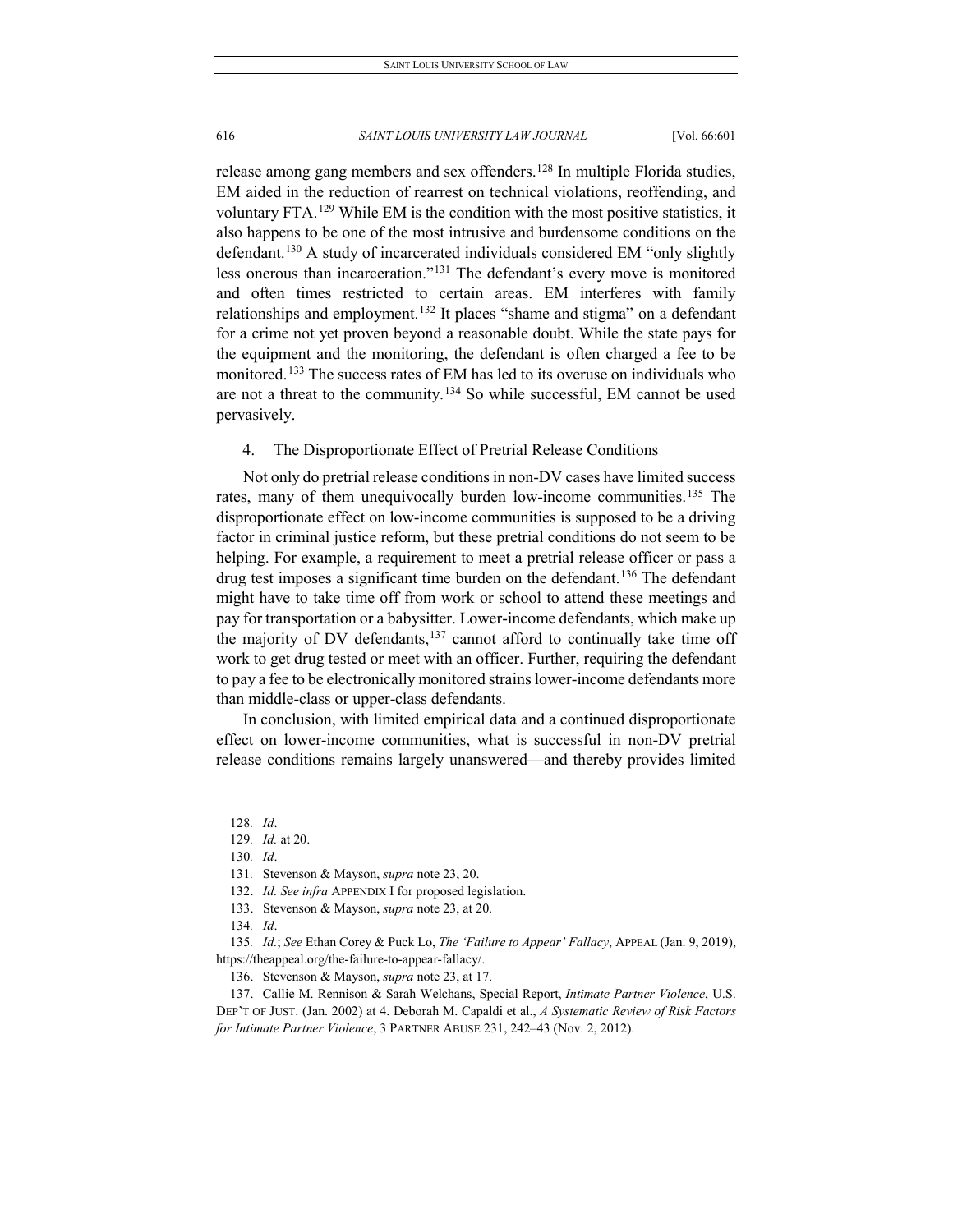guidance to DV cases. But from what we do know, the best practice for pretrial release is a system "tailored to the specific risk a defendant presents and . . . the least restrictive means available to reasonably reduce the risk."<sup>[138](#page-17-0)</sup> To that end, the best practice for pretrial release in DV cases would also be one that is tailored to each defendant with the "least restrictive" conditions sufficient to protect the victim.

#### *B. Legal Challenges to Pretrial Release Conditions*

In addition to statistical success in pretrial release conditions, legality of those conditions is relevant to what is "best" in pretrial release for DV cases. Pretrial release conditions constantly give rise to litigation—too many to be covered in the course of this Note. The conditions in DV cases most notably give rise to litigation arguing whether the defendant's rights were violated in the interest of protecting the victim.[139](#page-17-1) The arguments that fail often do so because most statutes give overarching discretion to the court to use any combination of conditions to ensure safety of the victim, leaving little room for an abuse of discretion[.140](#page-17-2) Defendants released pretrial with conditions argue the conditions are a deprivation of their rights prior to conviction.<sup>[141](#page-17-3)</sup> Specifically, legal challenges center around the prohibition of excessive bail, the Equal Protection Clause, the presumption of innocence, and the right to due process.

1. Challenges Based on Excessive Bail Arguments

In a Sixth Circuit case, a defendant challenged the Tennessee law allowing a DV defendant to be held for twelve hours if the defendant is deemed a threat to the victim.[142](#page-17-4) The defendant in *Fields* allegedly choked and hit his wife, resulting in cuts and bruises on the wife's body.<sup>[143](#page-17-5)</sup> Subsequently, the defendant was held for twelve hours without bail and was released with conditions.<sup>144</sup> Prosecutors dropped the charges against the defendant ten months after arrest, and the defendant then filed suit in federal court; he alleged the law, which allowed a twelve-hour hold, violated his rights of excessive bail and due process.[145](#page-17-7) The court unequivocally shut down the defendant's argument

<sup>138</sup>*. Id.* at 20.

<sup>139.</sup> Williams v. State, 151 P.3d 460, 463–64 (Alaska Ct. App. 2006).

<span id="page-17-4"></span><span id="page-17-3"></span><span id="page-17-2"></span><span id="page-17-1"></span><span id="page-17-0"></span><sup>140</sup>*. See* ALA. CODE § 15-13-190(b) (2019); ALASKA STAT. § 12.30.027 (2020); COLO. REV. STAT. § 18-1-1001(3)(c) (2020); KY.REV. STAT. ANN. § 403.740 (West 2021); MICH.COMP. LAWS ANN. § 765.6b (2018); MISS. CODE. ANN. § 99-5-37 (2021).

<sup>141.</sup> Fields v. Henry, 701 F.3d 180, 186 (6th. Cir. 2012).

<sup>142</sup>*. Id.* at 183; TENN. CODE ANN. § 40-11-150(h)(1) (2020).

<span id="page-17-5"></span><sup>143</sup>*. Fields*, 701 F.3d at 182.

<span id="page-17-6"></span><sup>144</sup>*. Id.* at 182–83.

<span id="page-17-7"></span><sup>145</sup>*. Id.* at 183.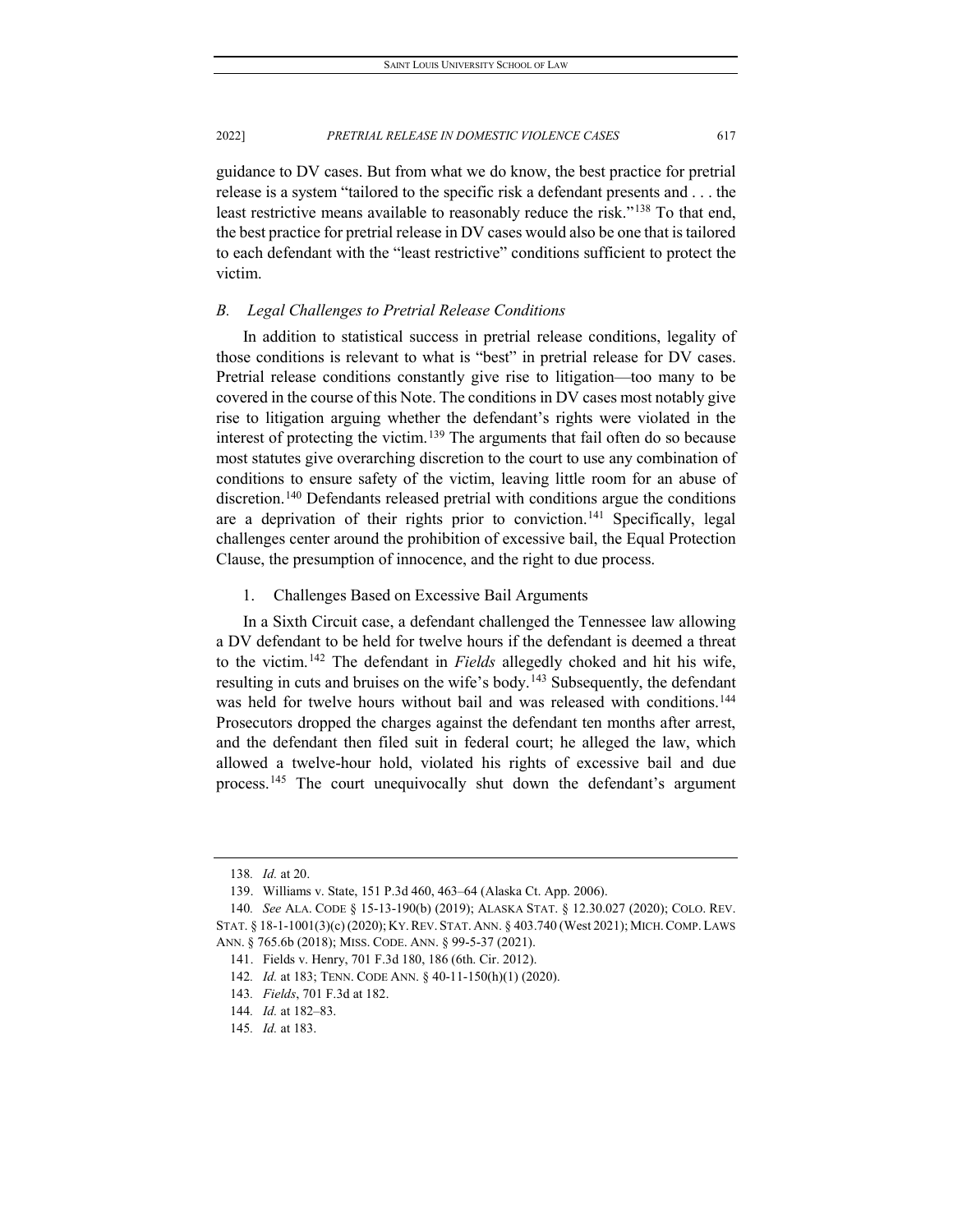regarding a violation of the Eighth Amendment, stating the Amendment does not address timing of bail, but rather only the amount.<sup>[146](#page-18-0)</sup>

In regards to the defendant's due process rights, he alleged a temporary hold violated his "constitutionally protected liberty interest in the right of bail" granted to him by Tennessee law.<sup>[147](#page-18-1)</sup> The court states the three necessary requirements of a procedural due process claim: "(1) a life, liberty, or property interest requiring protection under the Due Process Clause, and (2) a deprivation of that interest (3) without adequate process."[148](#page-18-2) Defendant failed to prove the first requirement.<sup>[149](#page-18-3)</sup> Under state law, a protected liberty interest exists where a state places "substantive limitations on official conduct" which afford mandatory conditions and where the state law mandates a specific outcome in the "official conduct."[150](#page-18-4) The court reasoned the Tennessee law only requires a defendant not be released for twelve hours after arrest if deemed to be a threat; it does not mandate repercussions if there was no finding of threat.<sup>[151](#page-18-5)</sup> Therefore, the Tennessee state law did not create a liberty interest to meet the requirements of a procedural due process claim.<sup>[152](#page-18-6)</sup>

2. Challenges Based on Equal Protection

Statutes that impose a mandatory condition on a defendant without taking into consideration case-specific facts have been struck down as unconstitutional.[153](#page-18-7) Currently in Alaska, if there is a protective order filed against the defendant, a defendant released on bail following a DV arrest cannot return to their residence for twenty days provided the residence is shared with the victim.[154](#page-18-8) If the victim consents, the defendant does not have a prior conviction, or the court finds "clear and convincing evidence" the return to the residence will not endanger the victim, then this condition may be waived.<sup>155</sup> Prior to the current version of the statute, a condition of release from a DV arrest prohibited the defendant from returning to the shared residence.<sup>156</sup> There was no discretion afforded to the court.<sup>[157](#page-18-11)</sup>

151*. Id.* at 187.

<span id="page-18-9"></span>155*. Id*.

<span id="page-18-11"></span>157*. Id*.

<span id="page-18-2"></span><span id="page-18-1"></span><span id="page-18-0"></span><sup>146.</sup> *Fields*, 701 F.3d at 185; *see also* Westerman v. Carey, 892 P.2d 1067, 1075 (Wash. 1994) (finding the right to bail does not attach until after the preliminary appearance).

<sup>147</sup>*. Fields*, 701 F.3d at 185.

<sup>148</sup>*. Id.* (citing Women's Med. Prof'l Corp. v. Baird, 438 F.3d 595, 611 (6th Cir. 2006)).

<sup>149</sup>*. Id*.

<sup>150</sup>*. Id.* at 186 (citing Gibson v. McMurray, 159 F.3d 230, 233 (6th Cir. 1998)).

<span id="page-18-8"></span><span id="page-18-7"></span><span id="page-18-6"></span><span id="page-18-5"></span><span id="page-18-4"></span><span id="page-18-3"></span><sup>152</sup>*. Fields*, 701 F.3d at 186 (citing Sweeton v. Brown*,* 27 F.3d 1162, 1164-65 (6th Cir. 1994); Procopio v. Johnson, 994 F.2d 325,332 (7th Cir. 1993); Shango v. Jurich, 681 F.2d 1091, 1107 (7th Cir. 1982)).

<sup>153.</sup> Williams v. State, 151 P.3d 460, 471 (Alaska Ct. App. 2006).

<sup>154.</sup> ALASKA STAT. § 12.30.027 (b) (2020).

<span id="page-18-10"></span><sup>156.</sup> ALASKA STAT. § 12.30.027 (b) (1996) (repealed 2010).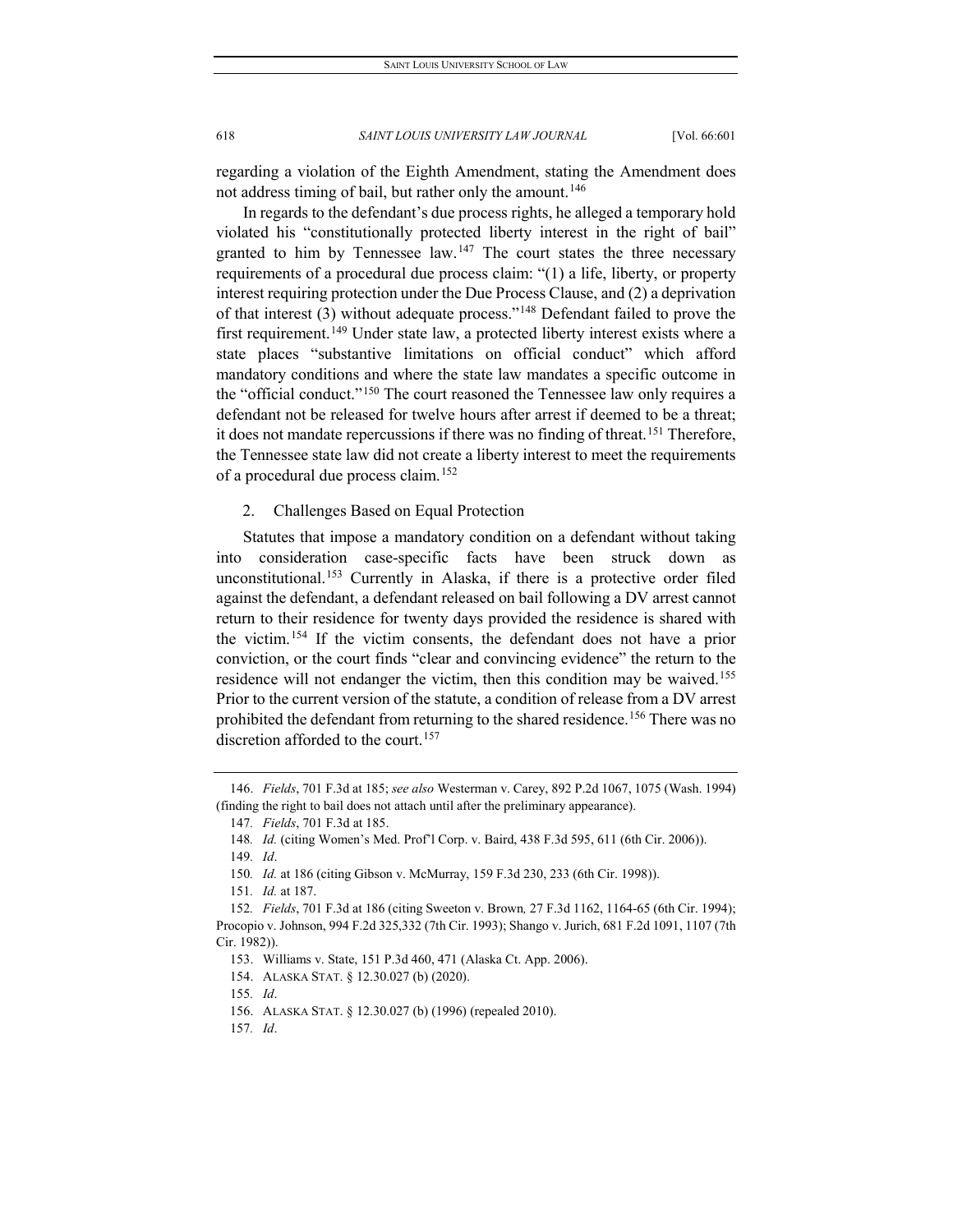In a 2006 Alaska case, a DV defendant challenged the previous version of the statute when he was forbidden to return to his shared residence with his wife and daughter as a pretrial release condition.<sup>158</sup> The defendant was arrested for strangling his wife and pushing her to the ground during an argument in their home.<sup>[159](#page-19-1)</sup> Both the defendant and the victim asked the district court multiple times for a modification of the pretrial release condition. [160](#page-19-2) Eventually, contact was allowed between victim and the defendant but no change was made to prohibition on residency.<sup>[161](#page-19-3)</sup> The victim argued the condition placed a costly burden on the family to find a place to spend holidays together outside the home, the defendant was no longer a threat to her, and the incident had simply been overexaggerated by the police.<sup>[162](#page-19-4)</sup> The defendant argued the condition violated the Equal Protection Clause because the condition limited his liberty where he posed no danger to the victim.[163](#page-19-5) Furthermore, the defendant argued the condition violated due process by restricting the right to live in his family home without an opportunity for a hearing.<sup>[164](#page-19-6)</sup> The state, in turn, argued the defendant may have "psychological or emotional forces" over a victim rendering it impossible to determine if it is safe for the defendant to return, and so the state has a strong interest in the law.<sup>[165](#page-19-7)</sup> Before ultimately finding the statute unconstitutional, the court acknowledged the difficult balancing act in a DV case.

The State undoubtedly has a legitimate and compelling interest in preventing domestic violence—and in preventing a person accused of domestic violence from tampering with the alleged victim's testimony. On the other hand, the government has no legitimate interest in barring a person who poses no appreciable risk of harming or intimidating the victim from returning to a shared residence. Given the importance of the right to live with a member of one's family, we will invalidate the classification if we find an insufficiently tight fit between the purposes of the statute and the means used to accomplish those purposes and if less restrictive alternatives are available.<sup>[166](#page-19-8)</sup>

The state's argument overlooked less restrictive solutions from other jurisdictions where return to the residence is not guaranteed to be safe.<sup>[167](#page-19-9)</sup> Notably, less restrictive solutions allow the victim to request the defendant return to the residence or allow the judge to review the case before an automatic

<span id="page-19-1"></span><span id="page-19-0"></span><sup>158.</sup> Williams v. State, 151 P.3d 460, 462 (Alaska Ct. App. 2006).

<span id="page-19-2"></span><sup>159</sup>*. Id*.

<sup>160</sup>*. Id*.

<span id="page-19-3"></span><sup>161</sup>*. Id.* at 468.

<span id="page-19-4"></span><sup>162</sup>*. Id.* at 462–63.

<span id="page-19-5"></span><sup>163.</sup> Williams v. State, 151 P.3d 460, 462 (Alaska Ct. App. 2006).

<sup>164</sup>*. Id.*

<span id="page-19-7"></span><span id="page-19-6"></span><sup>165</sup>*. Id.* at 466.

<span id="page-19-8"></span><sup>166</sup>*. Id.* at 465–66.

<span id="page-19-9"></span><sup>167</sup>*. Id.* at 468–69 (citing UTAH CODE ANN. § 77-36-2.5; WIS. STAT. § 968.075).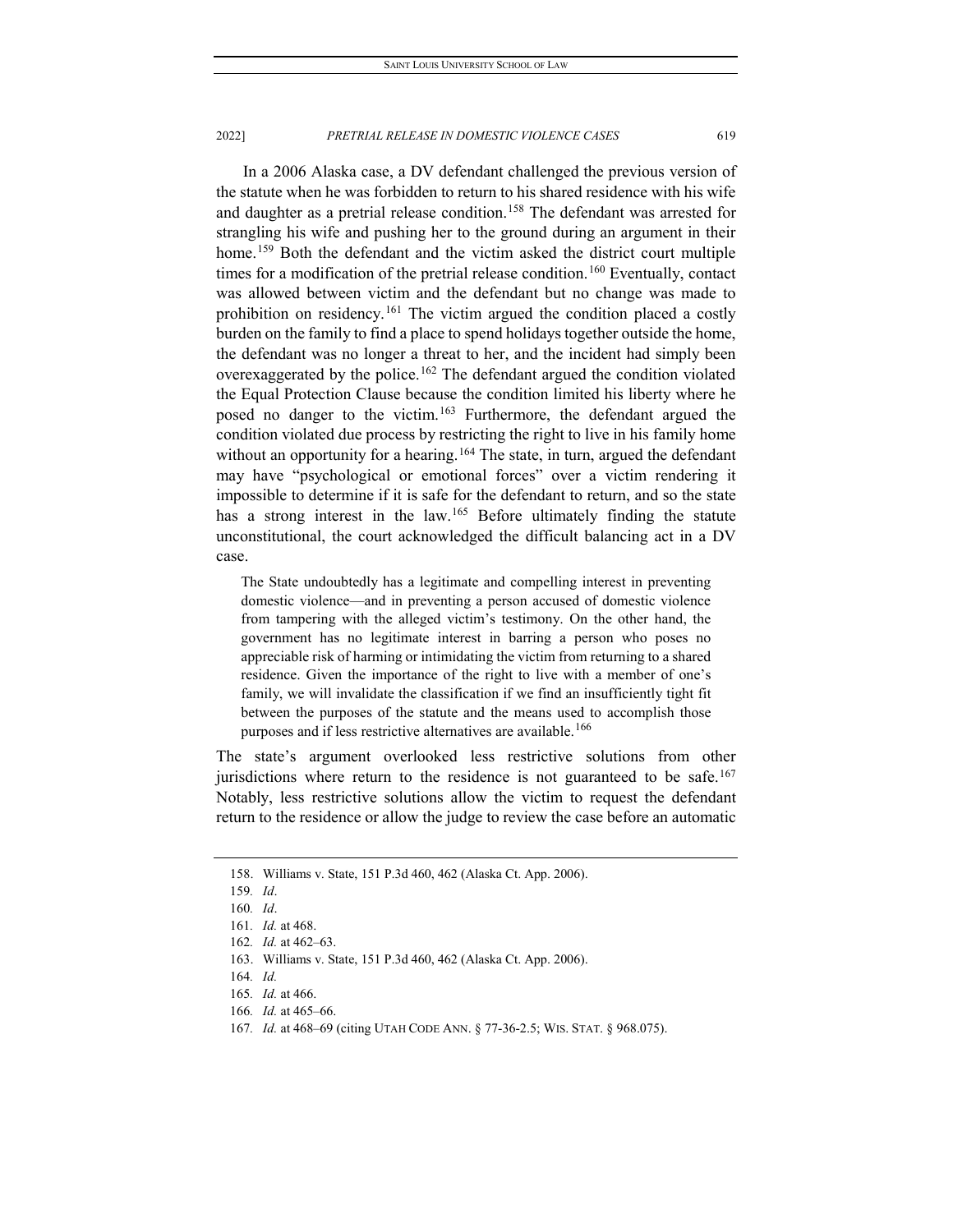prohibition of return to residence.<sup>[168](#page-20-0)</sup> The court reasoned not granting discretion within the statute creates an overly broad statute; the statute could be applied to both cases where the state's interest is outweighed by the constitutional rights of the defendant and cases where the constitutional rights of the defendant outweighed the state's interests.[169](#page-20-1) A DV defendant pretrial "retains an important liberty interest in choosing their family living arrangements."<sup>[170](#page-20-2)</sup> Interestingly, while the prohibition of returning to the residence was legal, the court argued the condition was potentially "no longer serving its intended purpose" once contact outside the residence was no longer restricted.<sup>[171](#page-20-3)</sup> This perhaps raises the consideration that pretrial release conditions need to be reviewed regularly during each defendant's pretrial period to see if they are still serving the state's interests.

#### 3. Challenges Based on Presumption of Innocence

Additionally, defendants argue pretrial conditions violate the bedrock principle of the criminal justice system: an individual is innocent until proven guilty. In a Colorado state case, a DV defendant succeeded with that argument.[172](#page-20-4) In *Martell v. County Court of County of Summit*, a defendant arrested on DV charges challenged his pretrial release condition of counseling on that principle.<sup>[173](#page-20-5)</sup> The trial court ordered the defendant to complete counseling subject to a now-repealed Colorado law that gave judges discretion to impose conditions which "may include submission of the defendant to the *supervision*  of some qualified person or organization."[174](#page-20-6) Not only did the court reason "supervision" under the statute did not include counseling, but the court further reasoned counseling as a pretrial release condition raises issues with a defendant's right against self-incrimination and presumed innocence under the Fifth Amendment.<sup>[175](#page-20-7)</sup>

Conversely, in *People v. Bongiovanni*, a court found counseling to be a constitutional reminder to the DV defendant that his release pretrial could be revoked—instead of a tool that implies guilt.<sup>[176](#page-20-8)</sup> The defendant in that case was arrested for DV and released with a condition to attend "alternative to violence"

<sup>168.</sup> Williams v. State, 151 P.3d 460, 468–69 (Alaska Ct. App. 2006).

<span id="page-20-1"></span><span id="page-20-0"></span><sup>169</sup>*. Id.* at 467.

<span id="page-20-2"></span><sup>170</sup>*. Id.* at 470.

<span id="page-20-3"></span><sup>171</sup>*. Id.* at 468.

<sup>172.</sup> Martell v. Cnty. Ct. of Cnty. of Summit, 854 P.2d 1327, 1330 (Colo. App. 1992).

<sup>173</sup>*. Id*.

<sup>174</sup>*. Id.* at 1331; COLO. REV. STAT. § 16-4-103(2) (repealed 2013).

<sup>175</sup>*. Martell*, 854 P.2d at 1330.

<span id="page-20-8"></span><span id="page-20-7"></span><span id="page-20-6"></span><span id="page-20-5"></span><span id="page-20-4"></span><sup>176.</sup> People v. Bongiovanni, 183 Misc. 2d 104, 106 (N.Y. Sup. Ct. 1999) ("Rather than implying guilt, attendance at the [counseling] program, in tandem with its educational benefits, remind the defendant, . . . that although at liberty, he is still bound by the dictates of the court, which can rescind his liberty on his failure to abide by those dictates.").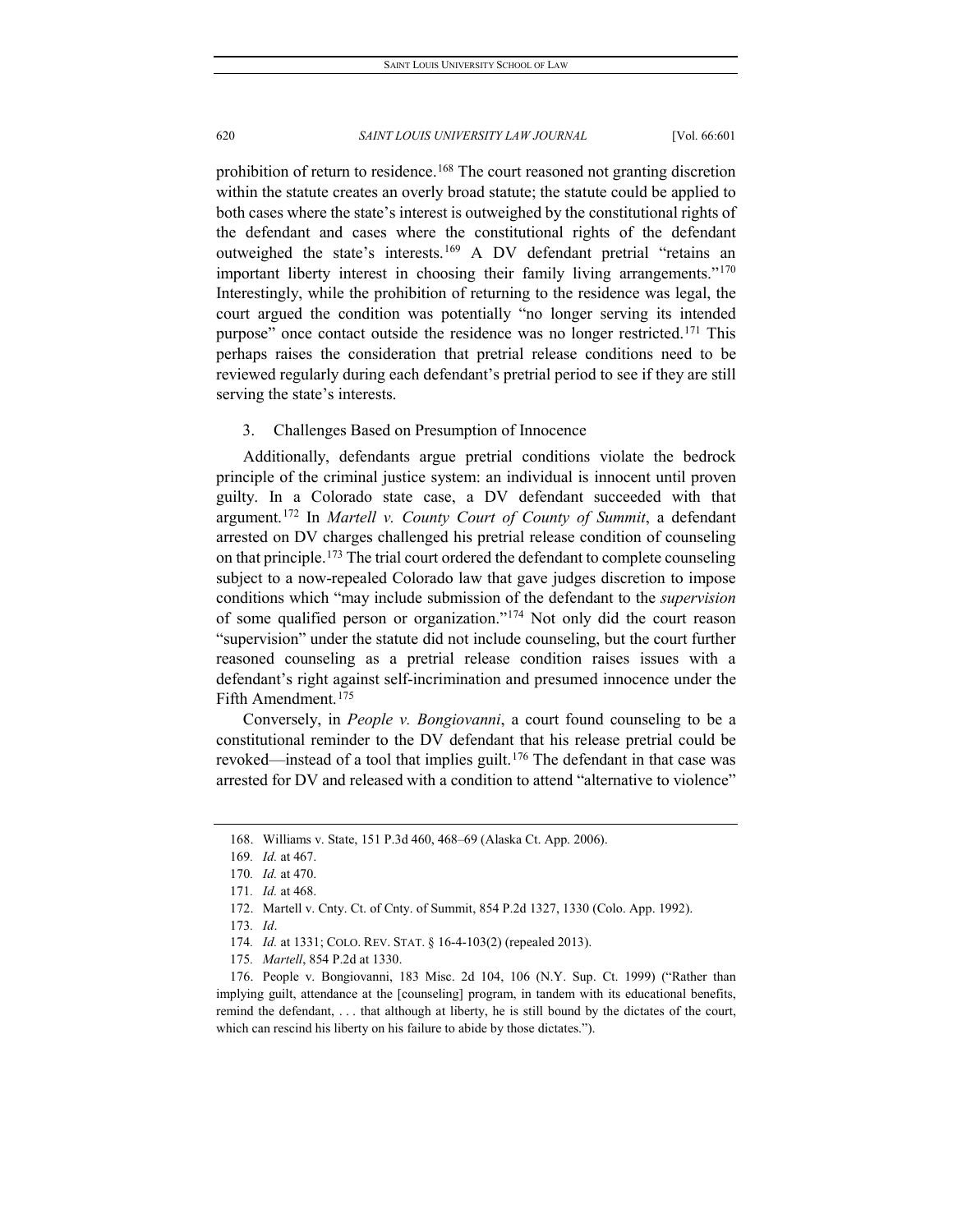counseling subject to a New York state law allowing a judge to include any additional conditions to pretrial release that are reasonable.<sup>[177](#page-21-0)</sup> In the court's opinion, counseling is no different than no-contact orders or restrictions of living; it is simply "a tool for the court" to protect the victim.[178](#page-21-1) Moreover, the court reasoned an order of protection in conjunction with counseling is more likely to prevent violations of the order of protection.<sup>[179](#page-21-2)</sup>

# 4. Challenges Based on Due Process

Another constitutional concern of defendants is their right to be heard before being deprived of their rights. In a Supreme Court of Connecticut case, the defendant, who was arrested for DV, appealed the denial of an evidentiary hearing before the issuance of a criminal protective order.<sup>[180](#page-21-3)</sup> The state, in turn, argued the law does not require an "*evidentiary* hearing."[181](#page-21-4) Because the law did not specify how the "hearing shall be conducted, or what the defendant's rights" were during the hearing, the court turned to statutory interpretation to make its decision.<sup>[182](#page-21-5)</sup> The court interpreted the statute to mean that a full evidentiary hearing was not needed because it was not expressly stated in the statute.<sup>[183](#page-21-6)</sup> The statute only requires the trial court to consider oral argument and recommendation by a family violence unit at the hearing.<sup>[184](#page-21-7)</sup> In addition to the lack of explicit instruction, the court highlights "the need for expeditious assumptions of judicial control" at the preliminary phase to prevent unnecessary delay in the court system.<sup>[185](#page-21-8)</sup> The court reasoned, however, a defendant is entitled to be heard on the issue of the protective order at a subsequent hearing.<sup>[186](#page-21-9)</sup> The defendant is given the right to seek modification of their conditions or a more extensive hearing, whereupon, the state is required to show by preponderance of the evidence that the criminal protective order is still satisfying the state's interest.[187](#page-21-10) In summary, the court reasoned the defendant was not entitled to be fully heard prior to the issuance of a criminal protective order for the sake of preventing a backlog of cases in the criminal justice system, but is entitled to a

<sup>177</sup>*. Id.* at 105–06.

<sup>178</sup>*. Id.* at 106.

<sup>179</sup>*. Id*.

<span id="page-21-3"></span><span id="page-21-2"></span><span id="page-21-1"></span><span id="page-21-0"></span><sup>180.</sup> State v. Fernando A., 981 A.2d 427, 432 (Conn. 2009); McManis Faulkner, *Criminal Protective Orders and Domestic Violence Restraining Orders—Nine Essential Things to Know*, JDSUPRA (Aug. 4, 2020), https://www.jdsupra.com/legalnews/criminal-protective-orders-anddomestic-44407/ (detailing provisions of a criminal protective order which include no-contact orders, move-out orders, and personal conduct orders).

<span id="page-21-4"></span><sup>181</sup>*. Fernando*, 981 A.2d at 434 (emphasis added); CONN. GEN. STAT. § 54-63c (2008).

<sup>182</sup>*. Fernando*, 981 A.2d at 437.

<span id="page-21-7"></span><span id="page-21-6"></span><span id="page-21-5"></span><sup>183</sup>*. Id.* at 440–41.

<sup>184</sup>*. Id.* at 445.

<span id="page-21-8"></span><sup>185</sup>*. Id.* at 439 (citing State v. Doe, 675 A.2d 518, 609 (Conn. Super. Ct. 2000)).

<span id="page-21-10"></span><span id="page-21-9"></span><sup>186.</sup> State v. Fernando A., 981 A.2d 427, 442–43 (Conn. 2009).

<sup>187</sup>*. Id.* at 439–40.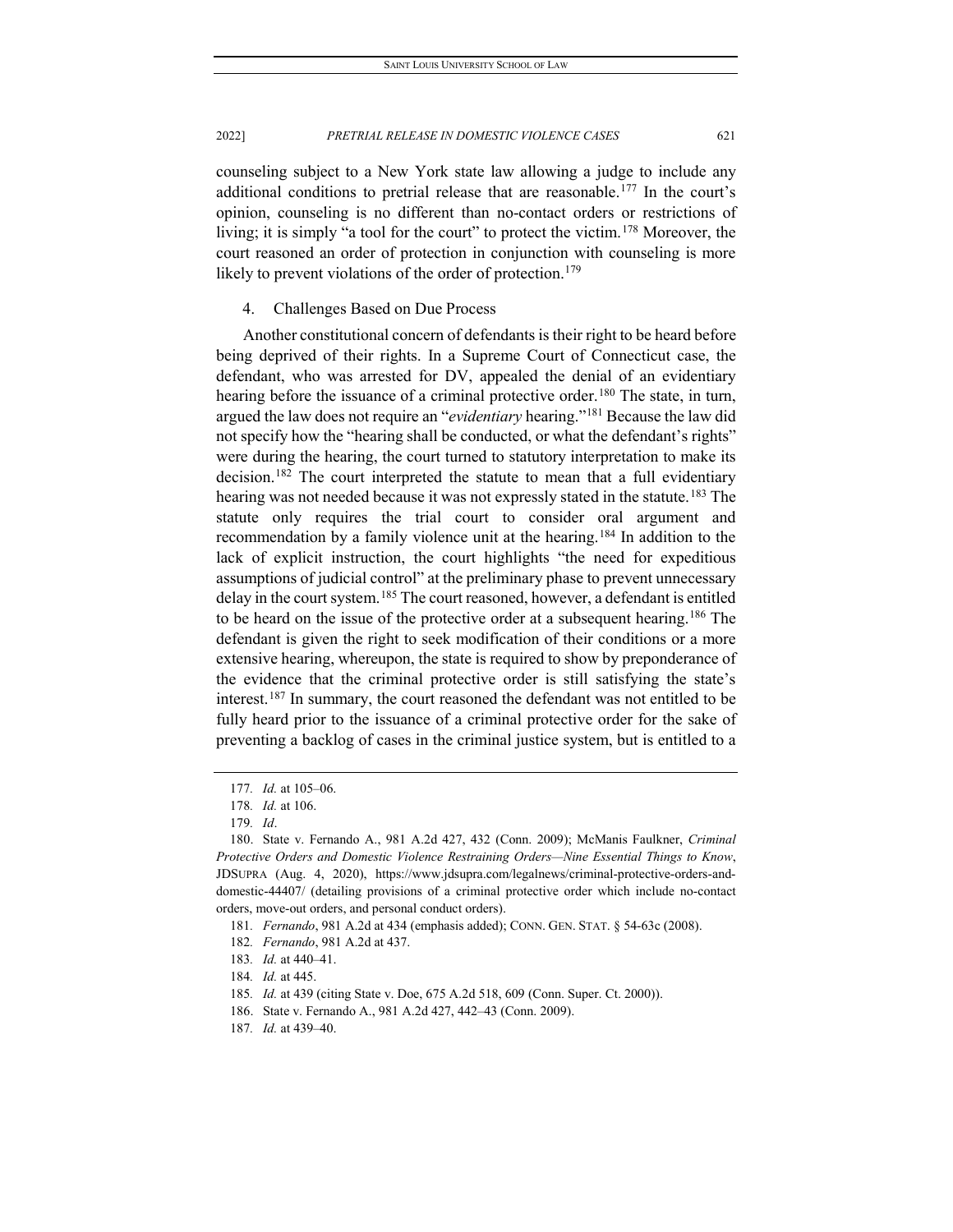full hearing after the protective order is already in place.<sup>[188](#page-22-0)</sup> The backlog of cases is a serious and growing issue in criminal court,  $189$  but is a backlog of cases a sufficient reason to prohibit a defendant from being heard until after his freedoms have already been restricted?

While most legal challenges are overcome by the state's interest in protecting the victim, they do give rise to important considerations when assigning pretrial release conditions. The case law above seems to suggest as long as the condition serves the state's interest, is applied considering casespecific facts, and does not violate statutory or constitutional rights, then the condition can be used. But when does a condition stop serving the state's interest? Who should get to present case-specific facts to the judge? Even if the condition does not violate a defendant's legal rights, can a condition be so morally wrong to prohibit its use? All of these considerations are crucial to setting up a successful pretrial release system for DV cases.

#### *C. Recommendations for a Successful Pretrial Release Practice in DV Cases*

Unsurprisingly, limited empirical data and numerous legal challenges have led to a less-than-uniform approach to pretrial release in DV cases among states. Statutes must address two competing interests: the state's interest in protecting the victim and the defendant's interest in protecting his constitutional rights. A statute where both interests converge is ideal; arguably, that is easier said than done. However, a statute that allows case-specific facts to play a role in the decision would assure both interests are at least being considered—and hopefully successfully met.<sup>[190](#page-22-2)</sup>

## 1. Training

Before a judge or a third party analyzes case-specific facts, they should be trained on why those facts matter. In most states, the party assigning conditions is a judge. The judge should be well-informed on the causes and risks associated with DV. However, according to a program by the National Judicial Education Program, only thirty-five percent of judges felt they had enough knowledge about DV to make effective decisions.<sup>[191](#page-22-3)</sup> Despite this, only eighteen states

<sup>188</sup>*. Id.* at 445.

<span id="page-22-1"></span><span id="page-22-0"></span><sup>189</sup>*. See* Robert Lewis, *Justice Delayed: Courts Overwhelmed by Pandemic Backlog*, CAPRADIO (Jan. 20, 2021), https://www.capradio.org/articles/2021/01/20/justice-delayed-courtsoverwhelmed-by-pandemic-backlog/.

<sup>190</sup>*. See infra* APPENDIX II for a proposed model statute.

<span id="page-22-3"></span><span id="page-22-2"></span><sup>191.</sup> PETER JAFFE, CTR. FOR RSCH. & EDUC. ON VIOLENCE AGAINST WOMEN & CHILDREN, ENHANCING JUDICIAL SKILLS IN DOMESTIC VIOLENCE CASES 26 (Nov. 12, 2010), https://www.fu tureswithoutviolence.org/wp-content/uploads/ejs-report-nov-12.pdf [hereinafter ENHANCING JUDICIAL SKILLS].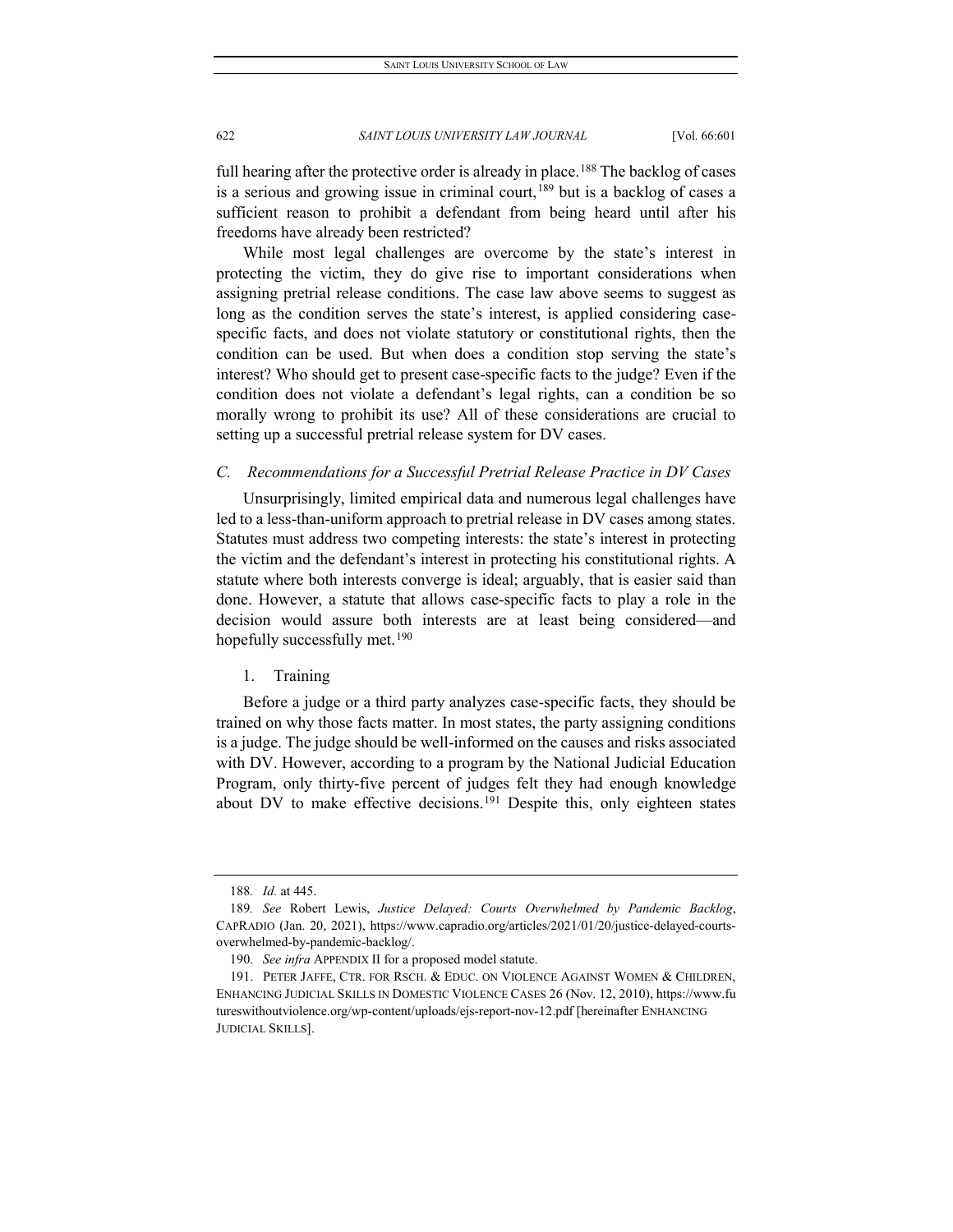required mandatory DV training for judges.<sup>[192](#page-23-0)</sup> Judges should be mandated to receive specialized DV training on success of pretrial release conditions, victim retraction, danger assessment, recidivism, and impact on children.<sup>[193](#page-23-1)</sup>

2. Case-Specific Facts

Once the judge is well-trained in DV to analyze causes and risks, the judge should receive case-specific facts through pretrial services. Pretrial services programs have played a large role in the bail reform movement.<sup>[194](#page-23-2)</sup> One of the largest roles they have played is helping the bail system move from cash bail to conditional bail by assessing conditions that would be suitable.<sup>[195](#page-23-3)</sup> Pretrial services can assess the risk a defendant poses to the victim before release.<sup>[196](#page-23-4)</sup> One county in North Carolina has piloted a specialized pretrial services program for DV cases.<sup>[197](#page-23-5)</sup> The pretrial staff underwent extensive training to identify aggressors, crisis intervention, and the effects of DV.[198](#page-23-6) Prior to release or bail consideration, pretrial services assess the risk of the defendant by pulling criminal history, interviewing applicable parties, and preparing a report for the judge.<sup>199</sup> Ideally, pretrial services would utilize Jacquelyn Campbell's Danger Assessment tool.[200](#page-23-8) The Danger Assessment tool is a formalized data-driven tool used to assess "the likelihood of lethality or near lethality occurring in a case of intimate partner violence."[201](#page-23-9) Incorporating a risk assessment tool, like this one, allows a victim to have an active role in the case without being forced to confront their abuser in court. If the defendant does not see the victim actively engaged in the case, it may potentially lower the risks of retaliation or recantation. Campbell's tool requires a victim to answer the following yes-or-no questions:

- 1. Has the physical violence increased in severity or frequency over the past year?
- 2. Does  $he^{202}$  $he^{202}$  $he^{202}$  own a gun?

201*. Id.* at 198; Campbell, *supra* note 117, at 653.

<span id="page-23-0"></span><sup>192</sup>*. The Verdict Is In: Mandate Domestic Violence Training for Judges*, MARY BYRON PROJ. (July 8, 2015), https://www.marybyronproject.org/2015/07/08/the-verdict-is-in-mandate-domestic -violence-training-for-judges/.

<sup>193</sup>*. See* ENHANCING JUDICIAL SKILLS, *supra* note 191, at 8.

<span id="page-23-3"></span><span id="page-23-2"></span><span id="page-23-1"></span><sup>194</sup>*. Pretrial Services & Supervision*, PRETRIAL JUST. CTR. FOR CTS., https://www.ncsc.org /pjcc/topics/pretrial-services (last visited Feb. 18, 2021).

<sup>195</sup>*. Id*.

<sup>196</sup>*. Id*.

<span id="page-23-7"></span><span id="page-23-6"></span><span id="page-23-5"></span><span id="page-23-4"></span><sup>197.</sup> MARINA DUANE & CARLA VASQUEZ-NORIEGA, URBAN INST., PRETRIAL STRATEGY FOR HANDLING INTIMATE PARTNER VIOLENCE CASES 1 (Oct. 2018).

<sup>198</sup>*. Id.* at 8.

<sup>199</sup>*. Id*.

<sup>200.</sup> Wagage, *supra* note 4, at 198–99.

<span id="page-23-10"></span><span id="page-23-9"></span><span id="page-23-8"></span><sup>202.</sup> Campbell, *supra* note 117, at 655 tbl.1 ("'He' refers to your husband, partner, ex-husband, ex-partner, or whoever is currently physically hurting you").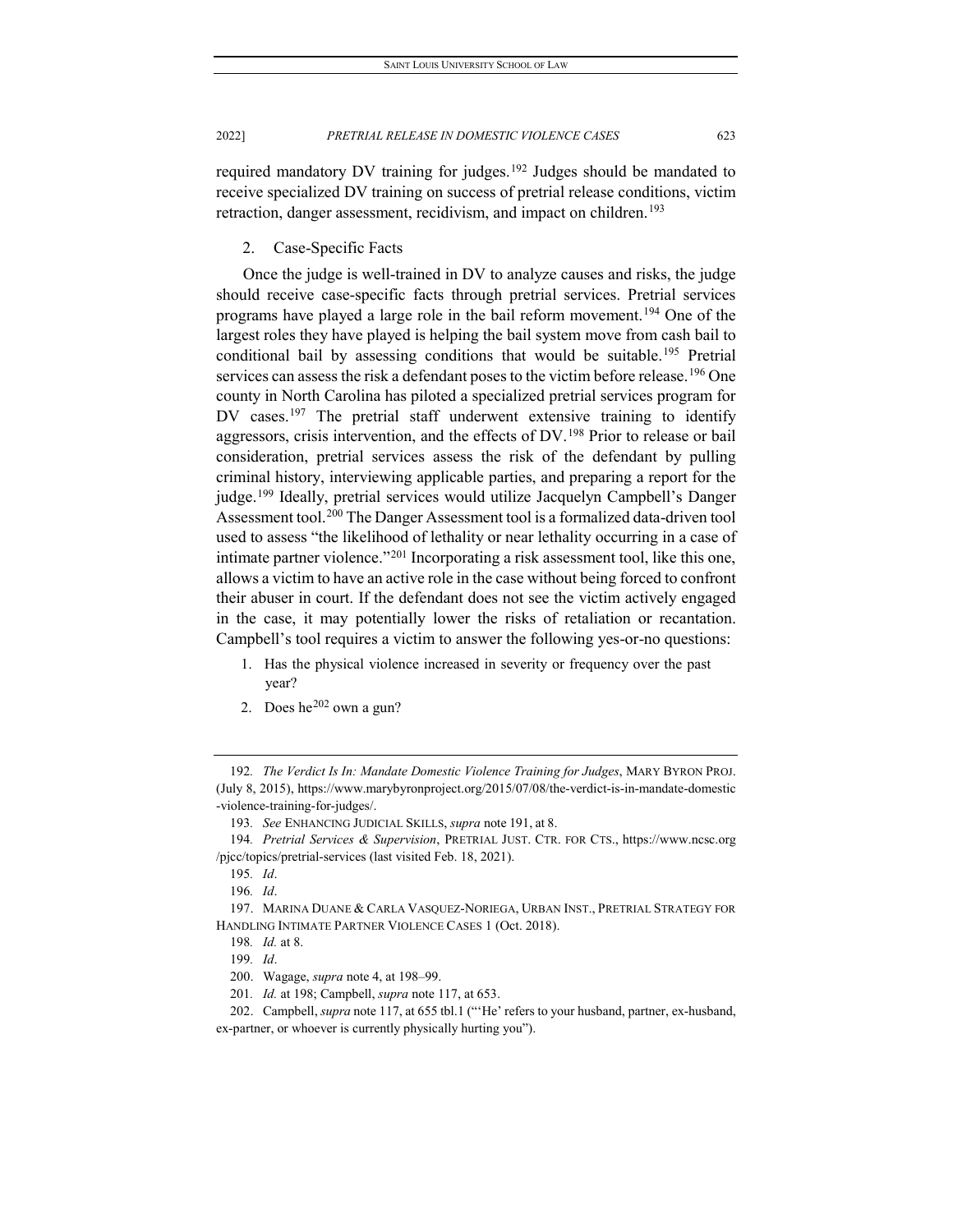- 3. Have you left him after living together during the past year? 3a.(If have never lived with him, check here \_\_\_)
- 4. Is he unemployed?
- 5. Has he ever used a weapon against you or threatened you with a lethal weapon?

5a.(If yes, was the weapon a gun? \_\_\_)

- 6. Does he threaten to kill you?
- 7. Has he avoided being arrested for domestic violence?
- 8. Do you have a child that is not his?
- 9. Has he ever forced you to have sex when you did not wish to do so?
- 10. Does he ever try to choke you?
- 11. Does he use illegal drugs? By drugs, I mean "uppers" or amphetamines, "meth", speed, angel dust, cocaine, "crack", street drugs, or mixtures.
- 12. Is he an alcoholic or problem drinker?
- 13. Does he control most or all of your daily activities? (For instance: does he tell you who you can be friends with, when you can see your family, how much money you can use, or when you can take the car?

13a.(If he tries, but you do not let him, check here: \_\_\_)

14. Is he violently and constantly jealous of you?

(For instance, does he say, "If I can't have you, no one can.")

15. Have you ever been beaten by him while you were pregnant?

(If you have never been pregnant by him, check here: \_\_\_)

- 16. Has he ever threatened or tried to commit suicide?
- 17. Does he threaten to harm your children?
- 18. Do you believe he is capable of killing you?
- 19. Does he follow or spy on you, leave threatening notes or messages on answering machine, destroy your property, or call you when you don't want him to?
- 20. Have you ever threated or tried to commit suicide? $203$

<span id="page-24-0"></span>While pretrial services are collecting data, the defendant should be held for up to seventy-two hours or until a report is completed—whichever is sooner. During the temporary hold, the defendant shall not be allowed to contact the victim. The temporary no-contact order will protect the victim from being persuaded to fill out the Danger Assessment in a particular way. The temporary no-contact order should be waivable for emergency situations; however, contact shall be supervised by pretrial services. These answers to the Danger Assessment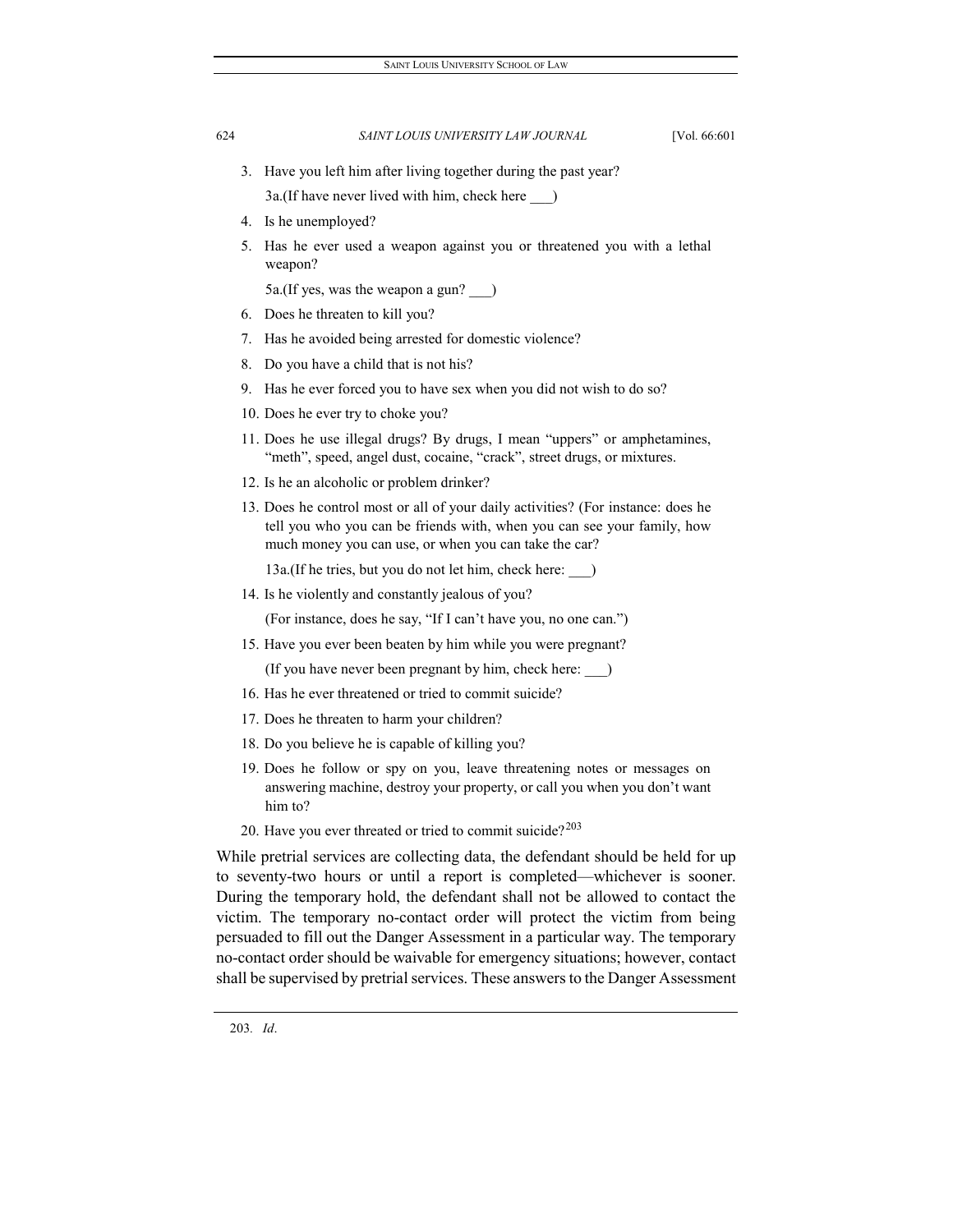along with other information collected by pretrial services would then be complied into a report and given to the judge to review prior to a bail hearing.

3. Bail Hearing

A thorough, extensive review of each case should be required at the bail hearing in all DV cases. While it is well-recognized that criminal courts are burdened by a backlog of cases, pretrial release and the conditions therein are usually decisive of a defendant's future abuse.<sup>[204](#page-25-0)</sup> In DV cases, the defendant has "greater access" to the victim than in any other criminal case.<sup>205</sup> If the defendant is angered by the arrest and loss of control in the relationship, the defendant will potentially use their access to the victim as an opportunity to avenge the loss of control.[206](#page-25-2) In addition, a defendant should have a right to be heard before their freedoms are restricted. At the bail hearing, there should be a rebuttable presumption that the defendant is a continued threat to the victim. If the defendant is able to prove with clear and convincing evidence that they no longer pose a threat to the victim, then the defendant should be released only with conditions common to pretrial release of non-DV cases.<sup>[207](#page-25-3)</sup> If, however, the judge is not able to make such finding after taking into account the Danger Assessment and the defendant's evidence, then the judge shall consider pretrial release conditions common to DV cases.

4. Pretrial Release Conditions for Defendants

Using the training she received, the judge should consider what conditions are necessary to protect the victim. Naturally, only conditions which are constitutional in the judge's jurisdiction should be applied. For most jurisdictions, this means any condition that was applied using case-specific facts and that serves the state's interest without violating an explicit right.<sup>[208](#page-25-4)</sup> Factors shown to increase the risk of DV should be considered, including: economic stability, emotional dependency, familial relationships, residency, employment, and prior criminal history.<sup>[209](#page-25-5)</sup> Ideally, these would be detailed in pretrial services' report.

<span id="page-25-1"></span><span id="page-25-0"></span><sup>204.</sup> Michael Brigner, *Amy's Law: New Ohio Domestic Violence Bail Statute Adds Safety Precautions for Crime Victims and the Public*, OHIO DOM. REL. J., March/April 2006, at 9.

<sup>205</sup>*. Id*.

<sup>206</sup>*. Id.*

<span id="page-25-3"></span><span id="page-25-2"></span><sup>207.</sup> BATTERED WOMEN'S JUST. PROJ., *supra* note 39, at 7 (listing common pretrial release conditions for non-domestic violence cases: not committing a crime, attending court proceedings, maintaining employment or seeking employment, complying with curfew, not possessing a firearm, reporting to pretrial services regularly, obtaining "medical, psychological, or psychiatric treatment", and remaining in custody of third party).

<sup>208</sup>*. See supra* Part IV.B.

<span id="page-25-5"></span><span id="page-25-4"></span><sup>209.</sup> Bornstein, *supra* note 48, at 601; PRACTICAL IMPLICATIONS, *supra* note 3, at 25, 40.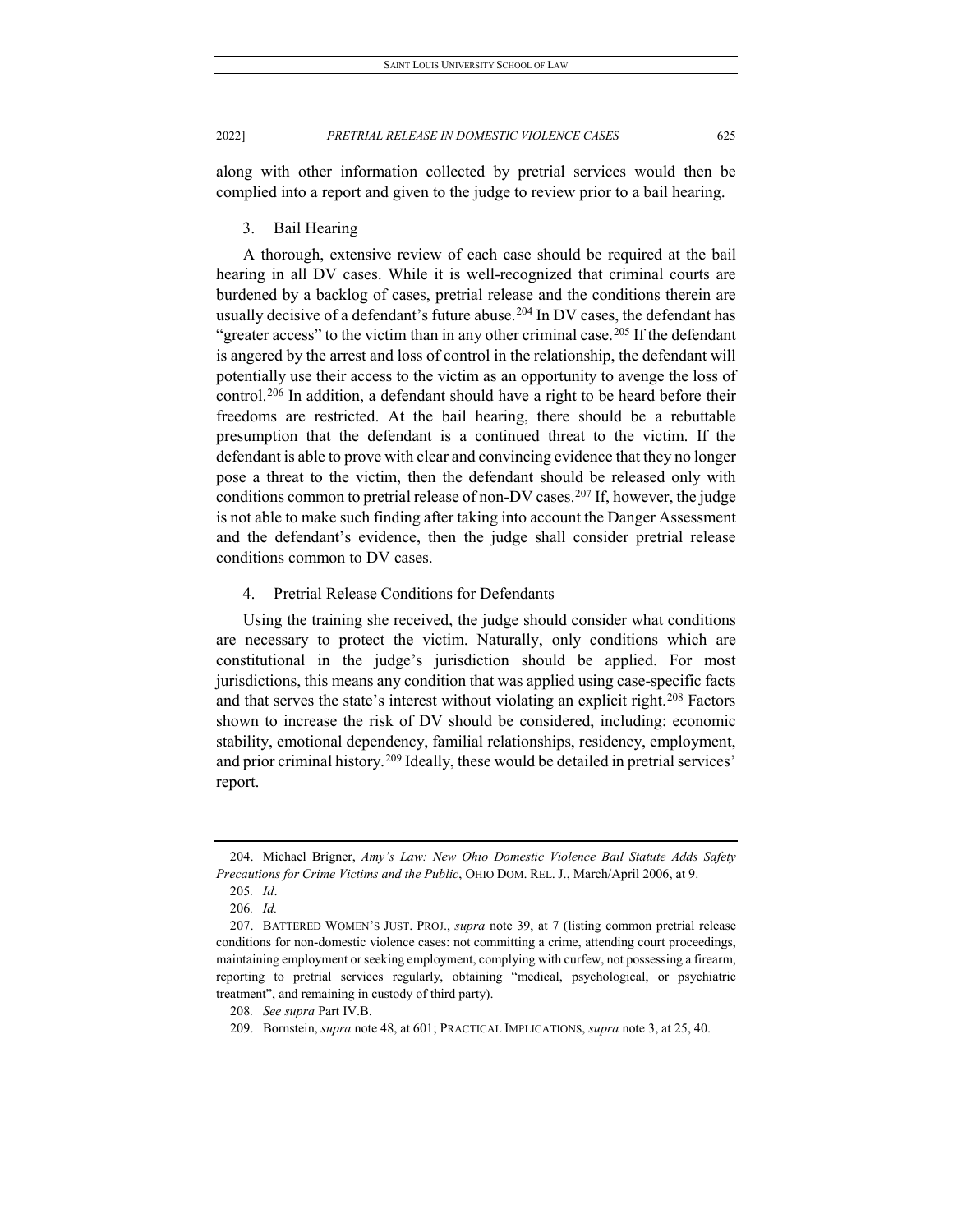Conditions such as EM, no-contact orders, restrictions on residency or employment, and any other prohibition directly related to the DV incident should be considered. Even if the condition is constitutional, however, the judge should consider whether the burden on the defendant is completely overshadowed by the necessity to protect the victim. If, for example, the incidents of DV did not occur under the influence of drugs and the victim does not report any drug use on the Danger Assessment, then a condition restricting drug use might be appropriate, but mandatory drug testing likely would not be useful. Since drug testing has not been proven to reduce future crime,  $210$  mandatory drug testing as a condition of release would not serve the state's interests in this case—but it would certainly burden the defendant. Moreover, in a case where the defendant is not given any restrictions on residency or any other condition prohibiting movement, placing the defendant under EM likely would be overburdensome and not serve the state's interests. EM, because it is so burdensome and expensive, should be considered a tool to enforce residence restrictions or movement restrictions rather than a tool to simply advance the state's interests on its own.

In an ideal world, the defendant would not pay for conditions placed upon them, such as payment for the lab to run a drug test or payment to be electronically monitored. The defendant is already subject to the aforementioned inadvertent, negative financial effects of some pretrial conditions, so requiring further payment to comply with those conditions seems borderline unconstitutional. Obviously, this is not an "ideal world;" resources are limited. Consequently, conditions that require further payment should be limited to cases where there is no way to ensure the victim's safety without them. What conditions are absolutely necessary to protect the victim would be determined by the judge with the help of pretrial services' report.

5. Support for the Victim

In conjunction with the conditions applied to the defendant, applicable support should also be given to the victim. The added support and services for a victim will help a state not only address actual abuse but also the underlying causes of re-abuse. Added support for the victim should come in two forms: support tied to the defendant's conditions and support that requires the state to provide additional resources to victims. Any condition on the defendant that is tied to the activity of the victim should allow for the victim to play a role in that condition. For example, if the defendant is placed on EM, then the victim should be given the option to receive alerts if the defendant is in a prohibited location.<sup>[211](#page-26-1)</sup>

<sup>210</sup>*. See supra* Part IV.A.2.

<span id="page-26-1"></span><span id="page-26-0"></span><sup>211</sup>*. See* ARK. CODE ANN. § 9-15-217(c) (2020) (allowing the victim with a protection order to be notified if a defendant, who is equipped with EM, is close); 730 ILL. COMP. STAT. 5/5-8A-7 (2018) (alerting a victim with a protection order to be notified when the defendant, who is equipped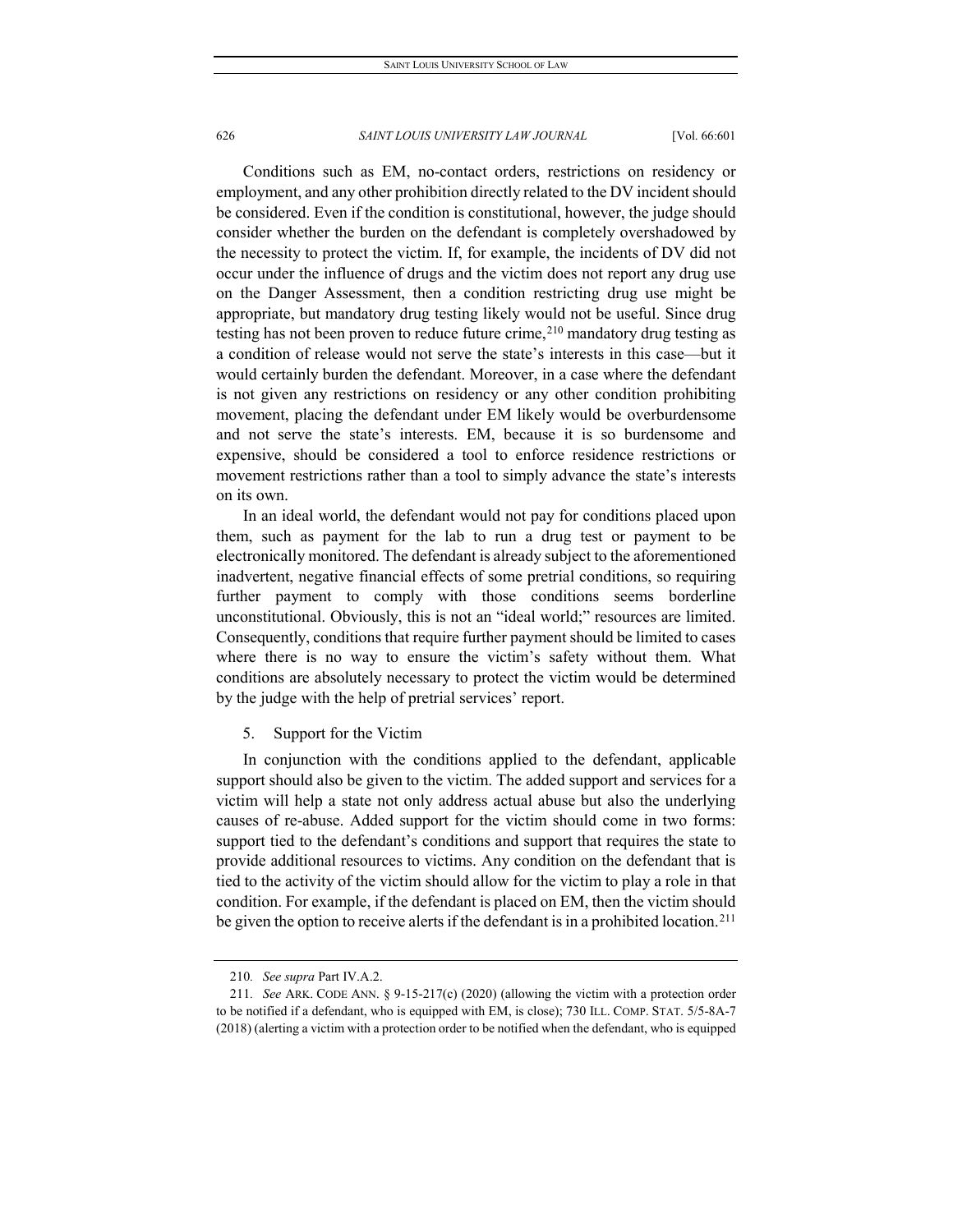If the defendant has a no-contact order with the victim, the victim should be allowed to waive the no-contact order but have pretrial services present for any future contact. Furthermore, the state should be required to inform the victim of all conditions the defendant is required to follow and provide the victim with resources to help with alternative housing, childcare, and economic stability.<sup>[212](#page-27-0)</sup> Research suggests reducing dependency in abused victims may reduce continued DV.[213](#page-27-1) Though it might require more resources, added support for the victim creates an added layer of protection for the victim.

#### 6. Further Review of the Conditions

As suggested in *Williams v. State*, the conditions set at the first bail hearing may no longer serve the state's interests after a while.<sup>[214](#page-27-2)</sup> While defendants are entitled to ask the court for a bail modification, $^{215}$  $^{215}$  $^{215}$  pretrial services should also be monitoring relevant facts that led to the initial pretrial release conditions. Pretrial services should monitor any changes in employment, financial status, and mental health. Putting the responsibility on a third party like pretrial services—rather than just the defendant—would give the judge unbiased information on whether the conditions are still useful. A periodic review would ensure the defendant, who has yet to be convicted, is not being restricted without a legitimate state interest.

Being such a new crime, DV is difficult to address. Pretrial release in DV cases present an even more difficult issue to address: protecting the victim from future harm while not violating the defendant's rights. The judges who are forced to address this issue should be well-educated on the risks and harms of DV. Though there is limited data on what conditions can prevent those risks, there is data to identify those risks. States should design a DV-specific statute that allows a judge to take into account those risks and only apply those conditions necessary to prevent the risks.

#### **CONCLUSION**

DV cases raise unique considerations when assigning pretrial release conditions. The targeted victim is not random, but rather shares an emotional connection with the defendant. The defendant and victim often share a home, children, and several other parts of their life. The arrest can cause a lack of

with EM, has entered prohibited areas); MICH. COMP. LAWS ANN. § 765.6b(6) (2018) (granting the right of a victim in a domestic violence case to have an additional EM receptor to monitor the defendant's location).

<span id="page-27-1"></span><span id="page-27-0"></span><sup>212</sup>*. See* MONT. CODE ANN. § 46-6-602 (2021) (requiring the state to inform the victim of alternative housing).

<sup>213.</sup> Bornstein, *supra* note 48, at 603.

<sup>214.</sup> 151 P.3d 460, 471 (Alaska Ct. App. 2006).

<span id="page-27-3"></span><span id="page-27-2"></span><sup>215</sup>*. See* KY. R. CRIM. PROC. R. 4.40 (2020); LA. CODE CRIM. PROC. ANN. art. 319 (2020); PA. R. CRIM. PROC. R. 529 (2021).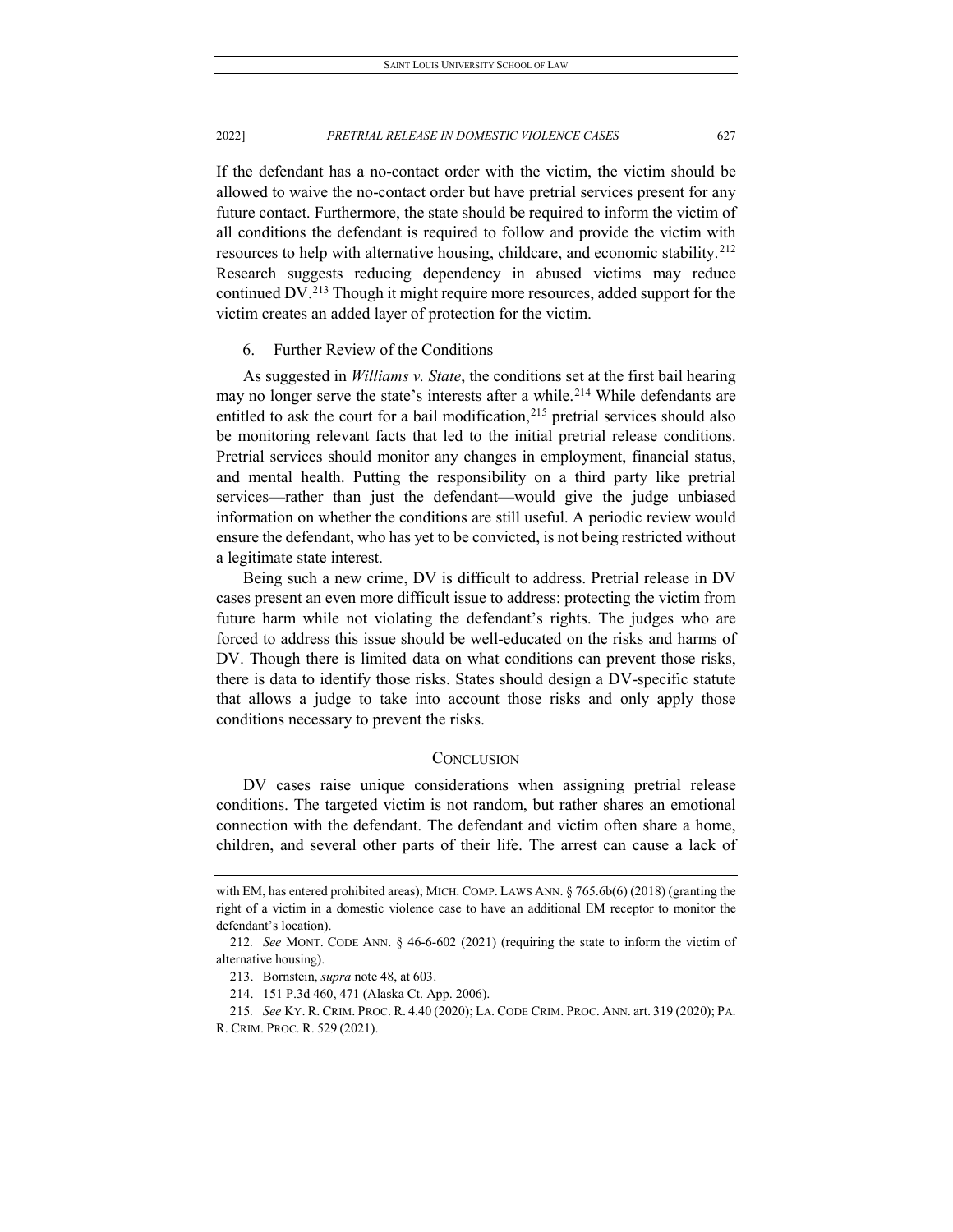economic stability and a disruption in family life. This intermingled relationship may cause a victim to ask prosecution to drop the charges for fear of retaliation or may actually cause re-abuse. But to prevent the re-abuse, the court has to impose burdensome and intrusive conditions on the defendant resulting in a potential violation of the defendant's rights. How are states supposed to balance these competing interests? Is conditional pretrial release really solving any issues if rates of re-abuse and re-arrest are so high? Are burdensome pretrial release conditions constitutional?

In part, these questions are difficult to answer because DV is so new to the criminal justice system. Congress stepped in to help victims only thirty years ago.<sup>[216](#page-28-0)</sup> Even with the added protections from VAWA, incidents of DV are still underreported. As a practical matter, more data is necessary to truly know what is successful.

Another explanation is the sheer variability in DV cases. DV cases affect family units on a greater scale than non-DV cases. There are endless considerations when assigning conditions in a DV case that cannot be properly addressed in a generic bail statute with mandatory conditions for DV defendants. From a policy standpoint, creating a specialized DV statute is necessary. From a practical standpoint, creating a specialized DV statute with no judicial discretion is not only impracticable, but ineffective.

Accordingly, states should implement specialized DV statutes that allow a judge to consider each case individually but provide parameters of how and when judges should assign pretrial release conditions in DV cases. After receiving specialized training, the judge should review a risk assessment for each defendant before the bail hearing and assign conditions accordingly. Conditions should be tailored to each case to address the risk factors present in that case. Moreover, once conditions are set, a risk assessment review should happen periodically throughout the pretrial phase to ensure the conditions are not only still serving the state's interests but also have not infringed on the defendant's rights. With these modifications, states could successfully balance the competing interests in pretrial release in a DV case.

JACQUELYN SICILIA[\\*](#page-28-1)

<span id="page-28-0"></span><sup>216</sup>*. See generally* VAWA, Pub. L. No. 103-322, 42 U.S. §§ 13925–14045d (1994) (granting added protections and resources to women affected by violence).

<span id="page-28-1"></span><sup>\*</sup> J.D. Candidate, 2022, Saint Louis University School of Law. Special thank you to Professor Chad Flanders for his guidance on this Note.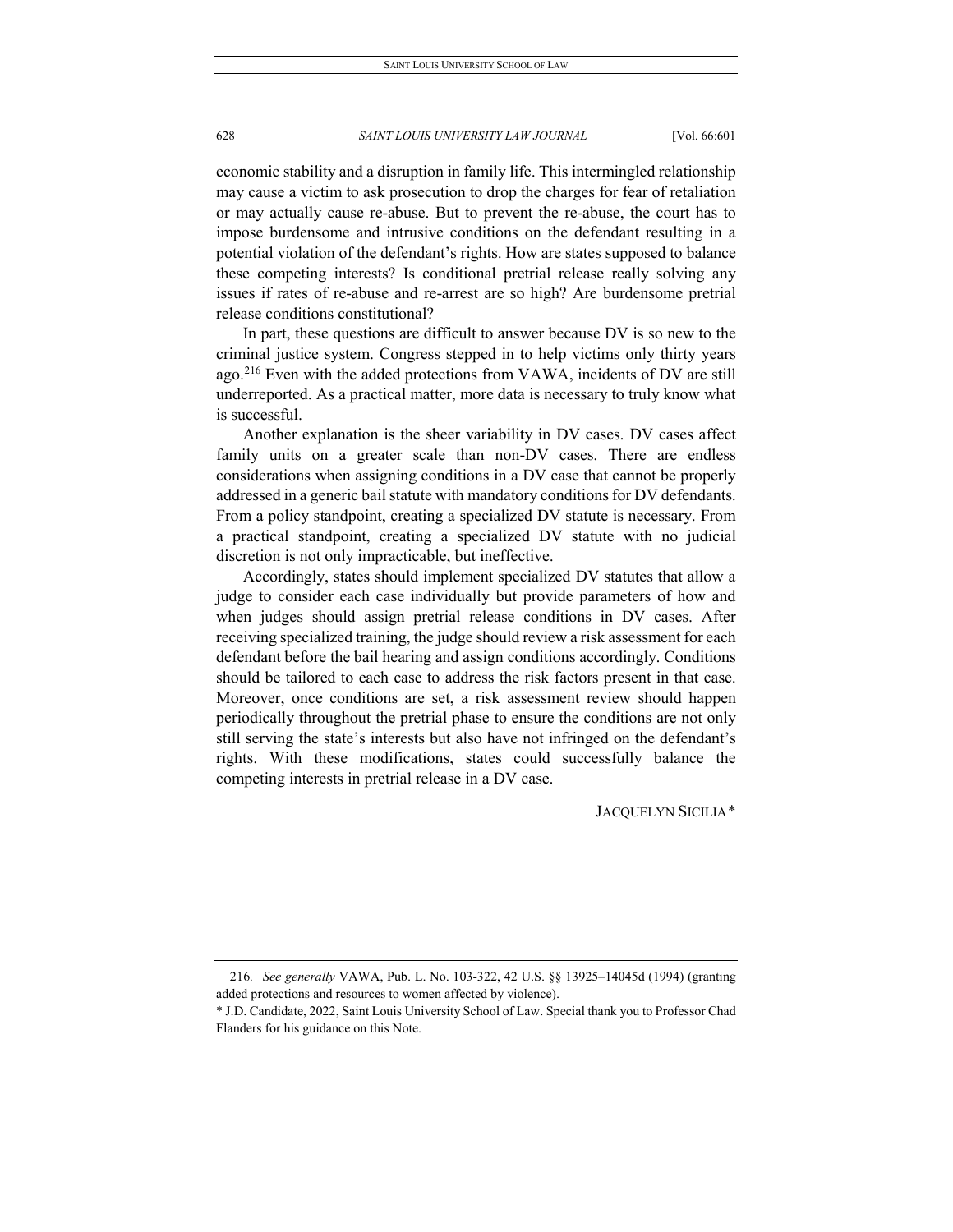|                 | <b>Mandatory Conditions</b>                 |                                                    |                                                       |                                                          | <b>Discretionary</b><br><b>Conditions</b>        |
|-----------------|---------------------------------------------|----------------------------------------------------|-------------------------------------------------------|----------------------------------------------------------|--------------------------------------------------|
|                 | Temporary<br>Hold                           | Restriction on<br>Residence or<br>Employment       | No-Contact<br>Order                                   | Enrollment<br>in<br>Counseling<br><b>or</b><br>Treatment |                                                  |
| Alabama         | Ala. Code<br>$§ 15-30-$<br>190(a)<br>(2019) |                                                    |                                                       |                                                          | Ala. Code<br>$$15-30-$<br>190(b) (2019)          |
| <b>Alaska</b>   |                                             | <b>ALASKA</b><br>STAT.<br>§ 12.30.027(b)<br>(2020) |                                                       |                                                          | <b>ALASKA</b><br>STAT.<br>\$12.30.011<br>(2020)  |
| Arizona         |                                             |                                                    |                                                       |                                                          | ARIZ. REV.<br>STAT. ANN.<br>$$13-3601$<br>(2021) |
| <b>Arkansas</b> |                                             |                                                    |                                                       |                                                          | ARK. CODE<br>ANN. § 16-81-<br>113(e) (2020)      |
| California      |                                             |                                                    |                                                       |                                                          | Cal. Penal<br>Code<br>§ 1270 (West<br>2021)      |
| Colorado        |                                             |                                                    | COLO. REV.<br>STAT. § 18-<br>$1-1001(3)(b)$<br>(2020) |                                                          | COLO. REV.<br>STAT. § 18-1-<br>1001 (2020)       |
| Connecticut     |                                             |                                                    |                                                       |                                                          | CONN. GEN.<br>STAT. § 54-<br>63c (2021)          |
| Delaware        |                                             |                                                    |                                                       |                                                          | DEL. C.P.R.<br>5.2                               |
| Florida         |                                             |                                                    |                                                       |                                                          | FLA. CONST.<br>art. I, § 14                      |
| Georgia         |                                             |                                                    | <b>GA. CODE</b><br>ANN. § 17-6-<br>1(f)(2)<br>(2020)  | GA. CODE<br>ANN. § 17-<br>$6-1(f)(2)$<br>(2020)          | GA. CODE<br>ANN. § 17-6-1<br>(2020)              |
| Hawaii          |                                             |                                                    |                                                       |                                                          | HAW. REV.<br>STAT. § 804-<br>7.4(2017)           |
| Idaho           |                                             |                                                    |                                                       |                                                          | IDAHO C.P.R.<br>46                               |

# APPENDIX I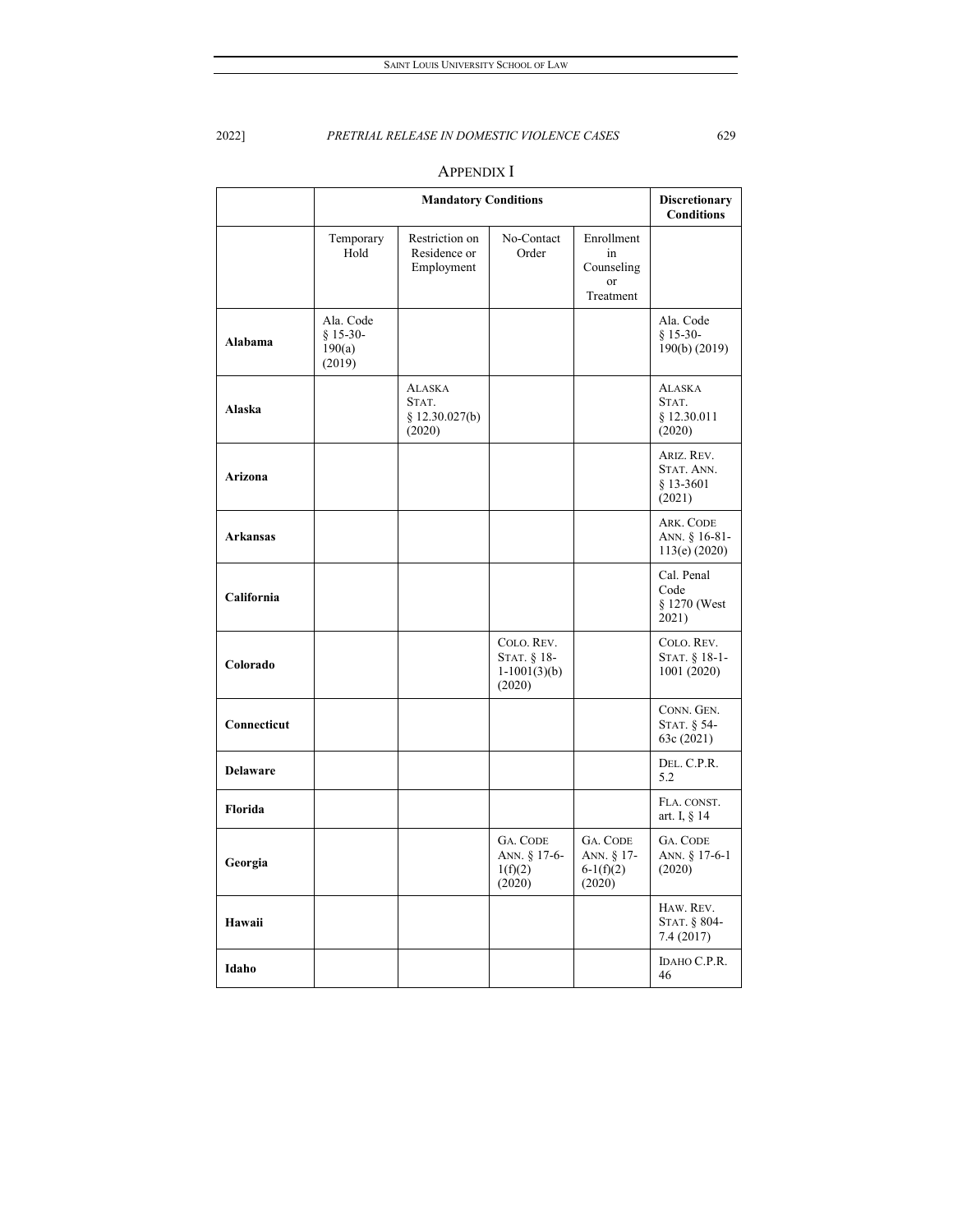|                      | <b>Mandatory Conditions</b>                              |                                                         |                                                          | Discretionary<br><b>Conditions</b>                                                 |
|----------------------|----------------------------------------------------------|---------------------------------------------------------|----------------------------------------------------------|------------------------------------------------------------------------------------|
| <b>Illinois</b>      |                                                          |                                                         |                                                          | 725 ILL.<br>COMP. STAT.<br>$5/110-5$<br>(2018)                                     |
| Indiana              | <b>IND. CODE</b><br>$§ 35-33-8-$<br>6.5(2021)            |                                                         | <b>IND. CODE</b><br>$§$ 35-33-8-<br>3.6(2021)            | <b>IND. CODE</b><br>\$35-33-8-3.2<br>(2021)                                        |
| Iowa                 |                                                          |                                                         |                                                          | <b>IOWA CODE</b><br>§ 811.2 (2021)                                                 |
| Kansas               |                                                          |                                                         | KAN. STAT.<br>ANN. § 22-<br>2802 (2021)                  | Kan. Stat.<br>Ann. § 22-<br>2802 (2021)                                            |
| Kentucky             |                                                          |                                                         |                                                          | KY. REV.<br>STAT. ANN.<br>§403.740<br>(West 2021);<br>Id. § 431.520<br>(West 2021) |
| Louisiana            | LA. CODE<br>CRIM. PROC.<br>ANN. art.<br>320(G)<br>(2020) | LA. CODE<br>CRIM. PROC.<br>ANN. art.<br>$320(G)$ (2020) | LA. CODE<br>CRIM. PROC.<br>ANN. art.<br>320(G)<br>(2020) | LA. CODE<br>CRIM. PROC.<br>ANN. art.<br>320(G) (2020)                              |
| Maine                |                                                          |                                                         |                                                          | ME. STAT. tit.<br>15, § 1026<br>(2021)                                             |
| Maryland             |                                                          |                                                         |                                                          | MD. C.P.R. 4-<br>216.1                                                             |
| <b>Massachusetts</b> |                                                          |                                                         |                                                          | MASS. GEN.<br>LAWS. ch.<br>276, § 56<br>(2020)                                     |
| Michigan             |                                                          |                                                         |                                                          | MICH. COMP.<br>LAWS ANN.<br>§ 765.6b<br>(2018)                                     |
| Minnesota            |                                                          |                                                         |                                                          | MINN. C.P.R.<br>6.02                                                               |
| Mississippi          | MISS. CODE.<br>ANN. § 99-5-<br>37(2) (2021)              |                                                         |                                                          | MISS. CODE.<br>ANN. § 99-5-<br>37(2) (2021)                                        |
| Missouri             |                                                          |                                                         |                                                          | Mo. REV.<br>STAT.<br>§ 544.457<br>(2020)                                           |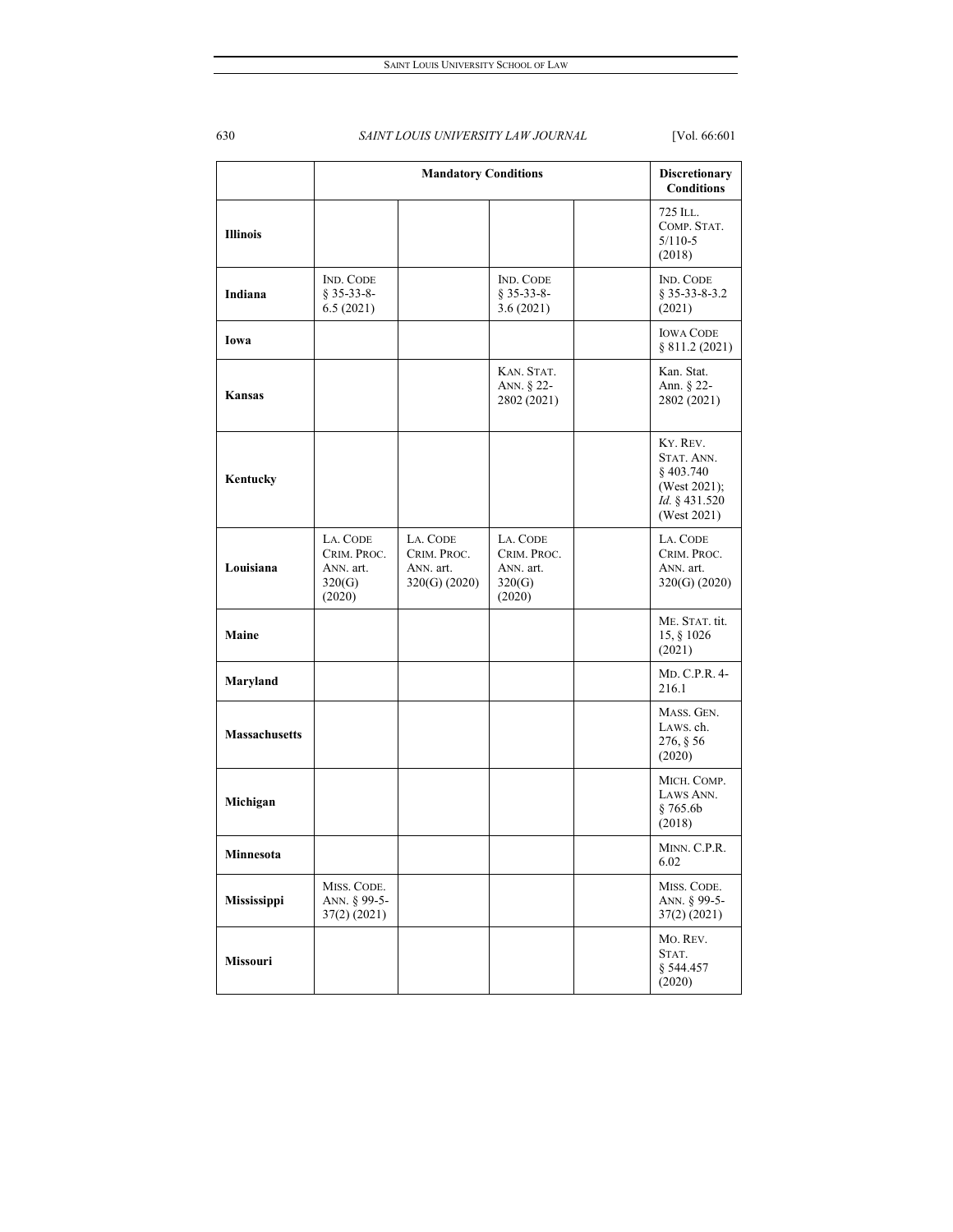|                          | <b>Mandatory Conditions</b> | Discretionary<br><b>Conditions</b>                                                    |
|--------------------------|-----------------------------|---------------------------------------------------------------------------------------|
| Montana                  |                             | Mont. Code<br>Ann.<br>$46 - 6 - 602$<br>$(2021);^{217}$ id.<br>$§$ 46-9-108<br>(2021) |
| <b>Nebraska</b>          |                             | Neb. Rev.<br>Stat.<br>§ 29-901.01<br>(2020)                                           |
| <b>Nevada</b>            |                             | NEV. REV.<br>STAT.<br>§ 178.484<br>(2020)                                             |
| <b>New</b><br>Hampshire  |                             | N.H. REV.<br>STAT. ANN.<br>§ 173-B:1<br>(2018)                                        |
| <b>New Jersey</b>        |                             | N.J. STAT.<br>ANN. § 2C:25-<br>26(d) (2013)                                           |
| <b>New Mexico</b>        |                             | N.M. Ct.<br>C.P.R. 5-401<br>(amended by<br>New Mexico<br>Court Order<br>0028          |
| <b>New York</b>          |                             | N.Y. Crim.<br>Proc. Law<br>§ 530.12<br>(McKinney<br>2020)                             |
| <b>North</b><br>Carolina |                             | N.C. GEN.<br>STAT. § 15A-<br>534.1 (2020)                                             |
| <b>North Dakota</b>      |                             | N.D. C.P.R.<br>46; N.D.<br><b>CENT. CODE</b><br>$§ 14-07.1-19$<br>(2019)              |

<span id="page-31-0"></span><sup>217.</sup> As a disclaimer, this statute includes a provision requiring the state to inform a victim of domestic violence of another place to live. The condition of requiring the state to inform a victim of DV of another place to live is a *mandatory* condition, but it does not fit under the categories for mandatory conditions in this Appendix.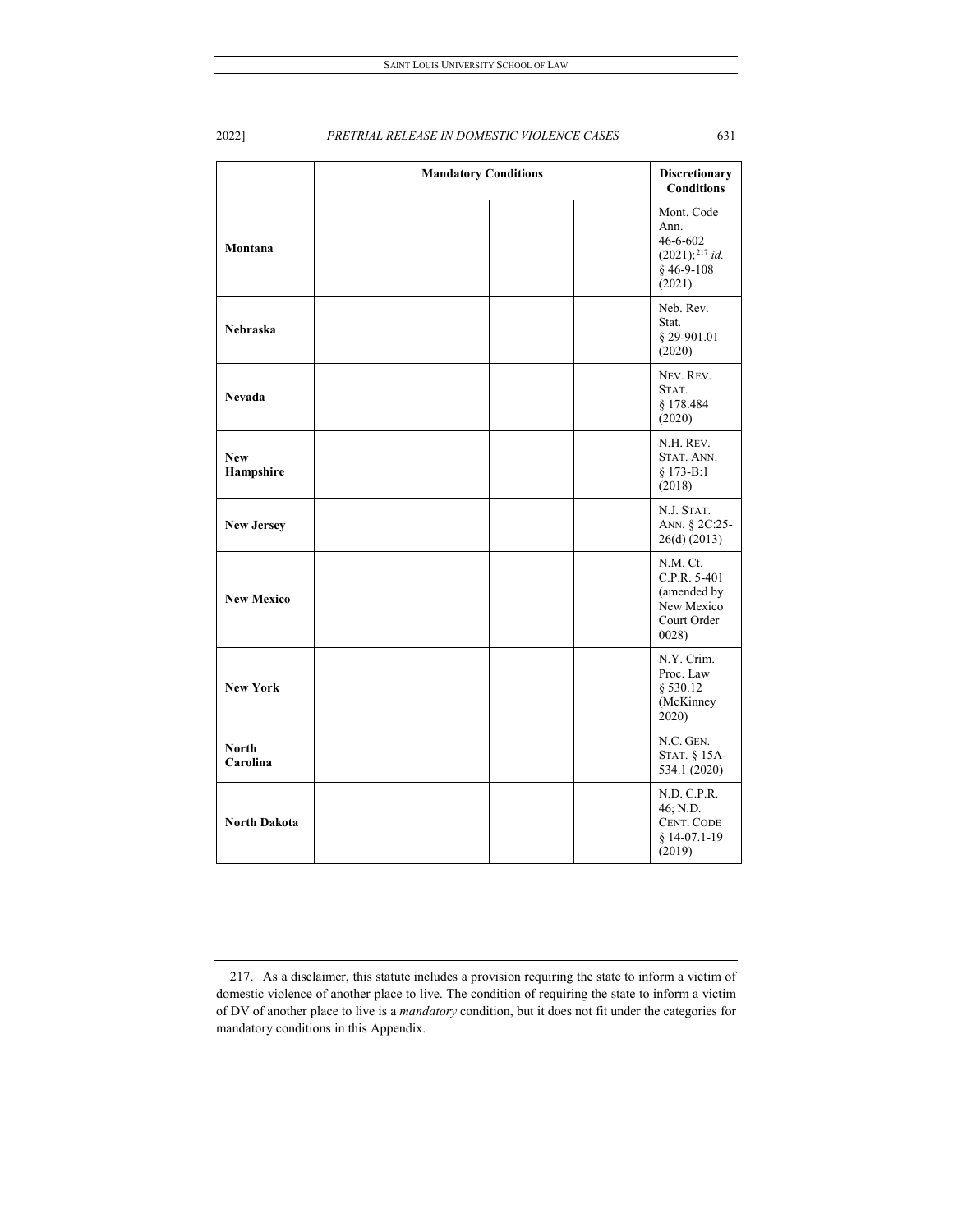|                     | <b>Mandatory Conditions</b>                          |                                                                     |                                                                  |  | <b>Discretionary</b><br><b>Conditions</b>                                      |
|---------------------|------------------------------------------------------|---------------------------------------------------------------------|------------------------------------------------------------------|--|--------------------------------------------------------------------------------|
| Ohio                |                                                      |                                                                     |                                                                  |  | OHIO C.P.R.<br>46; OHIO REV.<br>CODE ANN.<br>§ 2937.33<br>(LexisNexis<br>2020) |
| Oklahoma            | OKLA. STAT.<br>tit. 22,<br>§ 60.16<br>(2016)         |                                                                     |                                                                  |  | Okla. Stat. tit.<br>22, § 60.16<br>(2016)                                      |
| Oregon              |                                                      |                                                                     | OR. REV.<br>STAT.<br>§ 135.247<br>(2019)                         |  | OR. REV.<br>STAT.<br>§ 135.250(2)<br>(2019); id.<br>§ 135.260<br>(2019)        |
| Pennsylvania        |                                                      | 18 Pa. Stat.<br>and Cons.<br>Stat. Ann.<br>§ 2711(c)<br>(West 2018) |                                                                  |  | 18 Pa. Stat.<br>and Cons.<br>Stat. Ann.<br>§ 2711(c)<br>(West 2018)            |
| <b>Rhode Island</b> |                                                      |                                                                     | 12 R.I. GEN.<br>LAWS § 12-<br>29-4 (2020)                        |  | 12 R.I. GEN.<br>LAWS $§$ 12-<br>29-4 (2020)                                    |
| South<br>Carolina   |                                                      |                                                                     |                                                                  |  | S.C. CODE<br>ANN. § 16-25-<br>120 (2020); id.<br>$§ 17-15-10$<br>(2020)        |
| <b>South Dakota</b> |                                                      |                                                                     | S.D.<br><b>CODIFIED</b><br>LAWS § 25-<br>$10-23(2020)$           |  | <b>S.D. CODIFIED</b><br>LAWS $§$ 25-<br>$10-3.1(2020)$                         |
| <b>Tennessee</b>    | TENN. CODE<br>ANN. § 40-<br>$11-150(h)(1)$<br>(2020) |                                                                     |                                                                  |  | TENN. CODE<br>ANN. § 40-11-<br>150(2020);<br>id. § 40-11-<br>116 (2020)        |
| Texas               |                                                      |                                                                     |                                                                  |  | TEX. C.P.R.,<br>art. 17.40                                                     |
| Utah                |                                                      |                                                                     | <b>UTAH CODE</b><br>ANN. § 78B-<br>7-802<br>(LexisNexis<br>2020) |  | Utah Code<br>Ann. § 78B-7-<br>802<br>(LexisNexis<br>2020)                      |
| Vermont             |                                                      |                                                                     |                                                                  |  | VT. STAT.<br>ANN. tit. 13,<br>§ 7554 (2021)                                    |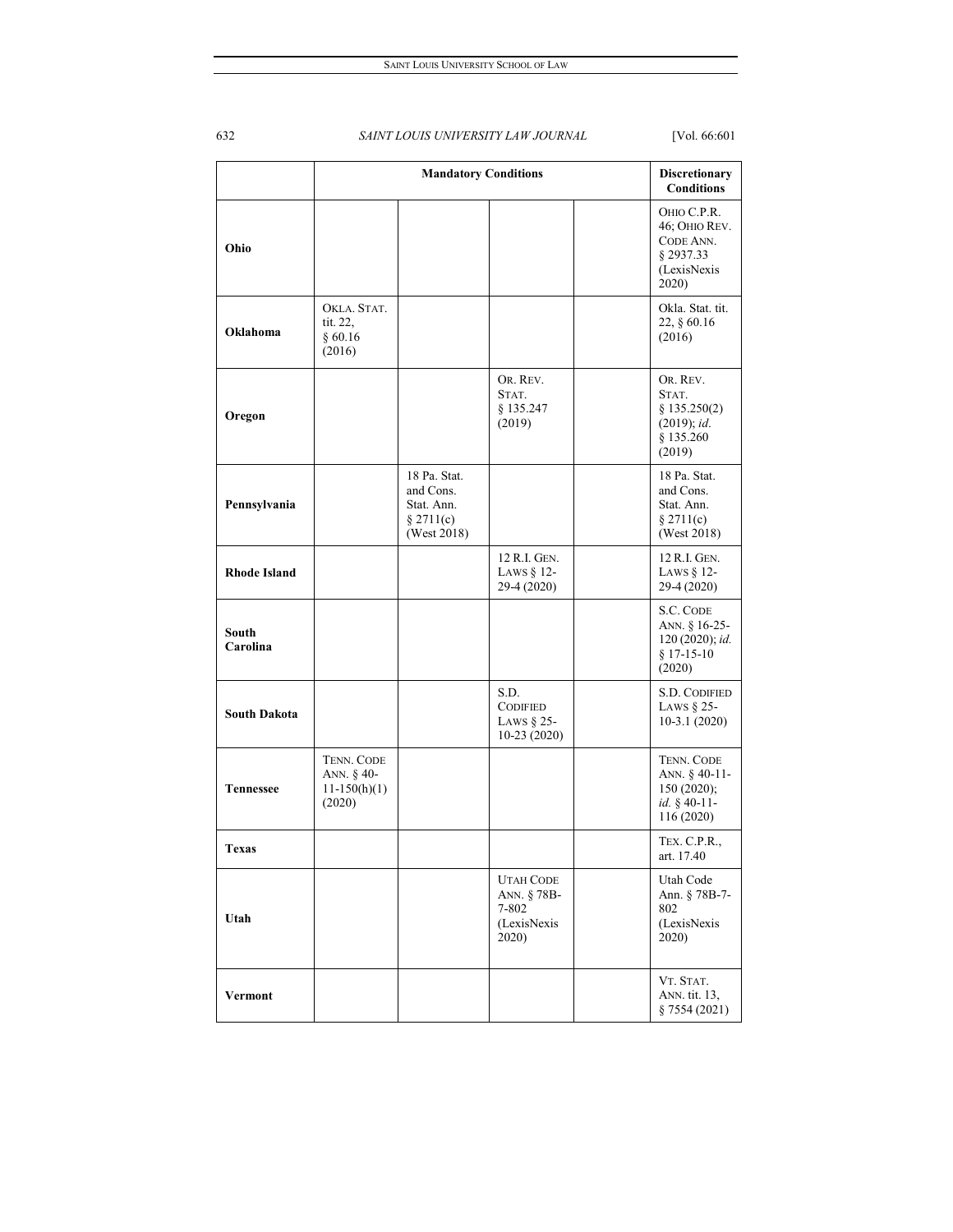|                      | <b>Mandatory Conditions</b>                 |                                         |                                               |  | <b>Discretionary</b><br><b>Conditions</b> |
|----------------------|---------------------------------------------|-----------------------------------------|-----------------------------------------------|--|-------------------------------------------|
| Virginia             |                                             |                                         |                                               |  | VA. CODE<br>ANN. § 19.2-<br>120 (2020)    |
| Washington           |                                             |                                         |                                               |  | WASH, REV.<br>CODE § 10.99<br>(2021)      |
| <b>West Virginia</b> |                                             | W. VA. CODE<br>$§ 6-2-1C-17c$<br>(2020) | W. VA.<br>CODE $§$ 6-2-<br>$1C-17c$<br>(2020) |  | W. VA. CODE<br>$§ 6-2-1C-17c$<br>(2020)   |
| <b>Wisconsin</b>     | WIS. STAT.<br>§ 968.075(5)<br>(b)(1) (2021) |                                         |                                               |  | WIS. STAT.<br>§968.075<br>(2021)          |
| Wyoming              |                                             |                                         |                                               |  | WYO. C.P.R.<br>46.1                       |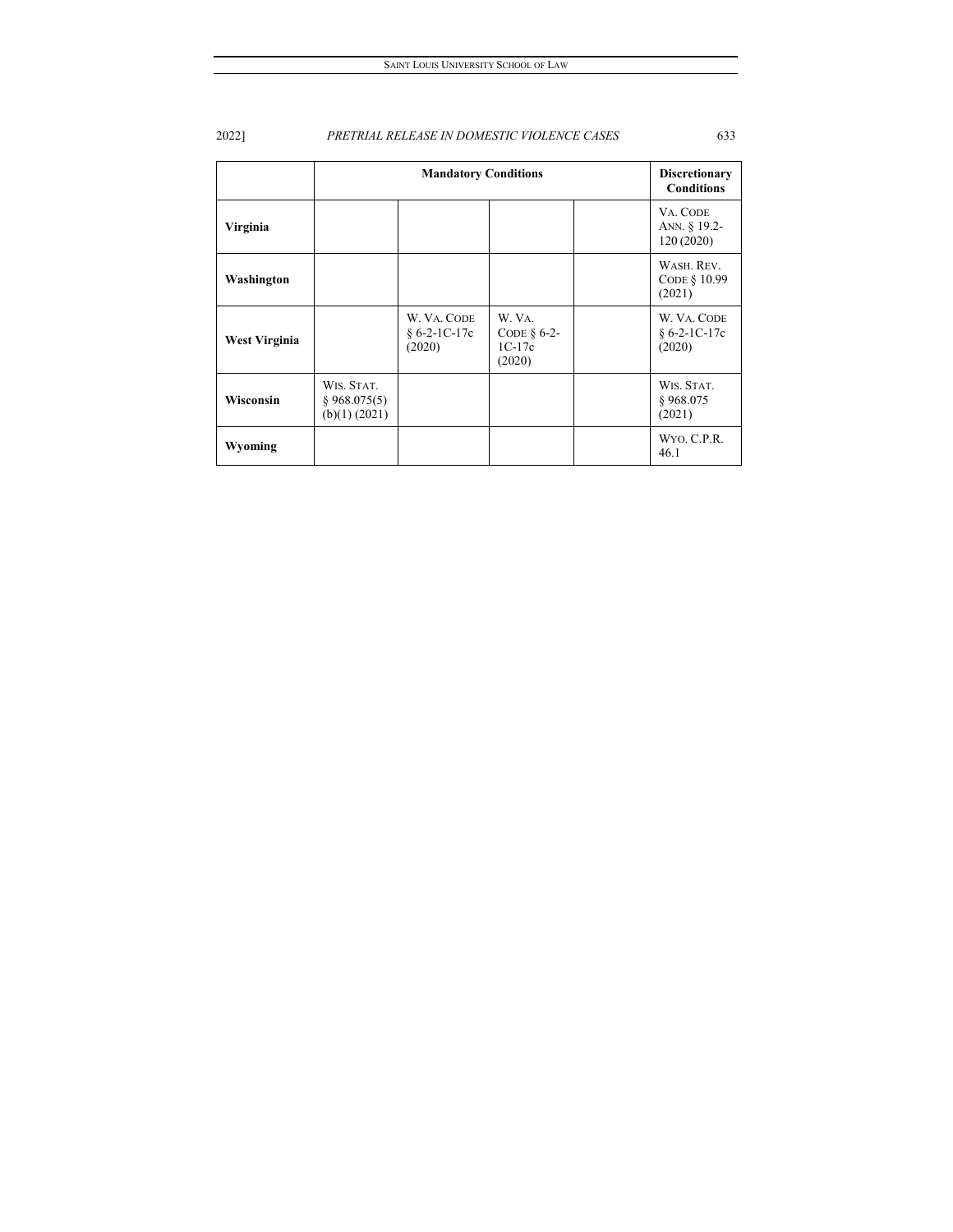#### APPENDIX II

Proposed Model Law on Pretrial Release in Domestic Violence Cases: § 1.1 In an arrest involving domestic violence, the defendant should be held for up to seventy-two hours after arrest. During the seventy-two hours, pretrial services should conduct a thorough investigation of the case to provide the judge with a risk assessment on the defendant.

(a) Pretrial services should collect the following data:

- (i) a danger assessment tool filled out by the victim; and
- (ii) any other data that is related to an increased risk level of re-abuse.

§ 1.2 Prior to the expiration of the seventy-two hours, pretrial services should inform the victim of his or her resources which shall include, but not be limited to: alternative housing, counseling services, support centers, and the contact information of law enforcement.

§ 1.3 The victim and defendant are prohibited from any form of contact during the temporary hold, unless there is an emergency situation. If an emergency situation arises, a pretrial services officer, or other unbiased third party, shall be present for the emergency contact.

§ 1.4 After reviewing the risk assessment, the defendant should appear before the judge at a bail hearing. The defendant has the burden of proof to show he or she is no longer a threat to the victim. If the judge finds the defendant is able to prove through clear and convincing evidence that he or she no longer poses a threat to the victim, then the defendant should be released only with conditions common to pretrial release in non-DV cases.

§ 1.5 If the judge finds the defendant is a continued threat, she should consider whether any condition or combination of conditions would protect the victim and the community but ensure reappearance by the defendant. Possible conditions may include:

- (a) GPS monitoring with the victim having the right to request transmission of the GPS location;
- (b) No aiding in the commission of a crime or committing a crime;
- (c) No attempting to threaten or persuade the victim in any way regarding matters of the case;
- (d) Refrain from possessing a firearm, destructive device, or other dangerous weapon;
- (e) Refrain from excessive use of alcohol and any use of a narcotic drug or other controlled substance;
- (f) Maintain employment or actively seek employment;
- (g) Report up-to-date contact information to pretrial officer;
- (h) Remain in custody of a third party who agrees to supervise and report any condition violations;